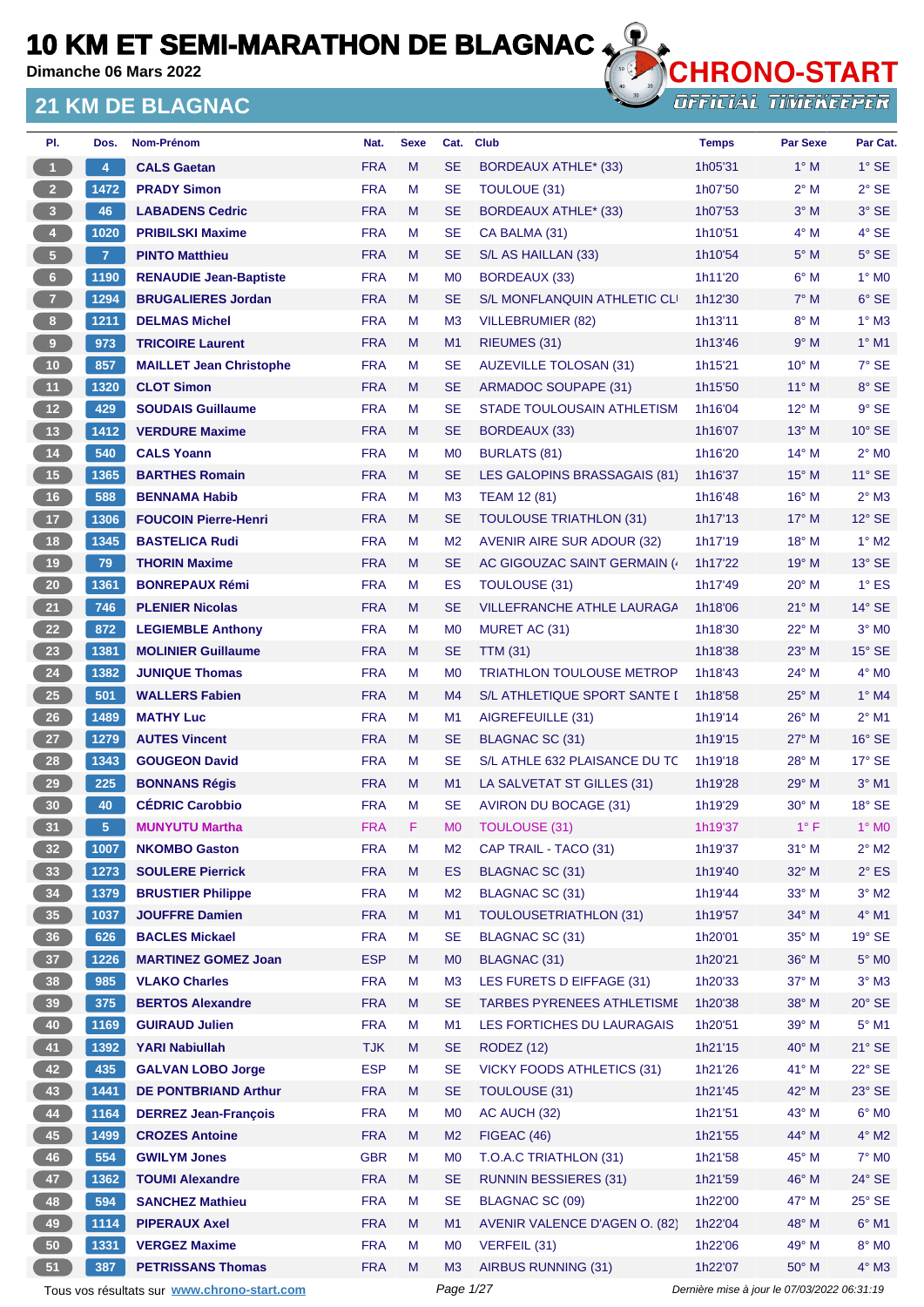**Dimanche 06 Mars 2022**

### **21 KM DE BLAGNAC**



| PI.        | Dos.            | Nom-Prénom                                 | Nat.       | <b>Sexe</b> | Cat.           | <b>Club</b>                        | <b>Temps</b> | Par Sexe       | Par Cat.        |
|------------|-----------------|--------------------------------------------|------------|-------------|----------------|------------------------------------|--------------|----------------|-----------------|
| 52         | 1117            | <b>TERRINHA Hugo</b>                       | <b>FRA</b> | M           | <b>ES</b>      | L'ISLE-JOURDAIN (32)               | 1h22'20      | 51° M          | $3°$ ES         |
| 53         | 1017            | <b>YAMNAÏNE Christophe</b>                 | <b>FRA</b> | M           | <b>SE</b>      | S/L ES AUSSILLON (81)              | 1h22'42      | 52° M          | 26° SE          |
| 54         | 1448            | <b>ROMERO Enrique</b>                      | <b>ESP</b> | M           | M <sub>0</sub> | ATR (31)                           | 1h22'47      | 53° M          | $9°$ MO         |
| 55         | 1425            | <b>CAMY Julien</b>                         | <b>FRA</b> | M           | M <sub>1</sub> | <b>TEAM SHARKS TRI (31)</b>        | 1h22'47      | 54° M          | $7°$ M1         |
| 56         | 930             | <b>LELONG Julie</b>                        | <b>FRA</b> | F           | <b>SE</b>      | <b>TOULOUSE (31)</b>               | 1h22'49      | $2^{\circ}$ F  | $1^\circ$ SE    |
| 57         | 1183            | <b>BOSCH Jean-Philippe</b>                 | <b>FRA</b> | M           | <b>SE</b>      | CA BALMA (31)                      | 1h22'50      | 55° M          | 27° SE          |
| 58         | 498             | <b>LAUTIER Robin</b>                       | <b>FRA</b> | M           | SE             | <b>TOULOUSE (31)</b>               | 1h22'56      | 56° M          | 28° SE          |
| 59         | 473             | <b>GONTIER Laurent</b>                     | <b>FRA</b> | M           | M <sub>1</sub> | <b>TOULOUSE (31)</b>               | 1h23'00      | 57° M          | 8° M1           |
| 60         | 272             | <b>GILLIOT Quentin</b>                     | <b>FRA</b> | M           | SE             | <b>ONESTOCK RUNNING TEAM (31)</b>  | 1h23'05      | 58° M          | $29°$ SE        |
| 61         | 1468            | <b>CAMPOS Thomas</b>                       | <b>FRA</b> | M           | <b>SE</b>      | CA BALMA (31)                      | 1h23'09      | 59° M          | 30° SE          |
| 62         | 485             | <b>FORGEAU William</b>                     | <b>FRA</b> | M           | <b>SE</b>      | <b>TOULOUSE (31)</b>               | 1h23'14      | $60^\circ$ M   | 31° SE          |
| 63         | 711             | <b>EDERER Tim</b>                          | <b>FRA</b> | M           | <b>SE</b>      | <b>TOULOUSE (31)</b>               | 1h23'17      | 61° M          | 32° SE          |
| 64         | 27              | <b>MORELLATO David</b>                     | <b>FRA</b> | M           | M1             | FROUZINS (31)                      | 1h23'24      | $62^{\circ}$ M | $9°$ M1         |
| 65         | 579             | <b>RUIZ-ORTIZ Nicolas</b>                  | <b>FRA</b> | M           | M <sub>1</sub> | S/L ATHLE BRENS GAILLAC (81)       | 1h23'34      | 63° M          | 10° M1          |
| 66         | 735             | <b>BENSALEM Yassine</b>                    | <b>FRA</b> | M           | M <sub>1</sub> | TEAM COMPEX (31)                   | 1h23'42      | 64° M          | $11^{\circ}$ M1 |
| 67         | 750             | <b>BOUTINAUD Guillaume</b>                 | <b>FRA</b> | M           | <b>SE</b>      | SA TOULOUSE UC (31)                | 1h23'46      | 65° M          | 33° SE          |
| 68         | 1463            | <b>BLAMPAIN Lionel</b>                     | <b>FRA</b> | M           | M4             | ES THAON* $(82)$                   | 1h23'46      | $66^{\circ}$ M | $2^{\circ}$ M4  |
| 69         | 1141            | <b>ROY Emilien</b>                         | <b>FRA</b> | M           | SE             | <b>TOAC TRIATHLON (31)</b>         | 1h23'49      | 67° M          | 34° SE          |
| 70         | 1010            | <b>ANTONIOLLI Alexandre</b>                | <b>FRA</b> | M           | M1             | LAVARDAC (47)                      | 1h23'53      | $68^\circ$ M   | $12^{\circ}$ M1 |
| 71         | 776             | <b>FABRE Daniel</b>                        | <b>FRA</b> | M           | M <sub>3</sub> | <b>TROTTEUR D'EN LAURE (81)</b>    | 1h24'10      | $69^\circ$ M   | $5^\circ$ M3    |
| 72         | 243             | <b>YILMAZ Ezgu</b>                         | <b>FRA</b> | M           | SE             | <b>TOULOUSE (31)</b>               | 1h24'22      | $70^\circ$ M   | 35° SE          |
| 73         | 441             | <b>DUCOMMUN Olivier</b>                    | <b>FRA</b> | M           | M <sub>1</sub> | <b>MONTESQUIEU LAURAGAIS (31)</b>  | 1h24'22      | $71^\circ$ M   | 13° M1          |
| 74         | 907             | <b>TARFA Chérif</b>                        | <b>FRA</b> | M           | M1             | SAINT JORY (31)                    | 1h24'29      | 72° M          | 14° M1          |
| 75         | 1302            | <b>LETEVE Stéphane</b>                     | <b>FRA</b> | M           | M <sub>2</sub> | EQUIPE CMI (82)                    | 1h24'37      | 73° M          | $5^\circ$ M2    |
| 76         | 714             | <b>DOUCERON Sylvain</b>                    | <b>FRA</b> | M           | M <sub>2</sub> | PIBRAC (31)                        | 1h24'43      | 74° M          | $6^\circ$ M2    |
| 77         | 172             | <b>SORLI Jérôme</b>                        | <b>FRA</b> | M           | M <sub>2</sub> | BPBO31 (31)                        | 1h24'43      | $75^{\circ}$ M | $7^\circ$ M2    |
| 78         | 1274            | <b>BARRETEAU Joaquim</b>                   | <b>FRA</b> | M           | M <sub>2</sub> | BLAGNAC SC (31)                    | 1h24'45      | 76° M          | $8^\circ$ M2    |
| 79         | 77              | <b>DAVID Dorian</b>                        | <b>FRA</b> | M           | SE             | FLOURENS (31)                      | 1h24'51      | $77^\circ$ M   | 36° SE          |
| 80         | 1342            | <b>CRON Olivier</b>                        | <b>FRA</b> | M           | SE             | <b>LUREAU SPORT TRAINING (31)</b>  | 1h24'53      | 78° M          | 37° SE          |
| 81         | 717             | <b>LABRID Emmanuel</b>                     | <b>FRA</b> | M           | M <sub>2</sub> | <b>GARONA TEAM TRIATHLON (31)</b>  | 1h24'57      | 79° M          | $9°$ M2         |
| 82         | 1215            | <b>GRIVEL Quentin</b>                      | <b>FRA</b> | M           | SE             | <b>TOULOUSE (31)</b>               | 1h24'58      | 80° M          | 38° SE          |
| 83         | 867             | <b>MULÉ Franck</b>                         | <b>FRA</b> | M           | <b>SE</b>      | <b>OXYGENE 32 (32)</b>             | 1h24'58      | 81° M          | 39° SE          |
| 84         | 1191            | <b>LEPINAY Antoine</b>                     | <b>FRA</b> | M           | M <sub>3</sub> | S/L ATHLE 632 JS CUGNALAISE A      | 1h25'02      | 82° M          | $6^\circ$ M3    |
| 85         | 878             | <b>BERNOU Damien</b>                       | <b>FRA</b> | M           | <b>SE</b>      | <b>TRIATHLON CLUB DU LAURAGAIS</b> | 1h25'03      | 83° M          | $40^\circ$ SE   |
| 86         | 966             | <b>AYADI Khemaïes</b>                      | <b>FRA</b> | M           | M1             | <b>TOULOUSE (31)</b>               | 1h25'04      | 84° M          | 15° M1          |
| 87         | 584             | <b>ROCHEFORT Paul</b>                      | <b>FRA</b> | M           | <b>SE</b>      | <b>TOULOUSE (31)</b>               | 1h25'13      | 85° M          | 41° SE          |
| ${\bf 88}$ | 1004            | <b>PEYRATOUT Augustin</b>                  | <b>FRA</b> | M           | M <sub>0</sub> | <b>LUREAU SPORT TRAINING (31)</b>  | 1h25'18      | 86° M          | $10^{\circ}$ MO |
| 89         | 1455            | <b>BEDOUSSAC Francois</b>                  | <b>FRA</b> | M           | M <sub>2</sub> | AC AUCH (32)                       | 1h25'25      | 87° M          | $10^{\circ}$ M2 |
| 90         | 1263            | <b>DUPART Olivier</b>                      | <b>FRA</b> | M           | M4             | BLAGNAC SC (31)                    | 1h25'28      | 88° M          | $3°$ M4         |
| 91         | 928             | <b>THERON Bruno</b>                        | <b>FRA</b> | M           | <b>SE</b>      | <b>MONTAUBAN ATHLETISME (82)</b>   | 1h25'30      | 89° M          | 42° SE          |
| 92         | 719             | <b>FRANJAUD Stephane</b>                   | <b>FRA</b> | M           | <b>SE</b>      | I RHUM MAN (31)                    | 1h25'31      | 90° M          | 43° SE          |
| 93         | 595             | <b>FROPIER Michel</b>                      | <b>FRA</b> | M           | M <sub>3</sub> | PIBRAC (31)                        | 1h25'32      | 91° M          | $7^\circ$ M3    |
| 94         | 1269            | <b>BASTIDAS INFANTE Manuel Alejand FRA</b> |            | M           | <b>SE</b>      | <b>TOULOUSE (31)</b>               | 1h25'32      | 92° M          | 44° SE          |
| 95         | 684             | <b>RIVES Clément</b>                       | <b>FRA</b> | M           | M <sub>0</sub> | <b>BIARRITZ (64)</b>               | 1h25'35      | 93° M          | $11^{\circ}$ MO |
| 96         | 1218            | <b>BOUTIN Florian</b>                      | <b>FRA</b> | ${\sf M}$   | <b>SE</b>      | <b>VERNETTRAIL09 (09)</b>          | 1h25'36      | 94° M          | $45^\circ$ SE   |
| 97         | 17 <sub>2</sub> | <b>VIOLLET Fabien</b>                      | <b>FRA</b> | M           | <b>SE</b>      | <b>TOURNEFEUILLE (31)</b>          | 1h25'41      | 95° M          | 46° SE          |
| 98         | 450             | <b>JURADO Eric</b>                         | <b>FRA</b> | M           | M <sub>2</sub> | BPBO31 (31)                        | 1h25'42      | 96° M          | $11^{\circ}$ M2 |
| 99         | 1249            | <b>LE SAINT Kevin</b>                      | <b>FRA</b> | M           | <b>SE</b>      | <b>TARAHUMARAS MURET CLUB (31)</b> | 1h25'46      | 97° M          | 47° SE          |
| 100        | 1112            | <b>PARQUIN Florent</b>                     | <b>FRA</b> | M           | <b>SE</b>      | <b>TOULOUSE (31)</b>               | 1h25'46      | 98° M          | 48° SE          |
| $101$      | 341             | <b>SANKTJOHANSER Anna</b>                  | <b>GER</b> | F           | M <sub>0</sub> | LE CASTERA (31)                    | 1h25'59      | $3^{\circ}$ F  | $2^\circ$ MO    |
| 102        | 706             | <b>LEGENT Jérémy</b>                       | <b>FRA</b> | M           | M <sub>0</sub> | US COLOMIERS (31)                  | 1h25'59      | 99° M          | 12° MO          |

Tous vos résultats sur **[www.chrono-start.com](https://www.chrono-start.com/)** Page 2/27 Page 2/27 Dernière mise à jour le 07/03/2022 06:31:19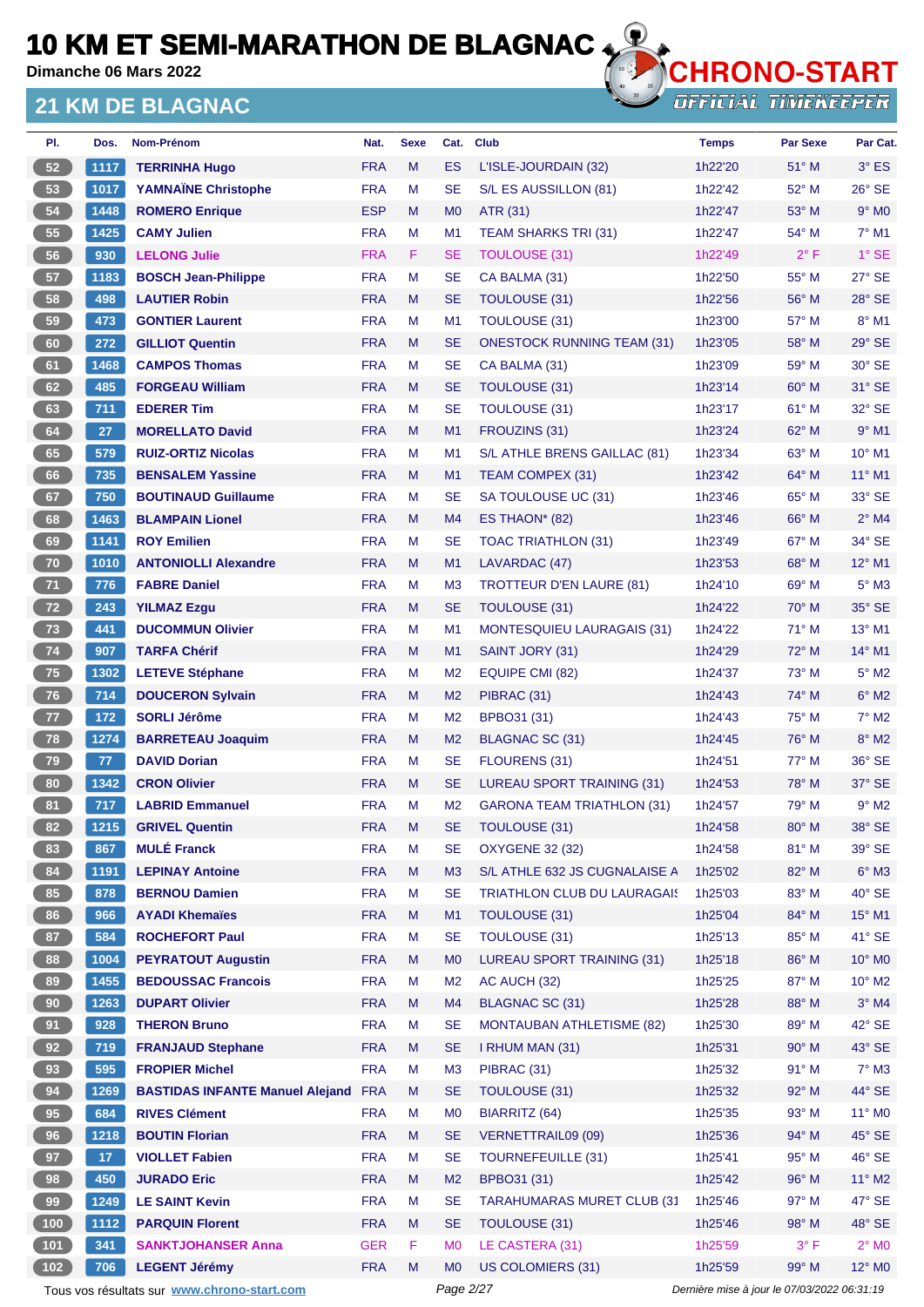**Dimanche 06 Mars 2022**

### **21 KM DE BLAGNAC**



**OFFICIAL TIMEKEEPER** 

| PI.                                               | Dos.           | Nom-Prénom                  | Nat.       | <b>Sexe</b> | Cat.           | <b>Club</b>                        | <b>Temps</b> | <b>Par Sexe</b> | Par Cat.            |
|---------------------------------------------------|----------------|-----------------------------|------------|-------------|----------------|------------------------------------|--------------|-----------------|---------------------|
| (103)                                             | 1209           | <b>FRANCOIS Christophe</b>  | <b>FRA</b> | M           | M3             | ECLA ALBI $*$ (81)                 | 1h26'04      | $100^\circ$ M   | 8° M3               |
| $\begin{array}{c} \hline 104 \end{array}$         | 1224           | <b>BARTHES Rémi</b>         | <b>FRA</b> | М           | <b>SE</b>      | <b>TRIATHLON TOULOUSE METROP</b>   | 1h26'05      | $101^\circ$ M   | $49°$ SE            |
| (105)                                             | 386            | <b>O'NIONS David</b>        | <b>GBR</b> | M           | M <sub>3</sub> | LUREAU SPORT TRAINING (31)         | 1h26'07      | 102° M          | $9°$ M <sub>3</sub> |
| $\boxed{106}$                                     | 1397           | <b>TERRACHER Julien</b>     | <b>FRA</b> | М           | M1             | <b>TAMAHURAMAS MURET (31)</b>      | 1h26'07      | $103^\circ$ M   | 16° M1              |
| (107)                                             | 530            | <b>BENECH Mathieu</b>       | <b>FRA</b> | M           | M1             | <b>CLERMONT POUYGUILLES (32)</b>   | 1h26'11      | $104^\circ$ M   | 17° M1              |
| $\boxed{108}$                                     | 1322           | <b>JACQUEMIN Marine</b>     | <b>FRA</b> | F           | <b>SE</b>      | MONDONVILLE (31)                   | 1h26'17      | $4^{\circ}$ F   | $2°$ SE             |
| (109)                                             | 1123           | <b>BROYE Cédric</b>         | <b>FRA</b> | M           | M <sub>2</sub> | LA SALVETAT SAINT GILLES (31)      | 1h26'18      | $105^\circ$ M   | 12° M2              |
| $\begin{array}{c} \hline 110 \end{array}$         | 144            | <b>ROBERT François</b>      | <b>FRA</b> | M           | M <sub>1</sub> | <b>IRREDUCTIBLES BIPEDES DE CA</b> | 1h26'21      | $106^\circ$ M   | 18° M1              |
| (111)                                             | 252            | <b>BOUDON Léo</b>           | <b>FRA</b> | M           | <b>SE</b>      | FFCAM (31)                         | 1h26'23      | $107^\circ$ M   | $50^\circ$ SE       |
| $\boxed{112}$                                     | 1264           | <b>CAZAUX Patrick</b>       | <b>FRA</b> | M           | M <sub>2</sub> | <b>BIRAN (32)</b>                  | 1h26'34      | $108^\circ$ M   | 13° M2              |
| (113)                                             | 1033           | <b>KEITA Osman</b>          | <b>MLI</b> | M           | <b>SE</b>      | SPIRIDON CLUB DU PAYS D'OLMI       | 1h26'36      | $109^\circ$ M   | 51° SE              |
| $\boxed{114}$                                     | 1414           | <b>BOUBAL Gautier</b>       | <b>FRA</b> | M           | M <sub>0</sub> | CAP MONTAS (31)                    | 1h26'36      | $110^\circ$ M   | 13° M0              |
| (115)                                             | 939            | <b>PAYRAU Killian</b>       | <b>FRA</b> | M           | <b>JU</b>      | TRAIL DU MOURTIS (31)              | 1h26'37      | $111^\circ$ M   | $1^\circ$ JU        |
| (116)                                             | 708            | <b>CHIRON Nicolas</b>       | <b>FRA</b> | M           | M <sub>2</sub> | <b>TOULOUSE TRIATHLON (31)</b>     | 1h26'39      | $112^{\circ}$ M | 14° M2              |
| (117                                              | 1443           | <b>SAINT CAST Théodore</b>  | <b>FRA</b> | M           | ES             | <b>ATHLETISME SUPAERO (31)</b>     | 1h26'51      | $113^\circ$ M   | $4^\circ$ ES        |
| $\begin{array}{c} \n \textbf{118}\n \end{array}$  | 1255           | <b>REGNIER Charly</b>       | <b>FRA</b> | М           | M <sub>1</sub> | TUC PENTA (31)                     | 1h26'54      | $114^{\circ}$ M | 19° M1              |
| (119)                                             | 1277           | <b>LACASSAGNE Jean-Marc</b> | <b>FRA</b> | M           | M <sub>3</sub> | BLAGNAC SC (31)                    | 1h27'01      | $115^\circ$ M   | $10^{\circ}$ M3     |
| 120                                               | 1242           | <b>GEHIN Franck</b>         | <b>FRA</b> | м           | M <sub>4</sub> | CAUMONT-SUR-DURANCE (84)           | 1h27'02      | $116^\circ$ M   | $4^\circ$ M4        |
| (121)                                             | 345            | <b>FARGETON Laurent</b>     | <b>FRA</b> | M           | M <sub>2</sub> | <b>TOULOUSE TRIATHLON (31)</b>     | 1h27'03      | 117° M          | $15^{\circ}$ M2     |
| $\begin{array}{c} \n \text{122}\n \end{array}$    | 1303           | <b>MAS Antoine</b>          | <b>FRA</b> | M           | ES             | <b>TOULOUSE TRIATHLON METROP</b>   | 1h27'07      | $118^\circ$ M   | $5^{\circ}$ ES      |
| (123)                                             | 1067           | <b>QUIBEL Yohann</b>        | <b>FRA</b> | M           | <b>SE</b>      | TOULOUSE (31)                      | 1h27'12      | $119^\circ$ M   | 52° SE              |
| $\boxed{124}$                                     | 491            | <b>BIOULAC Alexandre</b>    | <b>FRA</b> | M           | <b>SE</b>      | <b>TOULOUSE (31)</b>               | 1h27'12      | $120^\circ$ M   | 53° SE              |
| (125)                                             | 452            | <b>JEHANNO Maël</b>         | <b>FRA</b> | M           | <b>SE</b>      | SA TOULOUSE UC (31)                | 1h27'13      | 121° M          | 54° SE              |
| $126$                                             | 6 <sup>1</sup> | <b>JOB Marine</b>           | <b>FRA</b> | F           | <b>SE</b>      | <b>BSCA (31)</b>                   | 1h27'20      | $5^{\circ}$ F   | 3° SE               |
| (127)                                             | 1280           | <b>BAUDOUIN Arnaud</b>      | <b>FRA</b> | M           | M <sub>2</sub> | BLAGNAC SC (31)                    | 1h27'21      | 122° M          | 16° M2              |
| $128$                                             | 1011           | <b>MICHEL Renaud</b>        | <b>FRA</b> | М           | M <sub>3</sub> | PORTET ATHLETIC CLUB (31)          | 1h27'22      | $123^\circ$ M   | $11^{\circ}$ M3     |
| (129)                                             | 495            | <b>DESPUJOL Laurent</b>     | <b>FRA</b> | M           | M4             | <b>SEILH (31)</b>                  | 1h27'26      | $124^\circ$ M   | $5^\circ$ M4        |
| 130                                               | 330            | <b>BELLANCA Stephane</b>    | <b>FRA</b> | М           | M <sub>2</sub> | <b>DDX BRUGUIERES (31)</b>         | 1h27'32      | $125^\circ$ M   | $17^\circ$ M2       |
| (131)                                             | 1354           | <b>CABIROL Arnaud</b>       | <b>FRA</b> | M           | <b>SE</b>      | <b>AGEN (47)</b>                   | 1h27'36      | $126^\circ$ M   | 55° SE              |
| $\boxed{132}$                                     | 1399           | <b>FENASSE Damien</b>       | <b>FRA</b> | M           | <b>SE</b>      | CAMPILARO (31)                     | 1h27'40      | $127^\circ$ M   | 56° SE              |
| (133)                                             | 1225           | <b>VUAILLAT Franck</b>      | <b>FRA</b> | M           | M <sub>2</sub> | LOURDES TRIATHLON (31)             | 1h27'41      | $128^\circ$ M   | $18^\circ$ M2       |
| $\begin{array}{c} \n \textbf{134}\n \end{array}$  | 887            | <b>GROELLY Bastien</b>      | <b>FRA</b> | M           | <b>SE</b>      | <b>AVIRON BAYONNAIS TRIATHLON</b>  | 1h27'46      | 129° M          | 57° SE              |
| (135)                                             | 1432           | <b>GUTIERREZ Sandry</b>     | <b>FRA</b> | M           | M <sub>0</sub> | LES PUJOLS (09)                    | 1h27'48      | 130° M          | 14° MO              |
| $\begin{array}{c} \n \textbf{136} \\ \end{array}$ | 548            | <b>LOMBARDO Richard</b>     | <b>FRA</b> | M           | M <sub>3</sub> | S/L ATHLETIQUE SPORT SANTE I       | 1h27'50      | $131^\circ$ M   | $12^{\circ}$ M3     |
| (137)                                             | 455            | <b>MENDOUSSE Simon</b>      | <b>FRA</b> | M           | <b>SE</b>      | RAID BIKE VTT AUCH (09)            | 1h28'00      | 132° M          | 58° SE              |
| (138)                                             | 826            | <b>HENRY Thibaud</b>        | <b>FRA</b> | M           | M <sub>0</sub> | L'UNION TEAM TRIATHLON (31)        | 1h28'03      | $133^\circ$ M   | $15^{\circ}$ MO     |
| (139)                                             | 894            | <b>GRIGGIO Yannick</b>      | <b>FRA</b> | M           | M <sub>0</sub> | MURET AC (31)                      | 1h28'04      | $134^\circ$ M   | 16° MO              |
| (140)                                             | 1309           | <b>JOUSSEAUME Lucas</b>     | <b>FRA</b> | M           | <b>SE</b>      | TOULOUSE (31)                      | 1h28'05      | $135^\circ$ M   | $59^\circ$ SE       |
| (141)                                             | 402            | <b>FAUCHON Quentin</b>      | <b>FRA</b> | M           | ES             | TOULOUSE (31)                      | 1h28'08      | $136^\circ$ M   | $6^{\circ}$ ES      |
| $142$                                             | 760            | <b>BONED Olivier</b>        | <b>FRA</b> | M           | M <sub>2</sub> | TOULOUSE (31)                      | 1h28'09      | $137^\circ$ M   | 19° M2              |
| (143)                                             | 1024           | <b>RENAULT Raphaël</b>      | <b>FRA</b> | M           | <b>SE</b>      | TOULOUSE (31)                      | 1h28'09      | 138° M          | $60^\circ$ SE       |
|                                                   | 982            | <b>HOURS Xavier</b>         | <b>FRA</b> | M           | M <sub>3</sub> | <b>TOURNEFEUILLE (31)</b>          | 1h28'10      | 139° M          | $13^\circ$ M3       |
| (145)                                             | 1035           | <b>CANTIE Julien</b>        | <b>FRA</b> | M           | <b>SE</b>      | S/L ES AUSSILLON (81)              | 1h28'19      | 140° M          | $61^\circ$ SE       |
| $146$                                             | 1055           | <b>LIBERTEE Lone</b>        | <b>FRA</b> | M           | <b>SE</b>      | <b>GO SPORT TOULOUSE GRAMON</b>    | 1h28'20      | $141^\circ$ M   | $62^\circ$ SE       |
| (147)                                             | 1257           | <b>MOCQUARD Arthur</b>      | <b>FRA</b> | M           | ES             | <b>BOUGUENAIS (44)</b>             | 1h28'20      | 142° M          | $7^\circ$ ES        |
| $148$                                             | 189            | <b>GENSEL Mael</b>          | <b>FRA</b> | M           | <b>SE</b>      | <b>AUCH (32)</b>                   | 1h28'27      | $143^\circ$ M   | 63° SE              |
| (149)                                             | 995            | <b>MURAT Benoit</b>         | <b>FRA</b> | M           | <b>SE</b>      | MAC ADAM COLOMIERS (31)            | 1h28'29      | 144° M          | $64^\circ$ SE       |
| $\begin{array}{c} 150 \\ \end{array}$             | 514            | <b>BACOU Nicolas</b>        | <b>FRA</b> | М           | <b>SE</b>      | AUZIELLE (31)                      | 1h28'30      | 145° M          | $65^\circ$ SE       |
| (151)                                             | 1357           | <b>LE GUERN Kevin</b>       | <b>FRA</b> | M           | <b>SE</b>      | TOULOUSE (31)                      | 1h28'31      | 146° M          | $66^\circ$ SE       |
| $152$                                             | 571            | <b>CAO Christophe</b>       | <b>FRA</b> | M           | M <sub>2</sub> | <b>RRUNNING MONTAUBAN (31)</b>     | 1h28'35      | 147° M          | $20^\circ$ M2       |
| (153)                                             | 1462           | <b>SAILLOUR Laurent</b>     | <b>FRA</b> | M           | M <sub>3</sub> | PLAISANCE DU TOUCH (31)            | 1h28'37      | 148° M          | $14^{\circ}$ M3     |
|                                                   |                |                             |            |             |                |                                    |              |                 |                     |

Tous vos résultats sur **[www.chrono-start.com](https://www.chrono-start.com/)** Page 3/27 Page 3/27 Dernière mise à jour le 07/03/2022 06:31:19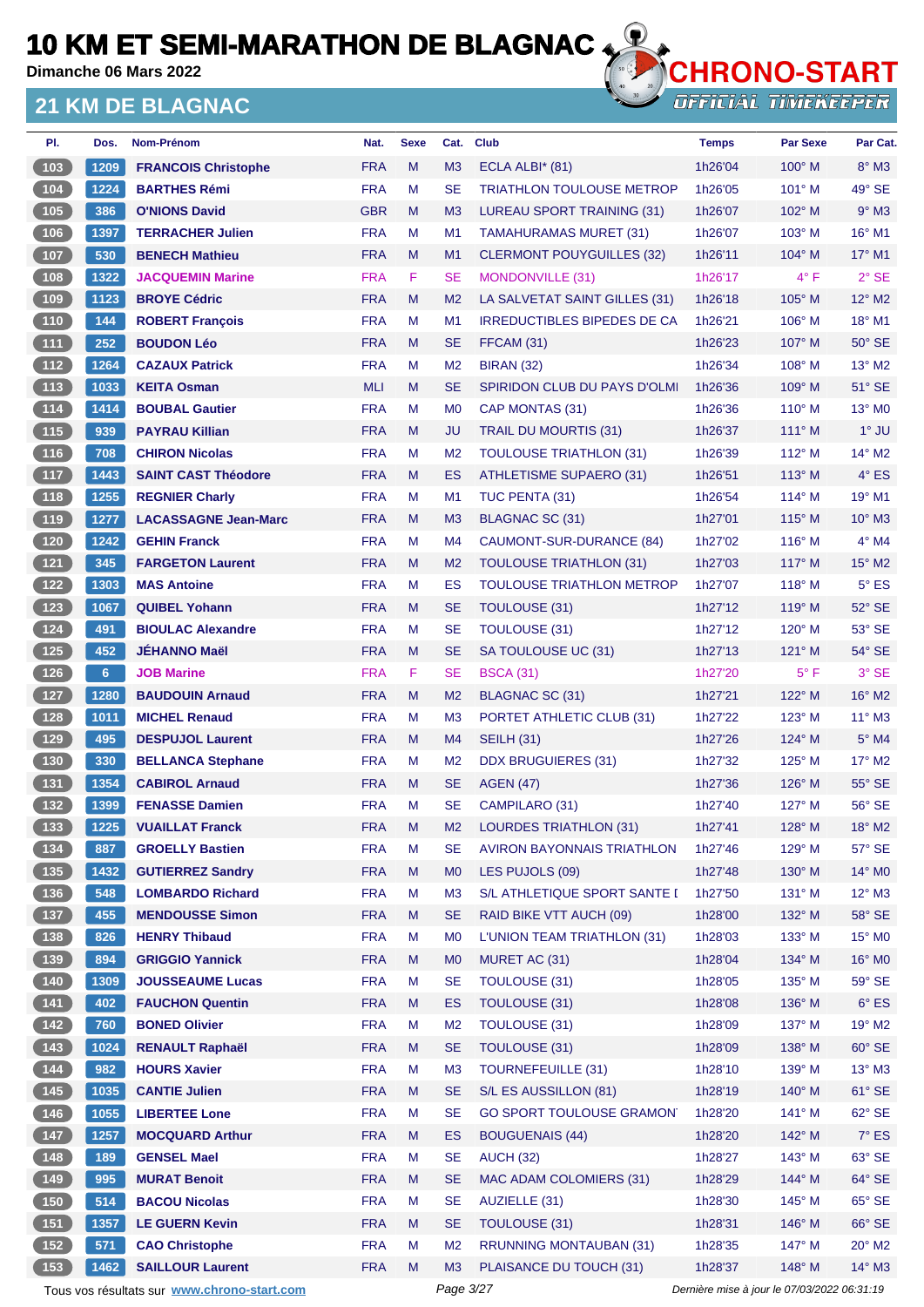**Dimanche 06 Mars 2022**

### **21 KM DE BLAGNAC**



**OFFICIAL TIMEKEEPER** 

| PI.                                                 | Dos. | Nom-Prénom                    | Nat.       | <b>Sexe</b> | Cat.           | <b>Club</b>                         | <b>Temps</b> | <b>Par Sexe</b> | Par Cat.                  |
|-----------------------------------------------------|------|-------------------------------|------------|-------------|----------------|-------------------------------------|--------------|-----------------|---------------------------|
| 154                                                 | 568  | <b>VOISIN Frederic</b>        | <b>FRA</b> | M           | <b>SE</b>      | SA TOULOUSE UC (31)                 | 1h28'44      | 149° M          | 67° SE                    |
| (155)                                               | 426  | <b>BIHORE Jerome</b>          | <b>FRA</b> | м           | M <sub>0</sub> | COLOMIERS (31)                      | 1h28'45      | $150^\circ$ M   | $17^\circ$ MO             |
| (156)                                               | 814  | <b>KHOUKHI Brahim</b>         | <b>FRA</b> | M           | M1             | S/L LABRUGUIERE AC (81)             | 1h28'52      | 151° M          | $20^\circ$ M1             |
| 157                                                 | 166  | <b>CASTAIGNAU Guillaume</b>   | <b>FRA</b> | M           | M1             | TOULOUSE (31)                       | 1h28'53      | $152^{\circ}$ M | 21° M1                    |
| (158)                                               | 1237 | <b>SIFFERT Eric</b>           | <b>FRA</b> | M           | M <sub>2</sub> | <b>TOULOUSE (31)</b>                | 1h28'56      | $153^\circ$ M   | 21° M2                    |
| (159)                                               | 664  | <b>SE CHAO Eric</b>           | <b>FRA</b> | м           | M <sub>0</sub> | <b>TOULOUSE (31)</b>                | 1h28'56      | 154° M          | 18° MO                    |
| (160)                                               | 280  | <b>BEDEL Jeremy</b>           | <b>FRA</b> | M           | M <sub>0</sub> | LEOJAC (82)                         | 1h28'57      | $155^{\circ}$ M | 19° M <sub>0</sub>        |
| $\boxed{161}$                                       | 367  | <b>DELAMARE Romain</b>        | <b>FRA</b> | M           | M <sub>0</sub> | MONTRABE (31)                       | 1h29'00      | $156^{\circ}$ M | $20^\circ$ M <sub>0</sub> |
| 162                                                 | 1464 | <b>CASSAN Jean Philippe</b>   | <b>FRA</b> | M           | M <sub>1</sub> | <b>TOULOUSE (31)</b>                | 1h29'00      | $157^\circ$ M   | $22^{\circ}$ M1           |
| (163)                                               | 66   | <b>DECORPS Maxime</b>         | <b>FRA</b> | M           | <b>SE</b>      | GRENADE (31)                        | 1h29'01      | 158° M          | 68° SE                    |
| 164                                                 | 365  | <b>DEBREILLY Franck</b>       | <b>FRA</b> | M           | M <sub>2</sub> | <b>TOULOUSE TRIATHLON (31)</b>      | 1h29'03      | $159^\circ$ M   | $22^{\circ}$ M2           |
| (165)                                               | 1078 | <b>GIMEL Paul</b>             | <b>FRA</b> | м           | <b>SE</b>      | TOULOUSE (31)                       | 1h29'06      | $160^\circ$ M   | 69° SE                    |
| (166)                                               | 392  | <b>VIDAL GONZALEZ Manuel</b>  | <b>ESP</b> | M           | M <sub>2</sub> | AIRBUS RUNNING (31)                 | 1h29'09      | $161^\circ$ M   | $23^\circ$ M2             |
| (167)                                               | 1326 | <b>DELFAU Boris</b>           | <b>FRA</b> | M           | M <sub>2</sub> | <b>TEAM BOUCONNE (31)</b>           | 1h29'11      | 162° M          | 24° M2                    |
| $\boxed{168}$                                       | 751  | <b>SAINCTAVIT Nicolas</b>     | <b>FRA</b> | M           | <b>SE</b>      | TOULOUSE (31)                       | 1h29'13      | $163^\circ$ M   | 70° SE                    |
| 169                                                 | 1451 | <b>FERRE Leo</b>              | <b>FRA</b> | M           | <b>SE</b>      | <b>ENDURANCE PROP TEAM (31)</b>     | 1h29'14      | $164^\circ$ M   | 71° SE                    |
| (170)                                               | 970  | <b>SAUVESTRE Pascal</b>       | <b>FRA</b> | M           | M1             | S/L TOULOUSE OAC (31)               | 1h29'14      | $165^\circ$ M   | $23^\circ$ M1             |
| (171)                                               | 217  | <b>GUERY Samuel</b>           | <b>FRA</b> | M           | <b>SE</b>      | <b>TOULOUSE (31)</b>                | 1h29'16      | $166^\circ$ M   | 72° SE                    |
| (172)                                               | 464  | <b>LEBEAU Hadrien</b>         | <b>FRA</b> | M           | <b>SE</b>      | <b>TOULOUSE (31)</b>                | 1h29'18      | $167^\circ$ M   | 73° SE                    |
| $\overline{173}$                                    | 992  | <b>PAIN Florent</b>           | <b>FRA</b> | м           | <b>SE</b>      | <b>TOULOUSE (31)</b>                | 1h29'18      | $168^\circ$ M   | 74° SE                    |
| (174)                                               | 1149 | <b>DUDAL Clément</b>          | <b>FRA</b> | M           | M <sub>0</sub> | <b>TRIATHLON TOULOUSE METROP</b>    | 1h29'19      | 169° M          | 21° MO                    |
| $175$                                               | 520  | <b>DARAS Julien</b>           | <b>FRA</b> | М           | M1             | LAFITTE VIGORDANE (31)              | 1h29'19      | $170^\circ$ M   | 24° M1                    |
| (176)                                               | 786  | <b>DUPRAT Florent</b>         | <b>FRA</b> | M           | M <sub>0</sub> | TOULOUSE (31)                       | 1h29'22      | $171^\circ$ M   | 22° MO                    |
| $\begin{array}{c} \hline 177 \end{array}$           | 97   | <b>MAZOLLIER Nicolas</b>      | <b>FRA</b> | м           | <b>SE</b>      | <b>TOULOUSE (31)</b>                | 1h29'22      | $172^\circ$ M   | $75^\circ$ SE             |
| (178)                                               | 1453 | <b>VENZAL Morgan</b>          | <b>FRA</b> | M           | M <sub>0</sub> | <b>ALBI</b> (81)                    | 1h29'23      | $173^\circ$ M   | 23° MO                    |
| $179$                                               | 900  | <b>FABAS Emmanuel</b>         | <b>FRA</b> | M           | <b>SE</b>      | SAINT-LIEUX-LES-LAVAUR (81)         | 1h29'23      | $174^\circ$ M   | 76° SE                    |
| (180)                                               | 467  | <b>WADE Richard</b>           | <b>FRA</b> | M           | M <sub>3</sub> | <b>TOURNEFEUILLE (31)</b>           | 1h29'25      | $175^\circ$ M   | 15° M3                    |
| (181)                                               | 385  | <b>PERCIE DU SERT Olivier</b> | <b>FRA</b> | м           | M <sub>2</sub> | STADE TOULOUSAIN ATHLETISM          | 1h29'26      | $176^\circ$ M   | 25° M2                    |
| (182)                                               | 599  | <b>DELCRUZEL Nicolas</b>      | <b>FRA</b> | M           | M1             | CA BALMA (31)                       | 1h29'28      | $177^\circ$ M   | 25° M1                    |
| 183                                                 | 896  | <b>ALAMELLE Johann</b>        | <b>FRA</b> | M           | M1             | PECHABOU (31)                       | 1h29'29      | $178^\circ$ M   | 26° M1                    |
| (184)                                               | 513  | <b>ROUCH Arnaud</b>           | <b>FRA</b> | M           | <b>SE</b>      | <b>TOULOUSE (31)</b>                | 1h29'31      | 179° M          | 77° SE                    |
| $\begin{array}{c} \hline 185 \\ \hline \end{array}$ | 158  | <b>SELLALI Samir</b>          | <b>FRA</b> | M           | M <sub>0</sub> | SAINT DENIS EMOTION (93)            | 1h29'32      | 180° M          | 24° M0                    |
| 186                                                 | 1122 | <b>COURTHIEU Pierre-André</b> | <b>FRA</b> | M           | M <sub>1</sub> | <b>ACEV (31)</b>                    | 1h29'33      | 181° M          | 27° M1                    |
| $\begin{array}{c} \n \textbf{187} \\ \end{array}$   | 1019 | <b>BABRE Jean</b>             | <b>FRA</b> | M           | M <sub>0</sub> | KEEPCOOL TOULOUSE (31)              | 1h29'35      | 182° M          | 25° MO                    |
| (188)                                               | 1366 | <b>MESSAL Denis</b>           | <b>FRA</b> | M           | M1             | BLAGNAC SC (31)                     | 1h29'35      | 183° M          | 28° M1                    |
| $\begin{array}{c} \n \textbf{189} \\ \end{array}$   | 1125 | <b>VIGNON Lionel</b>          | <b>FRA</b> | M           | M <sub>3</sub> | PONT DE VAUX 01 PULSION (26)        | 1h29'39      | 184° M          | 16° M3                    |
| (190)                                               | 636  | <b>JACOTTIN Paul</b>          | <b>FRA</b> | M           | <b>SE</b>      | TOULOUSE (31)                       | 1h29'42      | 185° M          | 78° SE                    |
| (191)                                               | 529  | <b>TOULAT Simon</b>           | <b>FRA</b> | M           | <b>SE</b>      | <b>TOULOUSE (31)</b>                | 1h29'46      | 186° M          | 79° SE                    |
| (192)                                               | 434  | <b>PRATS Sébastien</b>        | <b>FRA</b> | M           | M <sub>2</sub> | BLAGNAC SC (31)                     | 1h29'53      | 187° M          | 26° M2                    |
| (193)                                               | 882  | <b>BODET Julien</b>           | <b>FRA</b> | M           | M1             | <b>TOULOUSE (31)</b>                | 1h29'54      | 188° M          | 29° M1                    |
| (194)                                               | 1056 | <b>GAULTIER Laurent</b>       | <b>FRA</b> | M           | M <sub>1</sub> | LAPLUME (47)                        | 1h29'54      | 189° M          | 30° M1                    |
| $(195)$                                             | 219  | <b>BACCOT Benoît</b>          | <b>FRA</b> | M           | M <sub>0</sub> | <b>ONESTOCK RUNNING TEAM (31)</b>   | 1h29'59      | 190° M          | 26° MO                    |
| (196)                                               | 813  | <b>MARTEL Alexandre</b>       | <b>FRA</b> | M           | M <sub>0</sub> | <b>QUINT FONSEGRIVES (31)</b>       | 1h30'03      | 191° M          | 27° M0                    |
| $197$                                               | 604  | <b>JARA Rozenn</b>            | <b>FRA</b> | F           | M <sub>2</sub> | CA BALMA (31)                       | 1h30'05      | $6^{\circ}$ F   | $1^\circ$ M2              |
| (198)                                               | 586  | <b>CHARTIER Nicolas</b>       | <b>FRA</b> | M           | M1             | <b>BLAGNAC (31)</b>                 | 1h30'07      | 192° M          | 31° M1                    |
| $\begin{array}{c} \hline 199 \end{array}$           | 1356 | <b>SENECHAL Aubin</b>         | <b>FRA</b> | M           | <b>SE</b>      | <b>TOULOUSE (31)</b>                | 1h30'08      | 193° M          | 80° SE                    |
| $\frac{200}{ }$                                     | 315  | <b>GARCIA MODET Hugo</b>      | <b>ESP</b> | M           | <b>SE</b>      | <b>ESPAGNE</b>                      | 1h30'10      | 194° M          | 81° SE                    |
| 201                                                 | 228  | <b>LACHEZE Julien</b>         | <b>FRA</b> | M           | M <sub>2</sub> | <b>TRIATHLON TOULOUSE METROP</b>    | 1h30'13      | 195° M          | 27° M2                    |
| $\left(202\right)$                                  | 277  | <b>FREYTET Jean-Michel</b>    | <b>FRA</b> | M           | M4             | S/L SU AGEN (47)                    | 1h30'16      | 196° M          | $6^\circ$ M4              |
| 203                                                 | 500  | <b>AURIAC Clémentine</b>      | <b>FRA</b> | F           | <b>SE</b>      | <b>TOURNEFEUILLE (31)</b>           | 1h30'17      | $7^\circ$ F     | $4^\circ$ SE              |
| 204                                                 | 1100 | <b>HERAUD Alexandre</b>       | <b>FRA</b> | M           | M <sub>0</sub> | <b>TRIATHLON CLUB LAURAGAIS (3)</b> | 1h30'20      | 197° M          | 28° MO                    |

Tous vos résultats sur **[www.chrono-start.com](https://www.chrono-start.com/)** Page 4/27 Page 4/27 Dernière mise à jour le 07/03/2022 06:31:19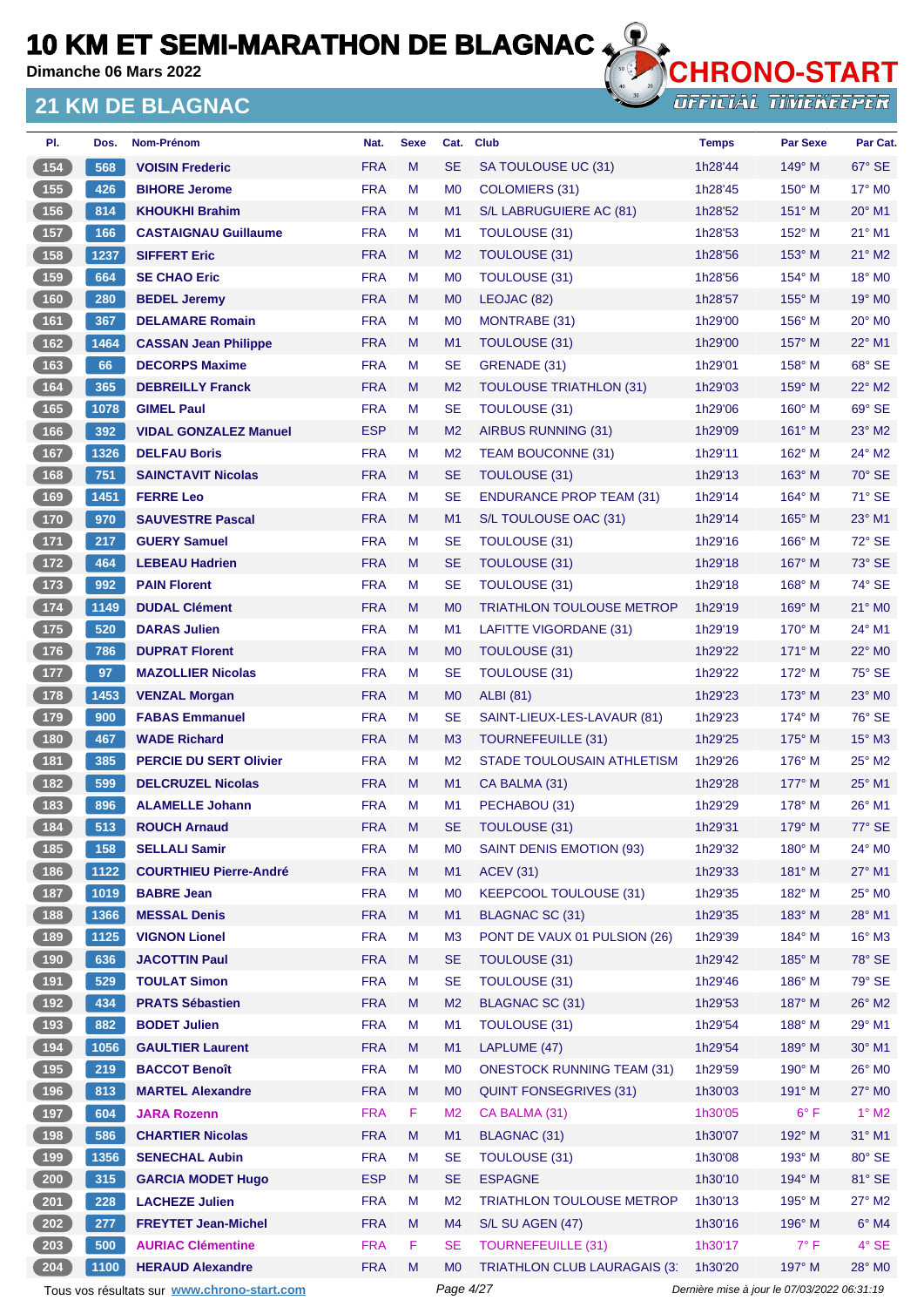**Dimanche 06 Mars 2022**

### **21 KM DE BLAGNAC**



| PI.                 | Dos. | <b>Nom-Prénom</b>                           | Nat.       | <b>Sexe</b> | Cat.           | <b>Club</b>                        | <b>Temps</b> | <b>Par Sexe</b>                             | Par Cat.                   |
|---------------------|------|---------------------------------------------|------------|-------------|----------------|------------------------------------|--------------|---------------------------------------------|----------------------------|
| 205                 | 959  | <b>URCUN Mathieu</b>                        | <b>FRA</b> | M           | M1             | TOAC TRIATHLON (31)                | 1h30'21      | 198° M                                      | $32^{\circ}$ M1            |
| $206$               | 1058 | <b>MCCAMBRIDGE Paul</b>                     | <b>IRL</b> | M           | M <sub>1</sub> | TOAC TRIATHLON (31)                | 1h30'23      | 199° M                                      | $33^\circ$ M1              |
| 207                 | 1116 | <b>FILHOS Marjorie</b>                      | <b>FRA</b> | F           | M <sub>2</sub> | <b>TRACKS ATHLE LISLE JOURDAIN</b> | 1h30'25      | $8^{\circ}$ F                               | $2^{\circ}$ M2             |
| 208                 | 1363 | <b>LIBESKI Alexandre</b>                    | <b>FRA</b> | M           | M <sub>2</sub> | <b>TRIATHLON TOULOUSE METROP</b>   | 1h30'28      | $200^\circ$ M                               | 28° M2                     |
| $\frac{209}{200}$   | 483  | <b>DAUGAS Jérémy</b>                        | <b>FRA</b> | M           | M <sub>1</sub> | AIRBUS RUNNING SOCIETY (31)        | 1h30'30      | $201^\circ$ M                               | 34° M1                     |
| $210$               | 1036 | <b>POTRON Gérald</b>                        | <b>FRA</b> | м           | M1             | BEAUZELLE (31)                     | 1h30'32      | 202° M                                      | 35° M1                     |
| 211                 | 1095 | <b>MOUSSALLI Charles</b>                    | <b>FRA</b> | M           | <b>SE</b>      | <b>PARIS (75)</b>                  | 1h30'33      | $203^\circ$ M                               | 82° SE                     |
| $212$               | 901  | <b>CARBOU Damien</b>                        | <b>FRA</b> | м           | M <sub>0</sub> | <b>TOULOUSE (31)</b>               | 1h30'41      | 204° M                                      | $29^\circ$ MO              |
| 213                 | 90   | <b>PUGINIER Lucas</b>                       | <b>FRA</b> | M           | <b>SE</b>      | BAZIEGE (31)                       | 1h30'43      | 205° M                                      | 83° SE                     |
| $214$               | 438  | <b>JEAN Thibault</b>                        | <b>FRA</b> | M           | <b>SE</b>      | CASTANET-TOLOSAN (31)              | 1h30'45      | $206^\circ$ M                               | 84° SE                     |
| $215$               | 1044 | <b>RE Hervé</b>                             | <b>FRA</b> | M           | M <sub>3</sub> | TEAMPAPYCOACH (11)                 | 1h30'52      | 207° M                                      | $17^\circ$ M3              |
| $216$               | 408  | <b>CHATON Maxime</b>                        | <b>FRA</b> | M           | <b>SE</b>      | TOULOUSE (31)                      | 1h30'54      | 208° M                                      | 85° SE                     |
| 217                 | 377  | <b>BUFFIÈRE Grégoire</b>                    | <b>FRA</b> | M           | <b>SE</b>      | <b>TEAM 12 (31)</b>                | 1h30'55      | $209^\circ$ M                               | 86° SE                     |
| $218$               | 182  | <b>ALVAREZ Antoine</b>                      | <b>FRA</b> | M           | ES             | LES ZINIZNS DES COTEAUX 31 (3)     | 1h30'59      | 210° M                                      | $8^\circ$ ES               |
| 219                 | 1437 | <b>BIALDYGA Vivian</b>                      | <b>FRA</b> | M           | M1             | <b>UGLAS (65)</b>                  | 1h31'02      | $211^\circ$ M                               | 36° M1                     |
| $220$               | 1497 | <b>COLIN Tristan</b>                        | <b>FRA</b> | M           | <b>SE</b>      | TOULOUSE (31)                      | 1h31'04      | 212° M                                      | 87° SE                     |
| 221                 | 1069 | <b>SANÉ Killian</b>                         | <b>FRA</b> | M           | <b>SE</b>      | <b>TOULOUSE (31)</b>               | 1h31'05      | $213^\circ$ M                               | 88° SE                     |
| 222                 | 379  | <b>BACH Philippe</b>                        | <b>FRA</b> | М           | M <sub>3</sub> | S/L SU AGEN (47)                   | 1h31'05      | $214^\circ$ M                               | $18^\circ$ M3              |
| 223                 | 979  | <b>MATTHIEU Schmitt</b>                     | <b>FRA</b> | M           | ES             | AIRBUS RUNNING (31)                | 1h31'05      | $215^\circ$ M                               | $9°$ ES                    |
| 224                 | 380  | <b>CARDIET Guillaume</b>                    | <b>FRA</b> | м           | M <sub>0</sub> | <b>TOULOUSE (31)</b>               | 1h31'06      | $216^{\circ}$ M                             | 30° MO                     |
| 225                 | 259  | <b>LACAZEDIEU Romain</b>                    | <b>FRA</b> | M           | <b>SE</b>      | LES FOULEES DU BASSIN DE LAC       | 1h31'08      | $217^\circ$ M                               | 89° SE                     |
| $226$               | 816  | <b>MUNIER Sabine</b>                        | <b>FRA</b> | F           | M <sub>2</sub> | ECLA ALBI $*$ (81)                 | 1h31'12      | $9^{\circ}$ F                               | $3°$ M2                    |
| 227                 | 1137 | <b>DAURIAC Dimitri</b>                      | <b>FRA</b> | M           | <b>SE</b>      | TOULOUSE (31)                      | 1h31'17      | $218^\circ$ M                               | 90° SE                     |
| $228$               | 451  | <b>THOUVENIN Gauthier</b>                   | <b>FRA</b> | M           | M <sub>3</sub> | <b>TOULOUSE (31)</b>               | 1h31'33      | $219°$ M                                    | $19^\circ$ M3              |
| 229                 | 187  |                                             | <b>GBR</b> | F           | M <sub>0</sub> | <b>BLAGNAC SC (31)</b>             | 1h31'33      | $10^{\circ}$ F                              | $3°$ MO                    |
| 230                 | 940  | <b>ONN Sally</b><br><b>LAFFORGUE Didier</b> | <b>FRA</b> | м           | M <sub>1</sub> |                                    | 1h31'39      | 220° M                                      | 37° M1                     |
|                     |      |                                             | <b>FRA</b> | M           |                | BLAGNAC SC (31)                    | 1h31'40      |                                             |                            |
| $231$               | 718  | <b>CHEBOUN Valentin</b>                     |            |             | ES             | CASTELNAUDARY (11)                 |              | 221° M                                      | $10^{\circ}$ ES            |
| $\boxed{232}$       | 642  | <b>THAUNAY Florian</b>                      | <b>FRA</b> | м           | M <sub>0</sub> | BLAGNAC SC (31)                    | 1h31'42      | 222° M                                      | $31^\circ$ MO              |
| $\left(233\right)$  | 1080 | <b>COURSON Robin</b>                        | <b>FRA</b> | M           | <b>SE</b>      | TOULOUSE (31)                      | 1h31'42      | 223° M                                      | $91^\circ$ SE              |
| 234                 | 1246 | <b>ORTA TALENS Cristina</b>                 | <b>FRA</b> | F           | M <sub>1</sub> | <b>TARAHUMARAS MURET CLUB (31)</b> | 1h31'44      | $11^{\circ}$ F                              | $1^{\circ}$ M1             |
| (235)               | 733  | <b>DROUI Julien</b>                         | <b>FRA</b> | M           | M <sub>0</sub> | <b>VILLENEUVE TOLOSANE (31)</b>    | 1h31'45      | 224° M                                      | 32° MO                     |
| $\left(236\right)$  | 641  | <b>ARPIZOU Eric</b>                         | <b>FRA</b> | M           | M <sub>3</sub> | BEAUZELLE (31)                     | 1h31'45      | 225° M                                      | $20^\circ$ M3              |
| $237$               | 393  | <b>HARSCOET Gwen</b>                        | <b>FRA</b> | F           | M1             | <b>AIRBUS RUNNING (31)</b>         | 1h31'50      | $12^{\circ}$ F                              | $2^{\circ}$ M1             |
| 238                 | 26   | <b>FONTES Vincent</b>                       | <b>FRA</b> | M           | <b>SE</b>      | <b>TOULOUSE (31)</b>               | 1h31'59      | 226° M                                      | 92° SE                     |
| 239                 | 967  | <b>BOSC Jérémy</b>                          | <b>FRA</b> | M           | M <sub>0</sub> | S/L TOULOUSE OAC (31)              | 1h32'01      | 227° M                                      | 33° MO                     |
| 240                 | 693  | <b>PROVINI Bastien</b>                      | <b>FRA</b> | М           | M <sub>2</sub> | CASTANET-TOLOSAN (31)              | 1h32'02      | 228° M                                      | 29° M2                     |
| $\left( 241\right)$ | 503  | <b>CHAMPION Mickaël</b>                     | <b>FRA</b> | M           | M1             | LES FEES SAUBENOISES (31)          | 1h32'04      | 229° M                                      | 38° M1                     |
| $242$               | 404  | <b>BREL Maxime</b>                          | <b>FRA</b> | M           | <b>SE</b>      | BLAGNAC SC (31)                    | 1h32'04      | 230° M                                      | 93° SE                     |
| $243$               | 456  | <b>POPULIN Manu</b>                         | <b>FRA</b> | M           | <b>SE</b>      | LESPINASSE (31)                    | 1h32'13      | 231° M                                      | 94° SE                     |
| 244                 | 1429 | <b>TROULLIER Mathieu</b>                    | <b>FRA</b> | M           | <b>JU</b>      | TOULOUSE (31)                      | 1h32'15      | 232° M                                      | $2^{\circ}$ JU             |
| $\frac{245}{2}$     | 94   | <b>BOYER Eddy</b>                           | <b>FRA</b> | M           | <b>SE</b>      | LES ZINZINS DES COTEAUX 31 (3)     | 1h32'15      | $233^\circ$ M                               | 95° SE                     |
| $246$               | 430  | <b>MORINEAU Dominique</b>                   | <b>FRA</b> | М           | M <sub>5</sub> | CUGNAUX (31)                       | 1h32'19      | 234° M                                      | $1^\circ$ M <sub>5</sub>   |
| 247                 | 95   | <b>GANDEBOEUF Frédéric</b>                  | <b>FRA</b> | M           | M1             | <b>ST JEAN (31)</b>                | 1h32'21      | 235° M                                      | 39° M1                     |
| $248$               | 703  | <b>MOUSSEIGNE Bertrand</b>                  | <b>FRA</b> | M           | M <sub>3</sub> | <b>DUATHLON LIEBHERR (31)</b>      | 1h32'21      | 236° M                                      | $21^\circ$ M3              |
| 249                 | 631  | <b>EGNER Christian</b>                      | <b>FRA</b> | M           | M <sub>3</sub> | CAHORS A (46)                      | 1h32'22      | 237° M                                      | 22° M3                     |
| $250$               | 739  | <b>FILLASTRE Boris</b>                      | <b>FRA</b> | М           | M <sub>1</sub> | CUGNAUX (31)                       | 1h32'22      | 238° M                                      | 40° M1                     |
| 251                 | 927  | <b>ROBERT Jérémie</b>                       | <b>FRA</b> | M           | M <sub>0</sub> | <b>TOULOUSE (31)</b>               | 1h32'24      | 239° M                                      | 34° MO                     |
| 252                 | 678  | <b>TASTET Fanny</b>                         | <b>FRA</b> | F           | <b>SE</b>      | <b>TARBES PYRENEES ATHLETISME</b>  | 1h32'25      | $13^{\circ}$ F                              | $5^\circ$ SE               |
| $\left( 253\right)$ | 625  | <b>BALOGH Blanka</b>                        | <b>FRA</b> | F.          | <b>SE</b>      | <b>BLAGNAC SC (31)</b>             | 1h32'30      | $14^{\circ}$ F                              | $6°$ SE                    |
| 254                 | 267  | <b>LAGARDE Patrick</b>                      | <b>FRA</b> | М           | M <sub>5</sub> | AC AUCH (32)                       | 1h32'39      | 240° M                                      | $2^{\circ}$ M <sub>5</sub> |
| $255$               | 308  | <b>LE VAN THOI Mathieu</b>                  | <b>FRA</b> | M           | <b>SE</b>      | TOULOUSE (31)                      | 1h32'44      | 241° M                                      | 96° SE                     |
|                     |      | Tous vos résultats sur www.chrono-start.com |            |             | Page 5/27      |                                    |              | Dernière mise à jour le 07/03/2022 06:31:19 |                            |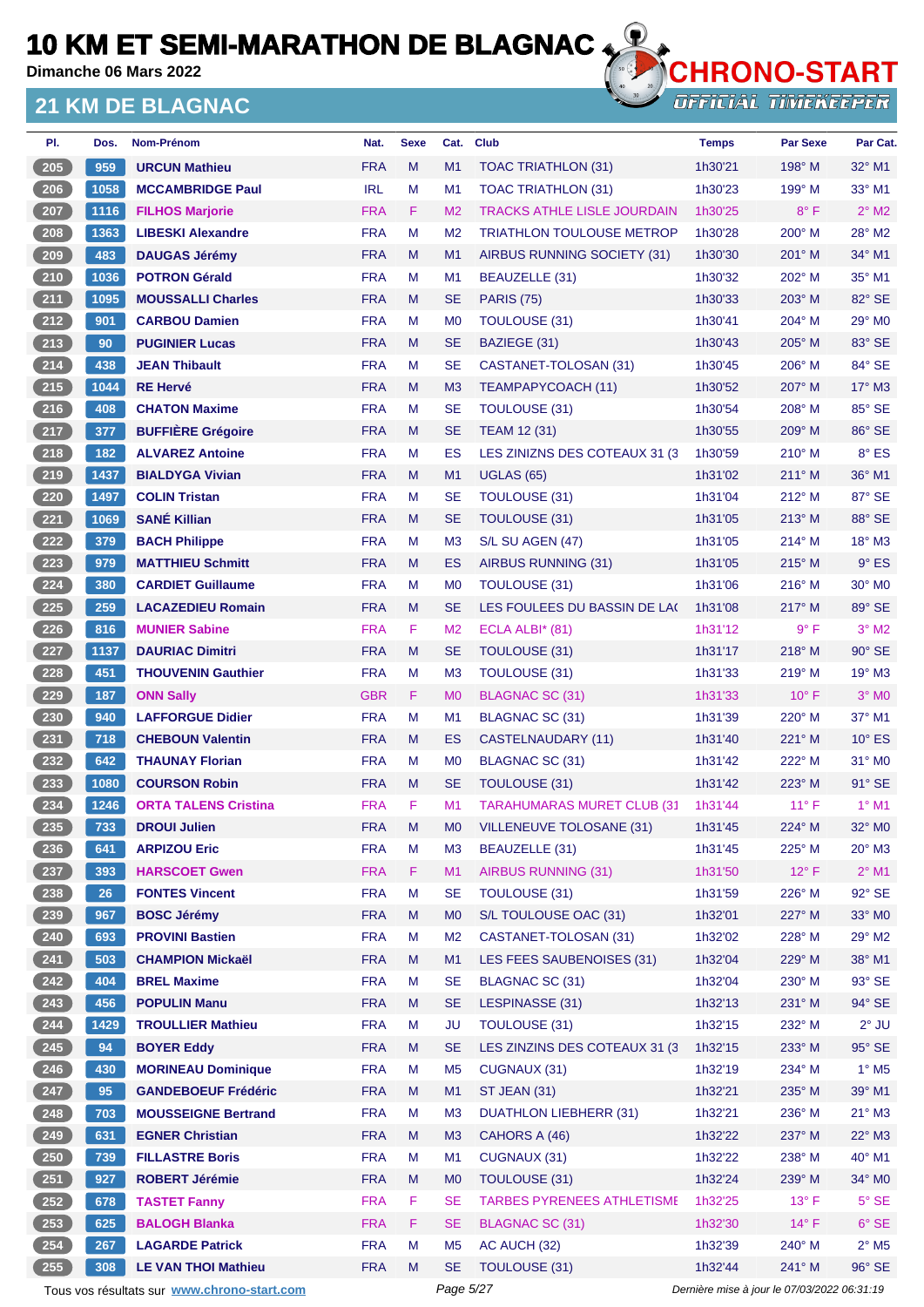**Dimanche 06 Mars 2022**

### **21 KM DE BLAGNAC**



| PI.   | Dos.            | Nom-Prénom                     | Nat.       | <b>Sexe</b> | Cat.           | <b>Club</b>                       | <b>Temps</b> | <b>Par Sexe</b> | Par Cat.            |
|-------|-----------------|--------------------------------|------------|-------------|----------------|-----------------------------------|--------------|-----------------|---------------------|
| 256   | 533             | <b>BELABASSI Ahmed</b>         | <b>FRA</b> | M           | M <sub>2</sub> | CA BALMA (31)                     | 1h32'46      | $242^\circ$ M   | $30^\circ$ M2       |
| 257   | 774             | <b>BOBEBE Romanic</b>          | <b>FRA</b> | М           | M1             | LA CHAPELLE SAINT MESMIN (45      | 1h32'46      | 243° M          | 41° M1              |
| 258   | 647             | <b>VILLAIN Xavier</b>          | <b>FRA</b> | M           | M <sub>2</sub> | AIRBUS RUNNING (31)               | 1h32'49      | 244° M          | $31^\circ$ M2       |
| 259   | 62              | <b>DUMORTIER Quentin</b>       | <b>FRA</b> | M           | <b>SE</b>      | LE CASTERA (31)                   | 1h33'04      | $245^\circ$ M   | 97° SE              |
| 260   | 1270            | <b>CHOURY Léa</b>              | <b>FRA</b> | F           | <b>SE</b>      | <b>TOULOUSE (31)</b>              | 1h33'08      | $15^{\circ}$ F  | 7° SE               |
| 261   | 81              | <b>POUCHAN Marianne</b>        | <b>FRA</b> | F.          | <b>SE</b>      | <b>TOULOUSE (31)</b>              | 1h33'09      | $16^{\circ}$ F  | 8° SE               |
| 262   | 1291            | <b>DOMMELIER Henri</b>         | <b>FRA</b> | M           | M <sub>3</sub> | THALES (31)                       | 1h33'10      | 246° M          | 23° M3              |
| 263   | 531             | <b>MARCILLAT Pierre</b>        | <b>FRA</b> | М           | <b>SE</b>      | <b>TOULOUSE (31)</b>              | 1h33'11      | 247° M          | 98° SE              |
| 264   | 738             | <b>DA CUNHA Sandrine</b>       | <b>FRA</b> | F.          | M <sub>2</sub> | <b>FFA BSC (31)</b>               | 1h33'14      | $17^{\circ}$ F  | $4^\circ$ M2        |
| 265   | 926             | <b>FERNANDEZ Yannick</b>       | <b>FRA</b> | M           | M <sub>2</sub> | S/L ATHLETIQUE SPORT SANTE I      | 1h33'18      | 248° M          | $32^\circ$ M2       |
| 266   | 1319            | <b>ZIMMERMANN David</b>        | <b>FRA</b> | M           | M <sub>2</sub> | <b>SEILH (31)</b>                 | 1h33'22      | $249^\circ$ M   | 33° M2              |
| 267   | 1449            | <b>SANSEGOLO Alain</b>         | <b>FRA</b> | М           | M <sub>4</sub> | MONTECH (82)                      | 1h33'23      | $250^\circ$ M   | $7^\circ$ M4        |
| 268   | 1347            | <b>SANSEGOLO Jimmy</b>         | <b>FRA</b> | M           | <b>SE</b>      | BRESSOLS (82)                     | 1h33'23      | $251^\circ$ M   | 99° SE              |
| 269   | 143             | <b>CHEVALLIER Stephane</b>     | <b>FRA</b> | М           | M <sub>2</sub> | <b>TOULOUSE TRIATHLON (31)</b>    | 1h33'27      | 252° M          | $34^\circ$ M2       |
| 270   | 1038            | <b>DUTHEIL Julien</b>          | <b>FRA</b> | M           | M <sub>1</sub> | <b>TOULOUSE (31)</b>              | 1h33'35      | $253^\circ$ M   | 42° M1              |
| $271$ | 952             | <b>RASSCHAERT Maxime</b>       | <b>FRA</b> | М           | <b>SE</b>      | <b>BLAGNAC SC (31)</b>            | 1h33'35      | $254^{\circ}$ M | 100° SE             |
| 272   | 668             | <b>RÜBKE Wiebke</b>            | <b>GER</b> | F.          | M1             | VILLEMUR-SUR-TARN (31)            | 1h33'37      | $18^{\circ}$ F  | $3°$ M1             |
| 273   | 43              | <b>DELMAS Jonathan</b>         | <b>FRA</b> | M           | <b>SE</b>      | <b>VILLEBRUMIER (82)</b>          | 1h33'45      | $255^{\circ}$ M | 101° SE             |
| $274$ | 1000            | <b>BOCHATON Julien</b>         | <b>FRA</b> | M           | <b>SE</b>      | <b>TOULOUSE (31)</b>              | 1h33'50      | $256^\circ$ M   | 102° SE             |
| $275$ | 890             | <b>GUILLERM Arthur</b>         | <b>FRA</b> | М           | <b>SE</b>      | <b>TOULOUSE (31)</b>              | 1h33'54      | $257^\circ$ M   | 103° SE             |
| 276   | 853             | <b>ROY Thibaud</b>             | <b>FRA</b> | M           | <b>SE</b>      | <b>TOULOUSE TRIATHLON (31)</b>    | 1h33'55      | $258^\circ$ M   | 104° SE             |
| 277   | 1210            | <b>ESCANDE Florian</b>         | <b>FRA</b> | M           | M <sub>0</sub> | CA BALMA (31)                     | 1h34'00      | $259^\circ$ M   | 35° MO              |
| 278   | 18              | <b>MAS Emmanuel</b>            | <b>FRA</b> | M           | M <sub>3</sub> | <b>BEAUZELLE (31)</b>             | 1h34'00      | $260^\circ$ M   | $24^\circ$ M3       |
| 279   | 346             | <b>METAIS Julien</b>           | <b>FRA</b> | М           | M <sub>0</sub> | <b>TOULOUSE (31)</b>              | 1h34'02      | $261^\circ$ M   | 36° MO              |
| 280   | 12 <sub>2</sub> | <b>CLANET Adrien</b>           | <b>FRA</b> | M           | <b>SE</b>      | TOULOUSE (31)                     | 1h34'04      | $262^\circ$ M   | $105^\circ$ SE      |
| 281   | 1105            | <b>FONTES Thierry</b>          | <b>FRA</b> | М           | M <sub>2</sub> | <b>MAZERES COURSE PEDESTRE (C</b> | 1h34'06      | $263^\circ$ M   | 35° M2              |
| 282   | 685             | <b>FELIX Tony</b>              | <b>FRA</b> | M           | M1             | MOULIS (09)                       | 1h34'09      | $264^\circ$ M   | 43° M1              |
| 283   | 1404            | <b>ROCHE François</b>          | <b>FRA</b> | М           | <b>SE</b>      | <b>TOAC (31)</b>                  | 1h34'14      | $265^\circ$ M   | 106° SE             |
| 284   | 800             | <b>MAUPILER Mathieu</b>        | <b>FRA</b> | M           | M <sub>0</sub> | BALMA (31)                        | 1h34'17      | 266° M          | $37^\circ$ MO       |
| 285   | 460             | <b>LABEDAN Julie</b>           | <b>FRA</b> | F           | M1             | CA BALMA (31)                     | 1h34'19      | $19^{\circ}$ F  | $4^\circ$ M1        |
| 286   | 505             | <b>LECOMTE Domitille</b>       | <b>FRA</b> | F           | M <sub>0</sub> | CA BALMA (31)                     | 1h34'19      | $20^{\circ}$ F  | $4^\circ$ MO        |
| 287   | 590             | <b>DOUZIECH Fabien</b>         | <b>FRA</b> | M           | M1             | LES ZINZINS DES COTEAUX 31 (3     | 1h34'20      | 267° M          | 44° M1              |
| 288   | 284             | <b>DE SOUSA Claude</b>         | <b>FRA</b> | ${\sf M}$   | M3             | <b>DDX BRUGUIERES (31)</b>        | 1h34'26      | 268° M          | 25° M3              |
| 289   | 156             | <b>JAGOT Julien</b>            | <b>FRA</b> | М           | <b>SE</b>      | <b>TOULOUSE (31)</b>              | 1h34'33      | $269^\circ$ M   | 107° SE             |
| 290   | 251             | <b>PAPAIX René</b>             | <b>FRA</b> | M           | M4             | J'AIME COURIR (31)                | 1h34'35      | 270° M          | $8^{\circ}$ M4      |
| 291   | 644             | <b>GIRONIS Cyril</b>           | <b>FRA</b> | M           | M <sub>0</sub> | CASTRES (81)                      | 1h34'37      | 271° M          | 38° MO              |
| 292   | 1446            | <b>CERVELLIN Luc</b>           | <b>FRA</b> | M           | M <sub>0</sub> | TOAC TRI (31)                     | 1h34'39      | 272° M          | 39° M0              |
| 293   | 154             | <b>RECHARD Julien</b>          | <b>FRA</b> | M           | M <sub>0</sub> | <b>BLAGNAC (31)</b>               | 1h34'41      | 273° M          | 40° MO              |
| 294   | 667             | <b>HERVO Glen</b>              | <b>FRA</b> | M           | <b>SE</b>      | S/L ATHLE 632 JS CUGNALAISE A     | 1h34'50      | 274° M          | 108° SE             |
| 295   | 637             | <b>AUFFRAY Julie</b>           | <b>FRA</b> | F           | <b>SE</b>      | SA TOULOUSE UC (31)               | 1h34'53      | $21^{\circ}$ F  | $9°$ SE             |
| $296$ | 135             | <b>DESCAMPS Florent</b>        | <b>FRA</b> | M           | M <sub>0</sub> | ATHLE 632 (31)                    | 1h34'58      | 275° M          | 41° MO              |
| 297   | 390             | <b>BUZON Sarah</b>             | <b>FRA</b> | F           | ES             | LEGUEVIN (31)                     | 1h35'18      | $22^{\circ}$ F  | $1^\circ$ ES        |
| 298   | 581             | <b>MASSOUTIE--XILLO Thomas</b> | <b>FRA</b> | M           | <b>SE</b>      | PECHBONNIEU (31)                  | 1h35'18      | 276° M          | 109° SE             |
| 299   | 1465            | <b>CATELLE Augustin</b>        | <b>FRA</b> | M           | <b>SE</b>      | <b>TOULOUSE (31)</b>              | 1h35'27      | 277° M          | 110° SE             |
| 300   | 403             | <b>CULPIN Guillaume</b>        | <b>FRA</b> | M           | <b>JU</b>      | <b>TOULOUSE (31)</b>              | 1h35'30      | $278^\circ$ M   | $3°$ JU             |
| 301   | 888             | ** Anonymat du Participant **  | <b>FRA</b> | M           | M1             | STADE TOULOUSAIN ATHLETISM        | 1h35'36      | 279° M          | 45° M1              |
| 302   | 1184            | <b>LENOIR Patrice</b>          | <b>FRA</b> | M           | M <sub>5</sub> | TOULOUSE (31)                     | 1h35'37      | 280° M          | $3°$ M <sub>5</sub> |
| 303   | 1393            | <b>DURINDEL Yannick</b>        | <b>FRA</b> | M           | <b>JU</b>      | AIRBUS RUNNING (31)               | 1h35'42      | 281° M          | 4° JU               |
| 304   | 722             | <b>DAUJEAN Arnaud</b>          | <b>FRA</b> | M           | M <sub>2</sub> | <b>COURIR A MONTECH (82)</b>      | 1h35'48      | 282° M          | 36° M2              |
| 305   | 1005            | <b>HERRERA Rafael</b>          | <b>BRA</b> | M           | M <sub>0</sub> | <b>TOAC TRIATHLON (31)</b>        | 1h35'48      | 283° M          | 42° M0              |
| 306   | 221             | <b>DAVEZAC Fabrice</b>         | <b>FRA</b> | M           | M <sub>3</sub> | LAPEYROUSE FOSSAT (31)            | 1h35'49      | 284° M          | $26^\circ$ M3       |
|       |                 |                                |            |             |                |                                   |              |                 |                     |

Tous vos résultats sur **[www.chrono-start.com](https://www.chrono-start.com/)** Page 6/27 Page 6/27 Dernière mise à jour le 07/03/2022 06:31:19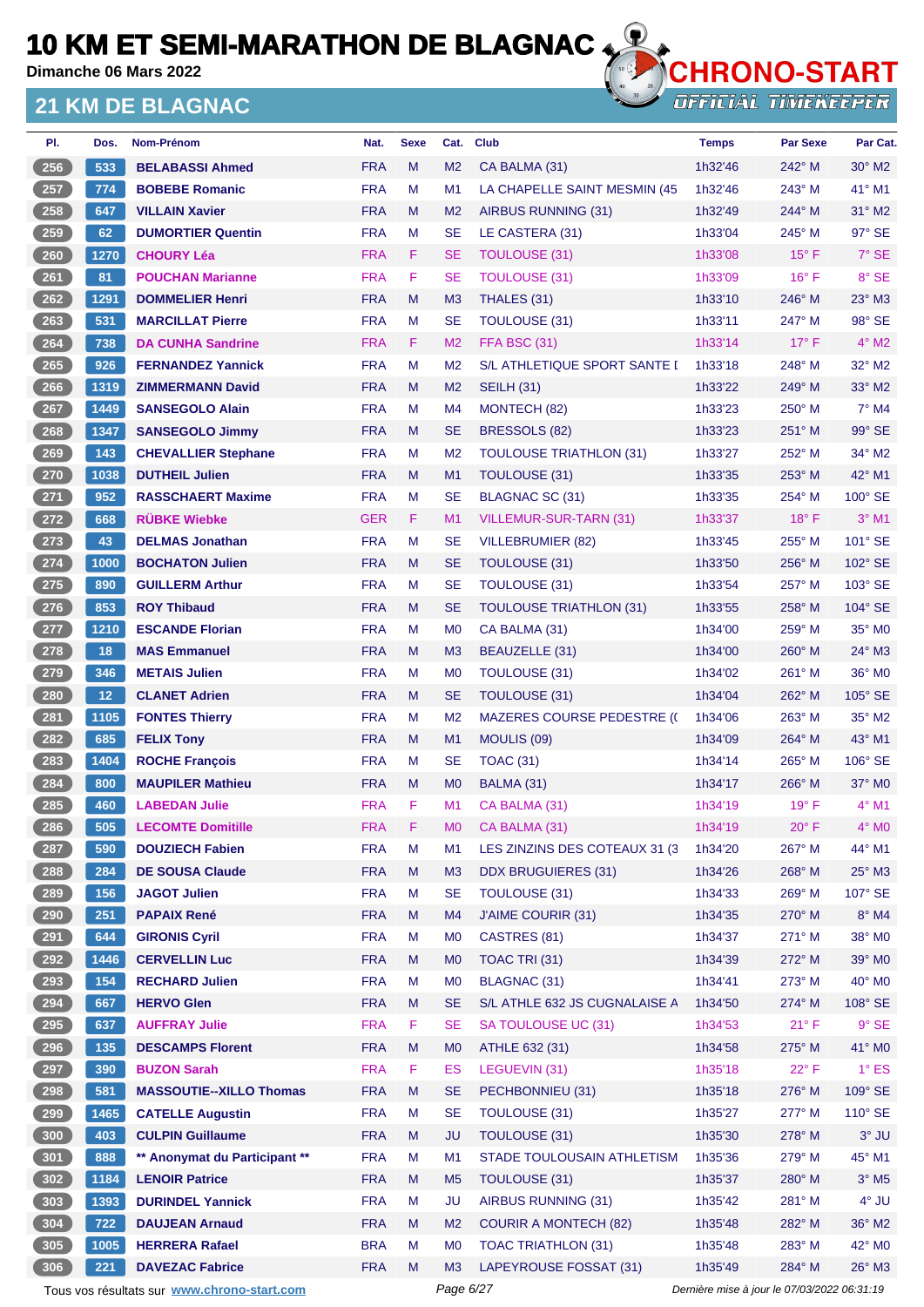**Dimanche 06 Mars 2022**

### **21 KM DE BLAGNAC**



| PI.   | Dos. | Nom-Prénom                                  | Nat.       | <b>Sexe</b> | Cat.           | <b>Club</b>                       | <b>Temps</b>                                | <b>Par Sexe</b> | Par Cat.          |
|-------|------|---------------------------------------------|------------|-------------|----------------|-----------------------------------|---------------------------------------------|-----------------|-------------------|
| 307   | 1388 | <b>PERRINEAU François</b>                   | <b>FRA</b> | M           | <b>SE</b>      | <b>TOAC TRIATHLON (31)</b>        | 1h35'55                                     | $285^\circ$ M   | 111° SE           |
| 308   | 972  | <b>VICTOR Lungu</b>                         | <b>FRA</b> | M           | M <sub>0</sub> | <b>CSA-4E R.E (11)</b>            | 1h35'57                                     | $286^\circ$ M   | 43° MO            |
| 309   | 15   | <b>FRACHENGUES Guillaume</b>                | <b>FRA</b> | M           | <b>SE</b>      | PIBRAC (31)                       | 1h36'03                                     | 287° M          | 112° SE           |
| $310$ | 73   | <b>GALIO Xavier</b>                         | <b>FRA</b> | M           | M <sub>1</sub> | BOULOC (31)                       | 1h36'07                                     | 288° M          | 46° M1            |
| 311   | 1282 | <b>CAPOT Dorian Gg</b>                      | <b>FRA</b> | M           | M <sub>3</sub> | NEGREPELISSE (82)                 | 1h36'08                                     | $289^\circ$ M   | 27° M3            |
| 312   | 951  | <b>NENY Jérôme</b>                          | <b>FRA</b> | M           | M <sub>1</sub> | S/L TOULOUSE OAC (31)             | 1h36'16                                     | $290^\circ$ M   | 47° M1            |
| 313   | 113  | <b>FONTAINE Frédéric</b>                    | <b>FRA</b> | M           | M1             | <b>US COLOMIERS (31)</b>          | 1h36'16                                     | $291^\circ$ M   | 48° M1            |
| 314   | 892  | <b>SUNE Guillaume</b>                       | <b>FRA</b> | M           | M <sub>1</sub> | <b>OXYGENE32 (32)</b>             | 1h36'17                                     | $292^\circ$ M   | 49° M1            |
| 315   | 1107 | <b>DIEMER Franck</b>                        | <b>FRA</b> | M           | M <sub>3</sub> | TOURNEFEUILLE (31)                | 1h36'18                                     | $293^\circ$ M   | 28° M3            |
| 316   | 220  | <b>MALLON Marcel</b>                        | <b>FRA</b> | M           | M <sub>1</sub> | <b>MONTAIGUT SUR SAVE (31)</b>    | 1h36'19                                     | $294^\circ$ M   | 50° M1            |
| 317   | 1158 | <b>ROUANET Guillaume</b>                    | <b>FRA</b> | M           | M <sub>0</sub> | PORTET SUR GARONNE (31)           | 1h36'24                                     | $295^\circ$ M   | 44° MO            |
| 318   | 358  | <b>GALAS Philippe</b>                       | <b>FRA</b> | M           | M <sub>3</sub> | MARIGNAC-LASPEYRES (31)           | 1h36'24                                     | $296^\circ$ M   | 29° M3            |
| 319   | 99   | <b>OULAIKA Ayoub</b>                        | <b>MAR</b> | M           | <b>SE</b>      | <b>ONESTOCK RUNNING TEAM (31)</b> | 1h36'25                                     | $297^\circ$ M   | 113° SE           |
| 320   | 543  | <b>LEVY Damien</b>                          | <b>FRA</b> | M           | M <sub>1</sub> | CHALLENGE LEVY (31)               | 1h36'25                                     | $298^\circ$ M   | $51^\circ$ M1     |
| 321   | 336  | <b>CRESPEL Frédéric</b>                     | <b>FRA</b> | M           | M <sub>3</sub> | DDX DE BRUGUIERES (31)            | 1h36'26                                     | 299° M          | $30^\circ$ M3     |
| 322   | 763  | <b>YRIUS Christopher</b>                    | <b>FRA</b> | M           | M <sub>1</sub> | SAINT PAUL SUR SAVE (31)          | 1h36'27                                     | $300^\circ$ M   | 52° M1            |
| 323   | 778  | <b>RIGAUD Frédéric</b>                      | <b>FRA</b> | M           | M1             | GRAULHET (81)                     | 1h36'28                                     | 301° M          | 53° M1            |
| 324   | 725  | <b>MACEDO BENITEZ Miguel</b>                | <b>MEX</b> | M           | <b>SE</b>      | TOULOUSE (31)                     | 1h36'33                                     | $302^\circ$ M   | 114° SE           |
| 325   | 544  | <b>SZTERNBERG Anaelle</b>                   | <b>FRA</b> | F           | M <sub>0</sub> | <b>CHALLENGE LEVY (31)</b>        | 1h36'33                                     | $23^\circ$ F    | 5° M <sub>0</sub> |
| 326   | 1097 | <b>GUESNERIE Camille</b>                    | <b>FRA</b> | F           | <b>SE</b>      | CA BALMA (31)                     | 1h36'34                                     | 24° F           | $10^{\circ}$ SE   |
| 327   | 357  | <b>CAMEL Ludovic</b>                        | <b>FRA</b> | M           | M4             | S/L UNION CLUB ATHLETIQUE (31     | 1h36'34                                     | $303^\circ$ M   | $9°$ M4           |
|       |      |                                             | <b>FRA</b> | M           |                |                                   |                                             |                 |                   |
| 328   | 1196 | <b>YOUSFI Hassane</b>                       |            |             | M4             | LES FURETS D EIFFAGE (32)         | 1h36'35                                     | $304^\circ$ M   | $10^{\circ}$ M4   |
| 329   | 1304 | <b>SCHERRER Olivier</b>                     | <b>FRA</b> | M           | M <sub>3</sub> | LA TOUR DU CRIEU (09)             | 1h36'35                                     | 305° M          | $31^\circ$ M3     |
| 330   | 999  | <b>LE DROFF Olivier</b>                     | <b>FRA</b> | M           | M <sub>3</sub> | NOILHAN (32)                      | 1h36'41                                     | $306^\circ$ M   | 32° M3            |
| $331$ | 391  | <b>BUZON Stéphane</b>                       | <b>FRA</b> | M           | M <sub>3</sub> | LEGUEVIN (31)                     | 1h36'43                                     | 307° M          | $33^\circ$ M3     |
| 332   | 1072 | <b>CALVAYRAC Mathieu</b>                    | <b>FRA</b> | M           | <b>SE</b>      | <b>TOULOUSE (31)</b>              | 1h36'44                                     | 308° M          | 115° SE           |
| 333   | 781  | <b>POUCHAN Laurent</b>                      | <b>FRA</b> | M           | M <sub>2</sub> | TOULOUSE (31)                     | 1h36'50                                     | $309^\circ$ M   | 37° M2            |
| 334   | 895  | <b>MAQUEDA LAHOZ Javier</b>                 | <b>ESP</b> | M           | M <sub>1</sub> | COLOMIERS (31)                    | 1h36'50                                     | $310^\circ$ M   | 54° M1            |
| 335   | 638  | <b>GUILLON Rodolph</b>                      | <b>FRA</b> | M           | M1             | S/L CA BRIVE (19)                 | 1h36'54                                     | $311^\circ$ M   | 55° M1            |
| 336   | 827  | <b>CROUSILLAC Dimitri</b>                   | <b>FRA</b> | M           | <b>SE</b>      | S/L CA BRIVE (19)                 | 1h36'55                                     | $312^\circ$ M   | 116° SE           |
| 337   | 125  | <b>GALBARDI Laurent</b>                     | <b>FRA</b> | M           | M <sub>3</sub> | VIC-EN-BIGORRE (65)               | 1h36'57                                     | $313^\circ$ M   | $34^\circ$ M3     |
| 338   | 334  | <b>TABACCO Frédéric</b>                     | <b>FRA</b> | M           | M <sub>2</sub> | AC AUCH (32)                      | 1h37'03                                     | 314° M          | 38° M2            |
| 339   | 1231 | <b>FAUP Jean-Francois</b>                   | <b>FRA</b> | M           | M <sub>3</sub> | BLAGNAC SC (31)                   | 1h37'03                                     | 315° M          | 35° M3            |
| 340   | 1077 | <b>DE PRA Patrice</b>                       | <b>FRA</b> | M           | M <sub>2</sub> | TOULOUSE (31)                     | 1h37'04                                     | $316^\circ$ M   | 39° M2            |
| 341   | 651  | <b>LEGRAND Carole</b>                       | <b>FRA</b> | F           | M <sub>2</sub> | <b>US COLOMIERS (31)</b>          | 1h37'04                                     | $25^{\circ}$ F  | $5^\circ$ M2      |
| 342   | 605  | <b>GADANHO Manuel</b>                       | <b>FRA</b> | M           | M <sub>3</sub> | <b>MONTBETON (82)</b>             | 1h37'05                                     | 317° M          | 36° M3            |
| 343   | 1207 | <b>DECOCQ Jannick</b>                       | <b>FRA</b> | M           | <b>SE</b>      | ARMEE DU ROHAN (65)               | 1h37'07                                     | 318° M          | 117° SE           |
| 344   | 701  | <b>CASTANEDA OCHOA Saul</b>                 | <b>FRA</b> | M           | <b>SE</b>      | <b>TOULOUSE (31)</b>              | 1h37'09                                     | 319° M          | 118° SE           |
| 345   | 580  | <b>GUINFOLLEAU Marie-Daniele</b>            | <b>FRA</b> | F           | M <sub>3</sub> | <b>GRAND ANGOULEME ATHLETISM</b>  | 1h37'12                                     | $26^{\circ}$ F  | $1^\circ$ M3      |
| 346   | 675  | <b>SURO Laurie</b>                          | <b>FRA</b> | F           | <b>SE</b>      | S/L ASPTT AGEN (47)               | 1h37'14                                     | $27^\circ$ F    | $11^{\circ}$ SE   |
| 347   | 96   | <b>PUIGT Sebastien</b>                      | <b>FRA</b> | M           | M1             | BEAUZELLE (31)                    | 1h37'18                                     | 320° M          | 56° M1            |
| 348   | 903  | <b>GIRET Anthony</b>                        | <b>FRA</b> | M           | M <sub>2</sub> | <b>RIEUX VOLVESTRE (31)</b>       | 1h37'19                                     | 321° M          | 40° M2            |
| 349   | 1046 | <b>FAUGERE Herve</b>                        | <b>FRA</b> | M           | M4             | CA BALMA (31)                     | 1h37'23                                     | 322° M          | 11° M4            |
| 350   | 59   | <b>SALLÉ Pierre-Etienne</b>                 | <b>FRA</b> | M           | M1             | <b>TOURNEFEUILLE (31)</b>         | 1h37'25                                     | 323° M          | 57° M1            |
| 351   | 1485 | <b>ALBOUZE Guillaume</b>                    | <b>FRA</b> | M           | M1             | L'UNION TEAM TRIATHLON (31)       | 1h37'26                                     | 324° M          | 58° M1            |
| 352   | 91   | <b>CHOUTEAU Romain</b>                      | <b>FRA</b> | M           | M1             | <b>COLOMIERS (31)</b>             | 1h37'27                                     | 325° M          | 59° M1            |
| 353   | 1012 | <b>MANON Emilien</b>                        | <b>FRA</b> | M           | M1             | <b>VILLENOUVELLE (31)</b>         | 1h37'27                                     | 326° M          | 60° M1            |
| 354   | 1243 | <b>NONY Norbert</b>                         | <b>FRA</b> | M           | M <sub>0</sub> | <b>TOAC THRIATLON (31)</b>        | 1h37'27                                     | 327° M          | 45° MO            |
| 355   | 1284 | <b>CHABERT Frederic</b>                     | <b>FRA</b> | M           | M <sub>3</sub> | <b>TOULOUSE (31)</b>              | 1h37'27                                     | 328° M          | 37° M3            |
| 356   | 734  | <b>SUTEAU Pierre</b>                        | <b>FRA</b> | M           | M <sub>0</sub> | <b>ONESTOCK RUNNING TEAM (31)</b> | 1h37'31                                     | 329° M          | 46° MO            |
| 357   | 546  | <b>POUPARDIN Mathieu</b>                    | <b>FRA</b> | M           | <b>SE</b>      | TOULOUSE (31)                     | 1h37'32                                     | 330° M          | 119° SE           |
|       |      | Tous vos résultats sur www.chrono-start.com |            |             | Page 7/27      |                                   | Dernière mise à jour le 07/03/2022 06:31:19 |                 |                   |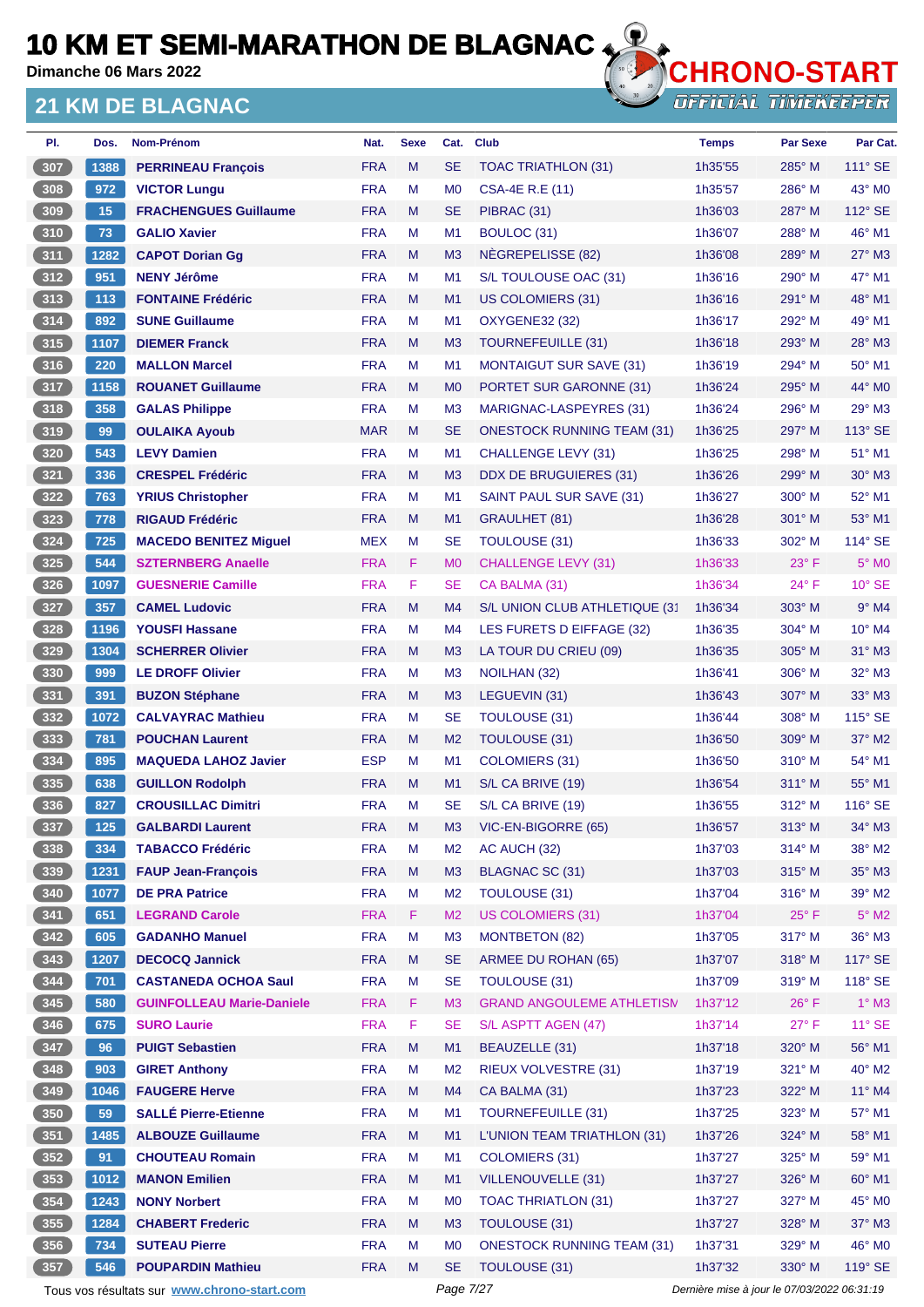**Dimanche 06 Mars 2022**

### **21 KM DE BLAGNAC**



| PI.   | Dos.            | Nom-Prénom                                  | Nat.       | <b>Sexe</b> | Cat.           | <b>Club</b>                         | <b>Temps</b>                                | <b>Par Sexe</b> | Par Cat.                 |
|-------|-----------------|---------------------------------------------|------------|-------------|----------------|-------------------------------------|---------------------------------------------|-----------------|--------------------------|
| 358   | 389             | <b>DRONNE Nathan</b>                        | <b>FRA</b> | M           | <b>SE</b>      | TOULOUSE (31)                       | 1h37'33                                     | $331^\circ$ M   | $120^\circ$ SE           |
| 359   | 509             | <b>GLEYROUX Guilhem</b>                     | <b>FRA</b> | M           | M1             | <b>TARAHUMARAS (31)</b>             | 1h37'33                                     | 332° M          | 61° M1                   |
| 360   | 232             | <b>WENZEL Damien</b>                        | <b>FRA</b> | M           | <b>SE</b>      | LABEGE (31)                         | 1h37'39                                     | 333° M          | $121^\circ$ SE           |
| 361   | 947             | <b>MUSSAD Aymen</b>                         | <b>SUD</b> | M           | M <sub>3</sub> | <b>AIRBUS RUNNING (31)</b>          | 1h37'40                                     | $334^\circ$ M   | 38° M3                   |
| 362   | 658             | <b>WEBER Maxime</b>                         | <b>FRA</b> | M           | <b>SE</b>      | TOULOUSE (31)                       | 1h37'42                                     | 335° M          | 122° SE                  |
| 363   | 227             | <b>DEFOSSEZ Maxime</b>                      | <b>FRA</b> | M           | M <sub>0</sub> | POMPIGNAN (82)                      | 1h37'43                                     | $336^\circ$ M   | 47° MO                   |
| 364   | 105             | <b>MARTIN Juliette</b>                      | <b>FRA</b> | F.          | <b>SE</b>      | <b>BLAGNAC (31)</b>                 | 1h37'43                                     | $28^{\circ}$ F  | $12^{\circ}$ SE          |
| 365   | 1267            | <b>GOUNI Philippe</b>                       | <b>FRA</b> | М           | M <sub>6</sub> | <b>TOURNEFEUILLE (31)</b>           | 1h37'44                                     | 337° M          | $1^\circ$ M6             |
| 366   | 988             | <b>TALINA Georges</b>                       | <b>FRA</b> | M           | M <sub>4</sub> | S/L ATHLE 632 JS CUGNALAISE A       | 1h37'46                                     | 338° M          | 12° M4                   |
| 367   | 1185            | <b>SICRE Guillaume</b>                      | <b>FRA</b> | M           | M <sub>0</sub> | BLAGNAC (31)                        | 1h37'47                                     | $339^\circ$ M   | 48° MO                   |
| 368   | 893             | <b>ROSSIGNOL Mathieu</b>                    | <b>FRA</b> | M           | <b>SE</b>      | TEAM PIF (12)                       | 1h37'50                                     | $340^\circ$ M   | 123° SE                  |
| 369   | 1061            | <b>MOLLES Isabelle</b>                      | <b>FRA</b> | F           | <b>SE</b>      | <b>TRIATHLON CLUB MONTAUBAN (6)</b> | 1h37'53                                     | $29^{\circ}$ F  | $13°$ SE                 |
| 370   | 1200            | <b>MAJESTER Pierre</b>                      | <b>FRA</b> | M           | M <sub>1</sub> | TOULOUSE (31)                       | 1h37'55                                     | $341^\circ$ M   | 62° M1                   |
| $371$ | 915             | <b>FABRE Anaïs</b>                          | <b>FRA</b> | F           | <b>SE</b>      | <b>TOULOUSE (31)</b>                | 1h37'57                                     | $30^\circ$ F    | $14^\circ$ SE            |
| 372   | 1197            | <b>RIGAUDEAU Anne-Sophie</b>                | <b>FRA</b> | F.          | M <sub>0</sub> | CHEYSSIEU (38)                      | 1h37'58                                     | $31^\circ$ F    | $6°$ MO                  |
| $373$ | 1064            | <b>CHARRUAU Emmanuel</b>                    | <b>FRA</b> | M           | M <sub>1</sub> | <b>BLAGNAC (31)</b>                 | 1h38'03                                     | $342^\circ$ M   | 63° M1                   |
| 374   | 679             | <b>TAUZIET Frédéric</b>                     | <b>FRA</b> | M           | M4             | <b>MONT DE MARSAN (40)</b>          | 1h38'05                                     | 343° M          | $13^\circ$ M4            |
| 375   | 1351            | <b>ESTRIPEAU Pierre</b>                     | <b>FRA</b> | М           | <b>SE</b>      | <b>RUNN'IN BESSIERES (31)</b>       | 1h38'06                                     | $344^\circ$ M   | 124° SE                  |
| 376   | 621             | <b>MATHIEU Chabbert</b>                     | <b>FRA</b> | M           | M1             | PONT DE LARN (81)                   | 1h38'07                                     | 345° M          | $64^{\circ}$ M1          |
| 377   | 1013            | <b>MIELVAQUE Virginie</b>                   | <b>FRA</b> | F           | M <sub>0</sub> | <b>COLOMIERS (31)</b>               | 1h38'11                                     | $32^{\circ}$ F  | <b>7° MO</b>             |
| 378   | 627             | <b>SENNEGON MELLET Christelle</b>           | <b>FRA</b> | F           | M <sub>2</sub> | LEVIGNAC (31)                       | 1h38'12                                     | $33^\circ$ F    | $6^\circ$ M2             |
| 379   | 413             | <b>BUSSY Jérôme</b>                         | <b>FRA</b> | M           | M <sub>2</sub> | LEVIGNAC (31)                       | 1h38'12                                     | 346° M          | $41^\circ$ M2            |
| 380   | 639             | <b>HAMIDI Mehdi</b>                         | <b>FRA</b> | M           | M1             | <b>TOULOUSE (31)</b>                | 1h38'19                                     | $347^\circ$ M   | 65° M1                   |
| 381   | 1230            | <b>PÉPIN Hugues</b>                         | <b>FRA</b> | M           | <b>SE</b>      | <b>TOULOUSE (31)</b>                | 1h38'20                                     | $348^\circ$ M   | 125° SE                  |
| 382   | 1483            | <b>NICLAUSE Florian</b>                     | <b>FRA</b> | M           | <b>SE</b>      | <b>TOULOUSE (31)</b>                | 1h38'22                                     | $349^\circ$ M   | $126^\circ$ SE           |
| 383   | 1223            | <b>PINTAT Clement</b>                       | <b>FRA</b> | М           | M <sub>1</sub> | <b>GAGNAC SUR GARONNE (31)</b>      | 1h38'22                                     | $350^\circ$ M   | 66° M1                   |
| 384   | 1438            | <b>DAUZATS Benjamin</b>                     | <b>FRA</b> | M           | <b>SE</b>      | <b>TEAMTOURIST IS BACK (81)</b>     | 1h38'24                                     | 351° M          | 127° SE                  |
| 385   | 114             | <b>MAUPEU Mathieu</b>                       | <b>FRA</b> | М           | <b>SE</b>      | <b>JEUNESSE SPORTIVE CUGNALAI</b>   | 1h38'25                                     | 352° M          | $128^\circ$ SE           |
| 386   | 1216            | <b>MORENO Jose</b>                          | <b>FRA</b> | M           | M <sub>5</sub> | BPBO31 (31)                         | 1h38'28                                     | 353° M          | $4^\circ$ M <sub>5</sub> |
| 387   | 954             | <b>MIGNARD Sylvain</b>                      | <b>FRA</b> | М           | M <sub>1</sub> | BLAGNAC SC (31)                     | 1h38'35                                     | 354° M          | $67^\circ$ M1            |
| 388   | 710             | <b>DARENGOSSE Julien</b>                    | <b>FRA</b> | M           | <b>SE</b>      | PORTET ATHLETIC CLUB (31)           | 1h38'36                                     | 355° M          | 129° SE                  |
| 389   | 400             | <b>AUDIBERT Florian</b>                     | <b>FRA</b> | M           | SE             | <b>TRELISSAC TRIATHLON (24)</b>     | 1h38'37                                     | 356° M          | 130° SE                  |
| 390   | 206             | <b>GESTA Julien</b>                         | <b>FRA</b> | M           | M <sub>0</sub> | TOULOUSE (31)                       | 1h38'38                                     | 357° M          | 49° MO                   |
| $391$ | 440             | <b>COLOMB Philippe</b>                      | <b>FRA</b> | М           | M <sub>4</sub> | NARBONNE (11)                       | 1h38'41                                     | $358^\circ$ M   | $14^{\circ}$ M4          |
| 392   | 1473            | <b>VENEDY Gwendal</b>                       | <b>FRA</b> | M           | M <sub>0</sub> | <b>TOULOUSE PADEL CLUB (32)</b>     | 1h38'41                                     | 359° M          | $50^\circ$ MO            |
| $393$ | 980             | <b>FERRAND Emilien</b>                      | <b>FRA</b> | M           | ES             | FENOUILLET (31)                     | 1h38'42                                     | 360° M          | $11^{\circ}$ ES          |
| 394   | 1227            | <b>SOLA Marc</b>                            | <b>FRA</b> | M           | M <sub>2</sub> | <b>TOULOUSE (31)</b>                | 1h38'44                                     | 361° M          | 42° M2                   |
| $395$ | 937             | <b>SERIEYE Claude</b>                       | <b>FRA</b> | M           | M4             | <b>ENFILE TES BASKETS 31 GRENAI</b> | 1h38'46                                     | 362° M          | $15^{\circ}$ M4          |
| $396$ | 1113            | <b>LESCURE Yohan</b>                        | <b>FRA</b> | M           | <b>SE</b>      | <b>CORNEBARRIEU (31)</b>            | 1h38'46                                     | 363° M          | 131° SE                  |
| 397   | 20 <sub>2</sub> | <b>GINESTET Benoit</b>                      | <b>FRA</b> | M           | M <sub>0</sub> | SAINT ALBAN (31)                    | 1h38'47                                     | $364^\circ$ M   | 51° MO                   |
| 398   | 1410            | <b>LOPEZ VARQUIEL Victor</b>                | <b>ESP</b> | M           | <b>SE</b>      | TOULOUSE (31)                       | 1h38'48                                     | 365° M          | 132° SE                  |
| $399$ | 268             | <b>HAMON Olivier</b>                        | <b>FRA</b> | M           | M4             | <b>ASPTT TOULOUSE (31)</b>          | 1h38'49                                     | 366° M          | 16° M4                   |
| 400   | 941             | <b>BESSOU Vincent</b>                       | <b>FRA</b> | M           | M <sub>0</sub> | PINS JUSTARET (31)                  | 1h38'50                                     | 367° M          | 52° MO                   |
| 401   | 481             | <b>CADILLAC Celine</b>                      | <b>FRA</b> | F           | M1             | CA BALMA (31)                       | 1h38'50                                     | 34° F           | $5^\circ$ M1             |
| 402   | 348             | <b>JULIEN Patrick</b>                       | <b>FRA</b> | M           | M <sub>3</sub> | CABANES (81)                        | 1h39'03                                     | 368° M          | 39° M3                   |
| 403   | 253             | <b>COLAS LARRIBA Florian</b>                | <b>FRA</b> | M           | <b>SE</b>      | <b>TUC TRIATHLON (31)</b>           | 1h39'09                                     | 369° M          | 133° SE                  |
| 404   | 123             | <b>PAILLETTE Julien</b>                     | <b>FRA</b> | Μ           | <b>SE</b>      | MACAU (33)                          | 1h39'11                                     | $370^\circ$ M   | 134° SE                  |
| 405   | 1166            | <b>CHOQUET David</b>                        | <b>FRA</b> | M           | M1             | SEYSSES (31)                        | 1h39'12                                     | 371° M          | 68° M1                   |
| 406   | 1075            | <b>FRANKEN Holger</b>                       | <b>GER</b> | M           | M <sub>2</sub> | <b>TOULOUSE (31)</b>                | 1h39'12                                     | 372° M          | 43° M2                   |
| 407   | 75              | <b>ANDRÉ Anthony</b>                        | <b>FRA</b> | M           | <b>SE</b>      | SAINT ALBAN (31)                    | 1h39'12                                     | 373° M          | 135° SE                  |
| 408   | 617             | <b>VORVOREANU Marian</b>                    | <b>FRA</b> | M           | M <sub>2</sub> | <b>CORNEBARRIEU (31)</b>            | 1h39'13                                     | 374° M          | 44° M2                   |
|       |                 | Tous vos résultats sur www.chrono-start.com |            |             | Page 8/27      |                                     | Dernière mise à jour le 07/03/2022 06:31:19 |                 |                          |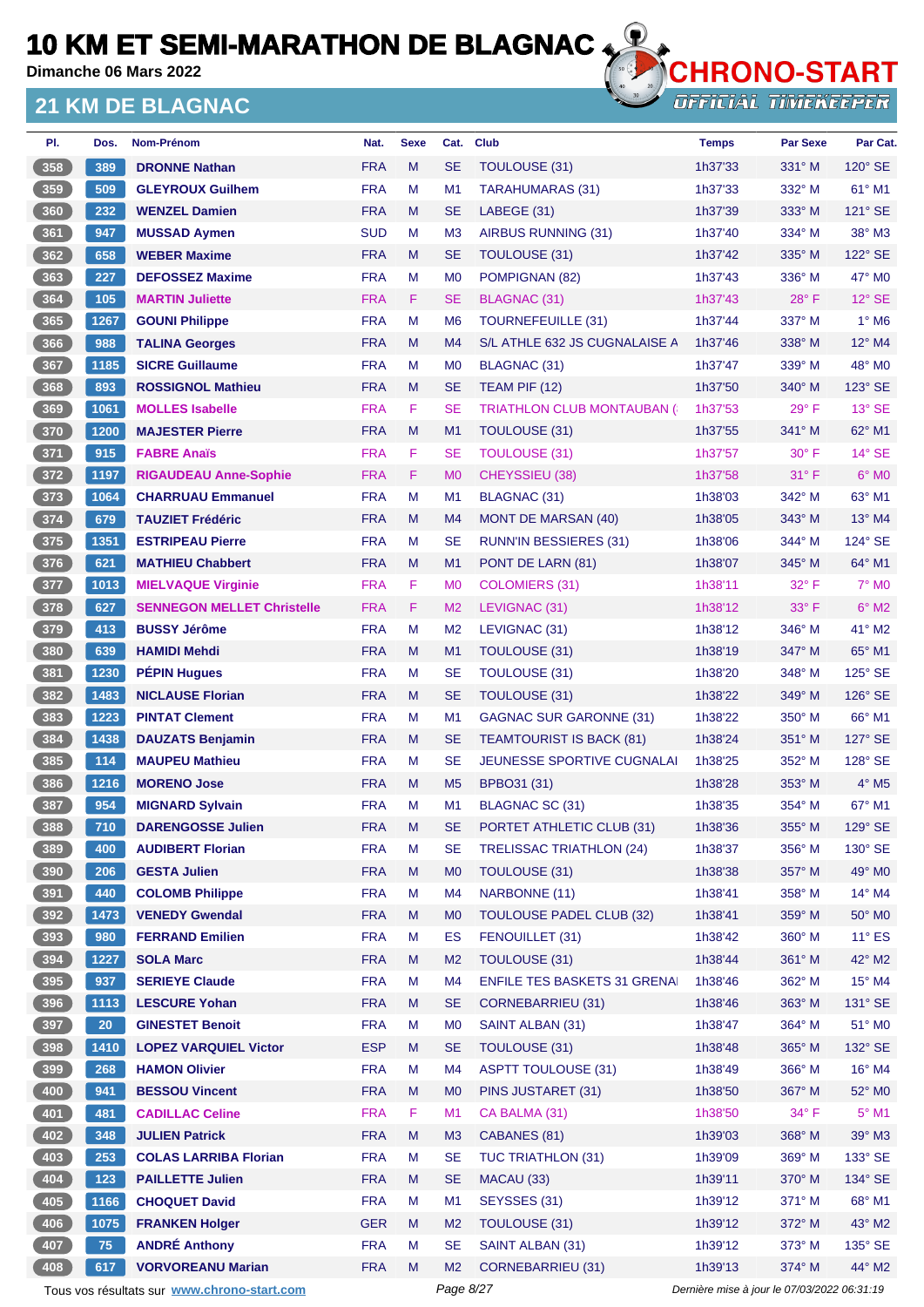**Dimanche 06 Mars 2022**

### **21 KM DE BLAGNAC**



**OFFICIAL TIMEKEEPER** 

| PI.           | Dos. | Nom-Prénom                           | Nat.       | <b>Sexe</b> | Cat.           | <b>Club</b>                        | <b>Temps</b> | <b>Par Sexe</b> | Par Cat.        |
|---------------|------|--------------------------------------|------------|-------------|----------------|------------------------------------|--------------|-----------------|-----------------|
| 409           | 766  | <b>REVEYRAND Damien</b>              | <b>FRA</b> | M           | M <sub>1</sub> | US COLOMIERS (31)                  | 1h39'13      | $375^\circ$ M   | $69^\circ$ M1   |
| $410$         | 1350 | <b>REY Mathieu</b>                   | <b>FRA</b> | M           | <b>SE</b>      | $N/A$ (31)                         | 1h39'15      | $376^\circ$ M   | 136° SE         |
| $411$         | 1171 | <b>STIBAC Gilles</b>                 | <b>FRA</b> | M           | M4             | LA VILLE DIEU DU TEMPLE (82)       | 1h39'16      | $377^\circ$ M   | $17^\circ$ M4   |
| 412           | 740  | <b>DESTRUMEL Thibault</b>            | <b>FRA</b> | М           | M <sub>1</sub> | CA BALMA (31)                      | 1h39'16      | $378^\circ$ M   | $70^\circ$ M1   |
| 413           | 704  | <b>RODRIGUEZ Etienne</b>             | <b>FRA</b> | M           | ES             | LEGUEVIN (31)                      | 1h39'17      | $379^\circ$ M   | $12^{\circ}$ ES |
| $414$         | 996  | <b>JANECZEK Ivan</b>                 | <b>FRA</b> | м           | M <sub>3</sub> | <b>COLOMIERS (31)</b>              | 1h39'19      | $380^\circ$ M   | 40° M3          |
| 415           | 437  | <b>BERTIN Jeremie</b>                | <b>FRA</b> | M           | M1             | COLOMIERS (31)                     | 1h39'21      | 381° M          | $71^\circ$ M1   |
| 416           | 920  | <b>DUVAL Sabrina</b>                 | <b>FRA</b> | F           | <b>SE</b>      | <b>TOULOUSE (31)</b>               | 1h39'25      | $35^{\circ}$ F  | $15^\circ$ SE   |
| 417           | 136  | <b>DALBIN Marjorie</b>               | <b>FRA</b> | F           | M <sub>0</sub> | <b>TOULOUSE (31)</b>               | 1h39'25      | 36°F            | 8° MO           |
| $418$         | 777  | <b>LOUSTAU Frederic</b>              | <b>FRA</b> | M           | M <sub>3</sub> | TOULOUSE (31)                      | 1h39'27      | 382° M          | $41^\circ$ M3   |
| (419          | 1390 | <b>BONNET Antoine</b>                | <b>FRA</b> | M           | M1             | <b>TIS (31)</b>                    | 1h39'30      | $383^\circ$ M   | $72^\circ$ M1   |
| 420           | 1419 | <b>CHRISTOPHE VICTOIRE Jean Noël</b> | <b>FRA</b> | М           | M <sub>1</sub> | <b>LAFITTOIS TRAIL (82)</b>        | 1h39'39      | $384^\circ$ M   | $73^\circ$ M1   |
| $421$         | 180  | <b>REZAR Jerome</b>                  | <b>FRA</b> | M           | M3             | <b>BRESSOLS JY COURS (82)</b>      | 1h39'41      | $385^\circ$ M   | $42^\circ$ M3   |
| $422$         | 809  | <b>MONDANGE Marc</b>                 | <b>FRA</b> | M           | M <sub>2</sub> | S/L ATHLE 632 PLAISANCE DU TC      | 1h39'49      | $386^\circ$ M   | 45° M2          |
| 423           | 608  | <b>CHAYRE Aurélien</b>               | <b>FRA</b> | M           | <b>SE</b>      | BLAGNAC SC (31)                    | 1h39'54      | 387° M          | 137° SE         |
| 424           | 1250 | <b>ANICET Benoit</b>                 | <b>FRA</b> | M           | M <sub>1</sub> | <b>TARAHUMARAS MURET CLUB (31)</b> | 1h39'54      | $388^\circ$ M   | 74° M1          |
| $425$         | 784  | <b>BOLUT Maxime</b>                  | <b>FRA</b> | M           | <b>SE</b>      | TOULOUSE (31)                      | 1h39'59      | $389^\circ$ M   | 138° SE         |
| $426$         | 262  | <b>SUCHAUD Julien</b>                | <b>FRA</b> | M           | <b>SE</b>      | <b>TUC TRIATHLON (31)</b>          | 1h39'59      | $390^\circ$ M   | $139^\circ$ SE  |
| 427           | 1498 | <b>NIVOIS Philippe</b>               | <b>FRA</b> | M           | M <sub>3</sub> | <b>MURET NATATION (31)</b>         | 1h40'04      | 391° M          | $43^\circ$ M3   |
| 428           | 1091 | <b>ROTURIER Antoine</b>              | <b>FRA</b> | м           | <b>SE</b>      | TOULOUSE (31)                      | 1h40'18      | 392° M          | 140° SE         |
| 429           | 823  | <b>DELVINGT Marie Anne</b>           | <b>FRA</b> | F.          | M <sub>3</sub> | BAZIEGE (31)                       | 1h40'19      | $37^\circ$ F    | $2^{\circ}$ M3  |
| 430           | 352  | <b>TOLDI Alexandre</b>               | <b>FRA</b> | М           | M <sub>3</sub> | <b>TOULOUSE (31)</b>               | 1h40'21      | $393^\circ$ M   | 44° M3          |
| 431           | 742  | <b>ARMENGOL Patrice</b>              | <b>FRA</b> | M           | M <sub>3</sub> | BLAGNAC SC (31)                    | 1h40'24      | 394° M          | 45° M3          |
| 432           | 834  | <b>PEREZ Julien</b>                  | <b>FRA</b> | M           | M <sub>2</sub> | <b>TRACKS ATHLE LISLE JOURDAIN</b> | 1h40'25      | $395^\circ$ M   | $46^{\circ}$ M2 |
| $\boxed{433}$ | 461  | <b>LECELLIER Elio</b>                | <b>FRA</b> | M           | <b>JU</b>      | CASSAGNE (31)                      | 1h40'26      | $396^\circ$ M   | $5^\circ$ JU    |
| 434           | 1162 | <b>FOROPON Gaetan</b>                | <b>FRA</b> | М           | <b>SE</b>      | <b>MONTAUBAN (82)</b>              | 1h40'31      | 397° M          | $141^\circ$ SE  |
| 435           | 1188 | <b>DELAGNES Didier</b>               | <b>FRA</b> | M           | M <sub>3</sub> | <b>TRACKS ATHLE LISLE JOURDAIN</b> | 1h40'35      | $398^\circ$ M   | $46^\circ$ M3   |
| $436$         | 573  | <b>BESSE Patrice</b>                 | <b>FRA</b> | м           | M <sub>2</sub> | TOURNEFEUILLE (31)                 | 1h40'37      | 399° M          | 47° M2          |
| (437)         | 799  | <b>DROUARD David</b>                 | <b>FRA</b> | M           | M <sub>0</sub> | BLAGNAC (31)                       | 1h40'39      | $400^\circ$ M   | 53° MO          |
| 438           | 401  | <b>MILHAS Alice</b>                  | <b>FRA</b> | F           | <b>SE</b>      | AC AUCH (32)                       | 1h40'47      | $38^\circ$ F    | $16^\circ$ SE   |
| (439)         | 192  | <b>MEJECAZE Rolland</b>              | <b>FRA</b> | M           | M0             | TOULOUSE (31)                      | 1h40'48      | 401° M          | 54° MO          |
| 440           | 832  | <b>LESCAT Victor</b>                 | <b>FRA</b> | M           | SE             | SAINT PIERRE D'IRUBE (64)          | 1h40'49      | 402° M          | $142^\circ$ SE  |
| 441           | 981  | <b>SALMERON Jean François</b>        | <b>FRA</b> | M           | M <sub>4</sub> | <b>ROUAIROUX (81)</b>              | 1h40'50      | 403° M          | 18° M4          |
| 442           | 830  | <b>BILLAUDEAU Anne</b>               | <b>FRA</b> | F           | M1             | <b>US COLOMIERS (31)</b>           | 1h40'51      | 39° F           | $6^{\circ}$ M1  |
| 443           | 1408 | <b>MONDANGE Emmanuel</b>             | <b>FRA</b> | M           | M1             | FENOUILLET (31)                    | 1h40'53      | 404° M          | 75° M1          |
| 444           | 674  | <b>FLAMANT Mathis</b>                | <b>FRA</b> | M           | <b>JU</b>      | PUYSSEGUR (31)                     | 1h40'56      | 405° M          | 6° JU           |
| 445           | 1136 | <b>MEMOIRE Anthony</b>               | <b>FRA</b> | M           | M <sub>0</sub> | LAFOX(47)                          | 1h40'59      | 406° M          | 55° MO          |
| 446           | 1101 | <b>PRESOT</b> éric                   | <b>FRA</b> | M           | M1             | <b>GARONA TEAM TRIATHLON (31)</b>  | 1h41'03      | 407° M          | 76° M1          |
| 447           | 151  | <b>GANIERE Alexandre</b>             | <b>FRA</b> | M           | <b>SE</b>      | VILLENEUVE-TOLOSANE (31)           | 1h41'06      | 408° M          | 143° SE         |
| $448$         | 1417 | <b>VEYSSEYRE Patrick</b>             | <b>FRA</b> | M           | M <sub>4</sub> | SA TOULOUSE UC (31)                | 1h41'07      | 409° M          | 19° M4          |
| 449           | 1355 | <b>BOUCHET Lionel</b>                | <b>FRA</b> | M           | M <sub>1</sub> | <b>ARBUS RUNNING (64)</b>          | 1h41'10      | $410^\circ$ M   | 77° M1          |
| 450           | 762  | <b>JUN Heon Young</b>                | <b>FRA</b> | M           | M <sub>3</sub> | TOULOUSE (31)                      | 1h41'11      | 411° M          | 47° M3          |
| 451           | 1295 | <b>PASIN Danielle</b>                | <b>FRA</b> | F.          | M <sub>3</sub> | <b>COURIR A MONTECH (82)</b>       | 1h41'13      | $40^{\circ}$ F  | $3°$ M3         |
| 452           | 1323 | <b>RICAUT Laurent</b>                | <b>FRA</b> | M           | M <sub>2</sub> | LIMOUX (11)                        | 1h41'13      | 412° M          | 48° M2          |
| 453           | 1374 | <b>IDRAC Christophe</b>              | <b>FRA</b> | M           | M <sub>2</sub> | FREGOUVILLE (32)                   | 1h41'13      | 413° M          | 49° M2          |
| $454$         | 1316 | <b>BRÉANT Jérôme</b>                 | <b>FRA</b> | M           | M1             | IRREDUCTIBLE BIPEDES DE CAZ        | 1h41'14      | 414° M          | 78° M1          |
| 455           | 347  | <b>DE LA HUERTA Florian</b>          | <b>FRA</b> | M           | <b>SE</b>      | TOULOUSE (31)                      | 1h41'16      | $415^\circ$ M   | 144° SE         |
| 456           | 946  | <b>SICARD Laurent</b>                | <b>FRA</b> | M           | M <sub>4</sub> | DREMIL-LAFAGE (31)                 | 1h41'18      | 416° M          | $20^\circ$ M4   |
| 457           | 269  | <b>COURBET Fabrice</b>               | <b>FRA</b> | M           | M3             | GRISOLLES (82)                     | 1h41'20      | 417° M          | 48° M3          |
| 458           | 150  | <b>DORSEUIL IIona</b>                | <b>FRA</b> | F           | <b>SE</b>      | <b>CORNEBARRIEU (31)</b>           | 1h41'20      | 41°F            | $17^\circ$ SE   |
| 459           | 1283 | <b>COUTURIER Clément</b>             | <b>FRA</b> | M           | M <sub>0</sub> | BLAGNAC (31)                       | 1h41'23      | 418° M          | 56° M0          |
|               |      |                                      |            |             |                |                                    |              |                 |                 |

Tous vos résultats sur **[www.chrono-start.com](https://www.chrono-start.com/)** Page 9/27 Page 9/27 Dernière mise à jour le 07/03/2022 06:31:19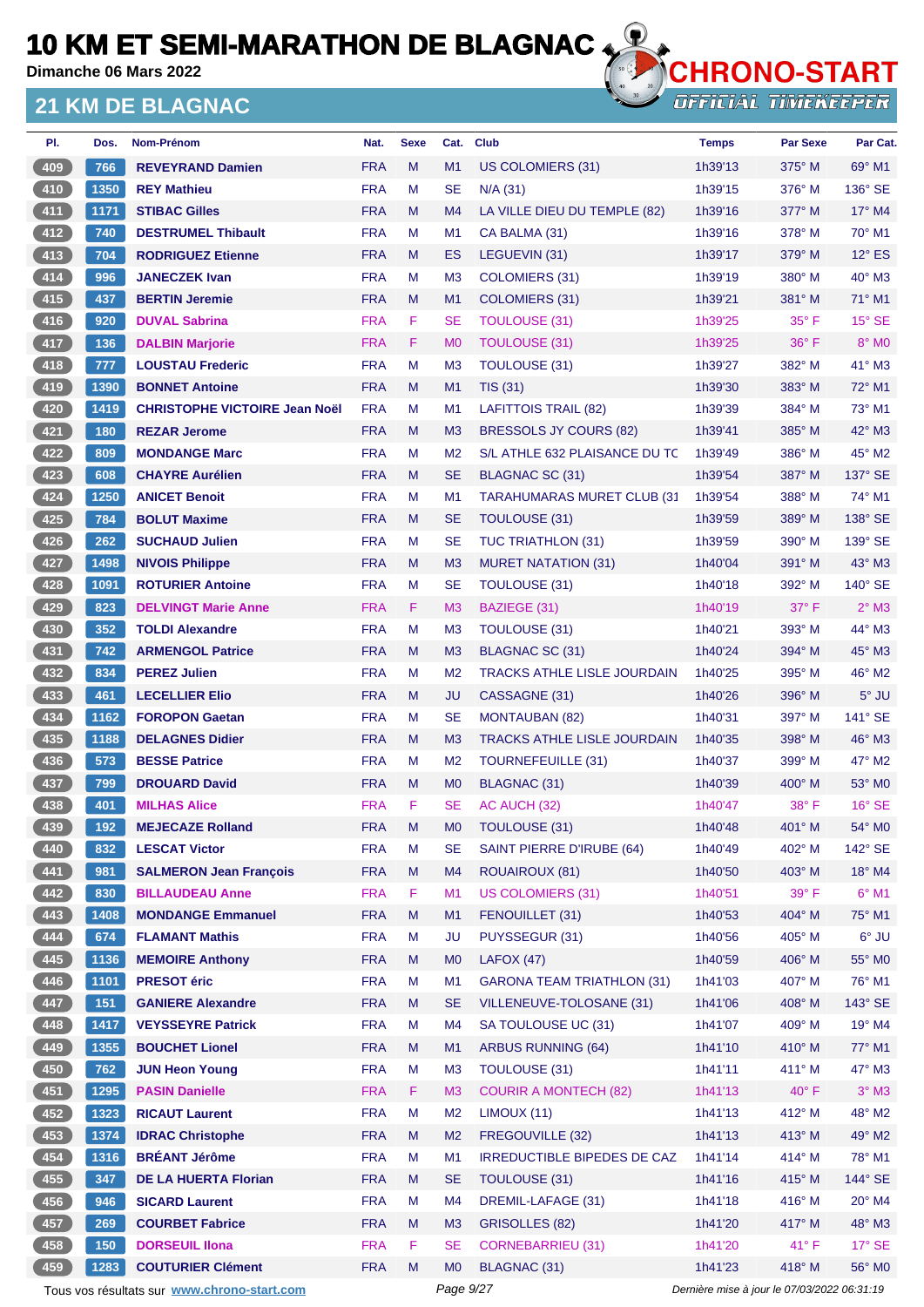**Dimanche 06 Mars 2022**

### **21 KM DE BLAGNAC**



| PI. | Dos. | Nom-Prénom                    | Nat.       | <b>Sexe</b> | Cat.           | <b>Club</b>                         | <b>Temps</b> | <b>Par Sexe</b> | Par Cat.        |
|-----|------|-------------------------------|------------|-------------|----------------|-------------------------------------|--------------|-----------------|-----------------|
| 460 | 84   | <b>KHAYAT Brian</b>           | <b>FRA</b> | M           | <b>SE</b>      | AUSSONNE (31)                       | 1h41'29      | $419°$ M        | $145^\circ$ SE  |
| 461 | 765  | <b>MAÎTRE Sabrina</b>         | <b>FRA</b> | F           | M <sub>1</sub> | <b>US COLOMIERS (31)</b>            | 1h41'30      | $42^{\circ}$ F  | $7^\circ$ M1    |
| 462 | 1032 | <b>CAMPARMO Jean-Marc</b>     | <b>FRA</b> | M           | M <sub>4</sub> | <b>SPIRIDON CLUB DU PAYS D'OLMI</b> | 1h41'30      | $420^\circ$ M   | 21° M4          |
| 463 | 78   | <b>BEYT Quentin</b>           | <b>FRA</b> | М           | <b>SE</b>      | BLAGNAC (31)                        | 1h41'33      | 421° M          | 146° SE         |
| 464 | 949  | <b>LE MORTELLEC Ronan</b>     | <b>FRA</b> | M           | M1             | TOULOUSE (31)                       | 1h41'36      | $422^{\circ}$ M | 79° M1          |
| 465 | 1049 | <b>JOUBREL Frederic</b>       | <b>FRA</b> | М           | M4             | <b>REVEL (31)</b>                   | 1h41'38      | $423^\circ$ M   | 22° M4          |
| 466 | 574  | <b>PLANAS Yannick</b>         | <b>FRA</b> | M           | <b>SE</b>      | <b>TOULOUSE (31)</b>                | 1h41'45      | $424^{\circ}$ M | 147° SE         |
| 467 | 1383 | <b>LABATUT David</b>          | <b>FRA</b> | М           | M1             | VILLATE (31)                        | 1h41'45      | $425^{\circ}$ M | $80^\circ$ M1   |
| 468 | 1065 | <b>BRICHE Eric</b>            | <b>FRA</b> | M           | M <sub>2</sub> | <b>ALBI</b> (81)                    | 1h41'48      | 426° M          | 50° M2          |
| 469 | 1461 | <b>MEYNIEUX Romain</b>        | <b>FRA</b> | M           | <b>SE</b>      | TOULOUSE (31)                       | 1h41'49      | 427° M          | 148° SE         |
| 470 | 1025 | <b>GONFRERE Pierre-Henri</b>  | <b>FRA</b> | M           | <b>SE</b>      | BLAGNAC (31)                        | 1h41'51      | $428^\circ$ M   | $149°$ SE       |
| 471 | 1120 | <b>CORNUAU Yann</b>           | <b>FRA</b> | М           | <b>SE</b>      | BLAGNAC (31)                        | 1h41'52      | 429° M          | 150° SE         |
| 472 | 119  | <b>GARNIER Alexandre</b>      | <b>FRA</b> | M           | <b>SE</b>      | TOULOUSE (31)                       | 1h41'54      | $430^\circ$ M   | $151^\circ$ SE  |
| 473 | 313  | <b>MEUNIER Jean-Marc</b>      | <b>FRA</b> | М           | M <sub>1</sub> | <b>BLAGNAC SC (31)</b>              | 1h41'57      | 431° M          | 81° M1          |
| 474 | 515  | <b>HERAUX Hory</b>            | <b>BEL</b> | M           | <b>SE</b>      | RUN IN TOULOUSE (31)                | 1h41'58      | 432° M          | 152° SE         |
| 475 | 565  | <b>TASSONI Stéphane</b>       | <b>FRA</b> | М           | M <sub>3</sub> | <b>TOULOUSE (31)</b>                | 1h41'58      | $433^\circ$ M   | 49° M3          |
| 476 | 399  | <b>POUJADE Guillaume</b>      | <b>FRA</b> | M           | <b>SE</b>      | <b>COLOMIERS (31)</b>               | 1h41'59      | 434° M          | 153° SE         |
| 477 | 247  | <b>LANDEZ Christophe</b>      | <b>FRA</b> | М           | M4             | <b>TOULOUSE (31)</b>                | 1h42'06      | 435° M          | 23° M4          |
| 478 | 842  | <b>LATGE Frederic</b>         | <b>FRA</b> | M           | M <sub>2</sub> | <b>ENFILE TES BASKETS 31 GRENAL</b> | 1h42'10      | 436° M          | $51^\circ$ M2   |
| 479 | 1330 | <b>BOUKAMEL Djannet</b>       | <b>FRA</b> | F.          | M <sub>0</sub> | <b>ARBUS RUNNING (64)</b>           | 1h42'10      | $43^{\circ}$ F  | $9°$ MO         |
| 480 | 260  | <b>DAUGE Stéphane</b>         | <b>FRA</b> | M           | M <sub>3</sub> | <b>COLOMIERS (31)</b>               | 1h42'12      | $437^\circ$ M   | 50° M3          |
| 481 | 1139 | <b>BATTISTON Marie Annick</b> | <b>FRA</b> | F           | M <sub>0</sub> | LE PASSAGE (47)                     | 1h42'14      | 44° F           | $10^{\circ}$ MO |
| 482 | 1229 | <b>TAVARES Jean-David</b>     | <b>FRA</b> | M           | M1             | <b>TOULOUSE (31)</b>                | 1h42'16      | 438° M          | 82° M1          |
| 483 | 1407 | <b>SPAAK Tom</b>              | <b>FRA</b> | М           | ES             | <b>AGEN (47)</b>                    | 1h42'17      | $439^\circ$ M   | $13^\circ$ ES   |
| 484 | 709  | <b>BRABANT Stephane</b>       | <b>FRA</b> | M           | M <sub>3</sub> | <b>DDX BRUGUIERES (31)</b>          | 1h42'23      | 440° M          | $51^\circ$ M3   |
| 485 | 324  | <b>COLLIER Julien</b>         | <b>FRA</b> | М           | <b>SE</b>      | ROQUETTES (31)                      | 1h42'24      | 441° M          | 154° SE         |
| 486 | 1416 | <b>JEAN Estelle</b>           | <b>FRA</b> | F.          | <b>SE</b>      | LIBOURNE (33)                       | 1h42'24      | $45^{\circ}$ F  | $18^\circ$ SE   |
| 487 | 303  | <b>TURQUIN Géraud</b>         | <b>FRA</b> | М           | M <sub>0</sub> | <b>OXYGENE 32 (32)</b>              | 1h42'27      | 442° M          | 57° M0          |
| 488 | 810  | <b>HUAR David</b>             | <b>FRA</b> | M           | M <sub>2</sub> | LAFRANCAISE (82)                    | 1h42'31      | $443^\circ$ M   | 52° M2          |
| 489 | 1370 | <b>PELLETRAT Xabi</b>         | <b>FRA</b> | M           | <b>SE</b>      | TOULOUSE (31)                       | 1h42'32      | 444° M          | 155° SE         |
| 490 | 868  | <b>TROCELLO Lucas</b>         | <b>FRA</b> | M           | <b>SE</b>      | FONSORBES (31)                      | 1h42'39      | 445° M          | 156° SE         |
| 491 | 163  | <b>DREVILLON Lionel</b>       | <b>FRA</b> | M           | M <sub>3</sub> | US COLOMIERS (31)                   | 1h42'40      | 446° M          | 52° M3          |
| 492 | 563  | <b>LABRO Pierre</b>           | <b>FRA</b> | M           | <b>SE</b>      | CAHORS (46)                         | 1h42'44      | 447° M          | 157° SE         |
| 493 | 1034 | <b>DAVIAULT Joel</b>          | <b>FRA</b> | M           | M <sub>3</sub> | LONZAC (17)                         | 1h42'44      | 448° M          | 53° M3          |
| 494 | 1041 | <b>BANDU Sebastien</b>        | <b>FRA</b> | M           | M <sub>2</sub> | <b>CERCLE ATHL. CASTELSARRASII</b>  | 1h42'45      | 449° M          | 53° M2          |
| 495 | 111  | <b>BOIS Paul</b>              | <b>FRA</b> | M           | M1             | BLAGNAC (31)                        | 1h42'45      | 450° M          | 83° M1          |
| 496 | 1176 | <b>GENIN Christophe</b>       | <b>FRA</b> | M           | M4             | GREPIAC (31)                        | 1h42'47      | 451° M          | 24° M4          |
| 497 | 1450 | <b>BELFALI livesse</b>        | <b>FRA</b> | M           | <b>SE</b>      | TOULOUSE (31)                       | 1h42'47      | 452° M          | 158° SE         |
| 498 | 677  | <b>PONSOLLE Gabriel</b>       | <b>FRA</b> | M           | <b>SE</b>      | <b>PUJAUDRAN (32)</b>               | 1h42'48      | 453° M          | 159° SE         |
| 499 | 657  | <b>MASSOC Ghyslain</b>        | <b>FRA</b> | M           | M <sub>2</sub> | <b>MURET (31)</b>                   | 1h42'53      | 454° M          | 54° M2          |
| 500 | 173  | <b>THIBAUD Quentin</b>        | <b>FRA</b> | M           | <b>SE</b>      | TOULOUSE (31)                       | 1h42'57      | 455° M          | 160° SE         |
| 501 | 407  | <b>GRASSET Philippe</b>       | <b>FRA</b> | M           | M <sub>3</sub> | AC AUCH (32)                        | 1h42'59      | 456° M          | 54° M3          |
| 502 | 1400 | <b>COSSOUL Marine</b>         | <b>FRA</b> | F           | <b>SE</b>      | <b>TOULOUSE (31)</b>                | 1h43'01      | 46°F            | $19°$ SE        |
| 503 | 1300 | <b>DUBOIS DOROGI Vincent</b>  | <b>FRA</b> | M           | <b>SE</b>      | <b>TOULOUSE (31)</b>                | 1h43'04      | 457° M          | 161° SE         |
| 504 | 1050 | <b>DEMARTHEAUX Olivier</b>    | <b>FRA</b> | M           | M4             | LABEGE (31)                         | 1h43'09      | 458° M          | 25° M4          |
| 505 | 780  | <b>DUPRÉ Olivier</b>          | <b>FRA</b> | M           | M <sub>0</sub> | PORTET ATHLETIC CLUB (31)           | 1h43'10      | 459° M          | 58° MO          |
| 506 | 1346 | <b>ALBERT Benjamin</b>        | <b>FRA</b> | M           | M <sub>0</sub> | <b>TOULOUSE TRIATHLON (31)</b>      | 1h43'11      | 460° M          | 59° M0          |
| 507 | 1163 | <b>EL ROBRINI Jean-Luc</b>    | <b>FRA</b> | M           | M <sub>2</sub> | SAUVETERRE (32)                     | 1h43'12      | 461° M          | 55° M2          |
| 508 | 1491 | <b>GARROS DALTIN Paul</b>     | <b>FRA</b> | M           | <b>ES</b>      | <b>MARTRES DE RIVIERE (31)</b>      | 1h43'14      | 462° M          | $14^{\circ}$ ES |
| 509 | 547  | <b>FAVERO Matthieu</b>        | <b>FRA</b> | М           | M <sub>0</sub> | <b>SEILH (31)</b>                   | 1h43'15      | 463° M          | 60° M0          |
| 510 | 1292 | <b>PLECHOT Julien</b>         | <b>FRA</b> | M           | M <sub>0</sub> | <b>MOISSAC ATHLE (82)</b>           | 1h43'20      | 464° M          | 61° MO          |

Tous vos résultats sur **[www.chrono-start.com](https://www.chrono-start.com/)** Page 10/27 Page 10/27 Dernière mise à jour le 07/03/2022 06:31:19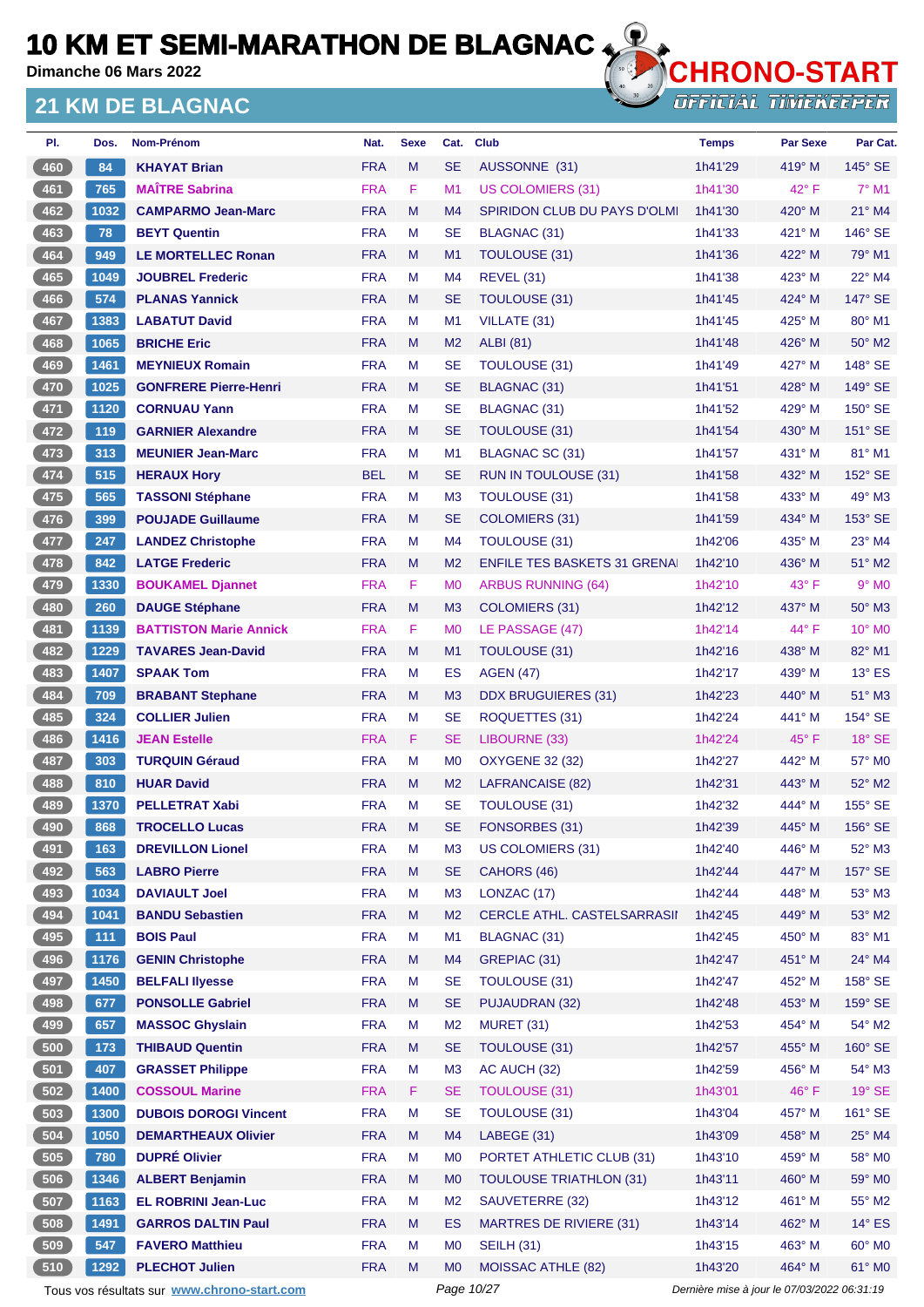**Dimanche 06 Mars 2022**

### **21 KM DE BLAGNAC**



| PI.              | Dos.        | <b>Nom-Prénom</b>                            | Nat.                     | <b>Sexe</b> | Cat.                        | <b>Club</b>                         | <b>Temps</b>       | <b>Par Sexe</b>                             | Par Cat.                 |
|------------------|-------------|----------------------------------------------|--------------------------|-------------|-----------------------------|-------------------------------------|--------------------|---------------------------------------------|--------------------------|
| 511              | 1459        | <b>LARROUY Etienne</b>                       | <b>FRA</b>               | M           | <b>SE</b>                   | TOULOUSE (31)                       | 1h43'20            | 465° M                                      | $162^\circ$ SE           |
| $\overline{512}$ | 1360        | <b>BOURDON Aurelien</b>                      | <b>FRA</b>               | м           | M1                          | PORTET SUR GARONNE (31)             | 1h43'21            | 466° M                                      | 84° M1                   |
| 6513             | 1016        | <b>LABORDE Olivier</b>                       | <b>FRA</b>               | M           | M <sub>3</sub>              | <b>COURIR FONSEGRIVES / CA BALI</b> | 1h43'24            | $467^\circ$ M                               | 55° M3                   |
| 514              | 831         | <b>BILLAUDEAU Thomas</b>                     | <b>FRA</b>               | M           | M <sub>2</sub>              | US COLOMIERS (31)                   | 1h43'24            | 468° M                                      | 56° M2                   |
| 515              | 731         | <b>BERNARDIN Sarah</b>                       | <b>FRA</b>               | F.          | M <sub>0</sub>              | <b>TARBES PYRENEES ATHLETISME</b>   | 1h43'24            | $47^\circ$ F                                | 11° MO                   |
| 516              | 863         | <b>DUBOIS Julien</b>                         | <b>FRA</b>               | м           | M <sub>2</sub>              | TOAC TRIATHLON (31)                 | 1h43'25            | 469° M                                      | $57^\circ$ M2            |
| 6517             | 611         | <b>BELGRAND Jean-Charles</b>                 | <b>FRA</b>               | M           | M <sub>5</sub>              | CORNEBARRIEU (31)                   | 1h43'26            | 470° M                                      | $5^\circ$ M <sub>5</sub> |
| 518              | 862         | <b>ROUMAGNAC William</b>                     | <b>FRA</b>               | M           | M <sub>2</sub>              | SEYSSES (31)                        | 1h43'30            | 471° M                                      | 58° M2                   |
| 519              | 1151        | <b>DEBBAOUI Mehdy</b>                        | <b>FRA</b>               | M           | <b>SE</b>                   | <b>TOULOUSE (31)</b>                | 1h43'32            | 472° M                                      | 163° SE                  |
| 520              | 1377        | <b>SENDRA Rémy</b>                           | <b>FRA</b>               | M           | M1                          | COLOMIERS (31)                      | 1h43'34            | 473° M                                      | 85° M1                   |
| 521              | 24          | <b>LATOUR Emmanuel</b>                       | <b>FRA</b>               | M           | M1                          | <b>MAZERES COURSE PEDESTRE (C</b>   | 1h43'36            | $474^\circ$ M                               | 86° M1                   |
| 522              | 245         | <b>MARTIN David</b>                          | <b>FRA</b>               | M           | M <sub>0</sub>              | PECHBONNIEU (31)                    | 1h43'36            | 475° M                                      | 62° M <sub>0</sub>       |
| 523              | 419         | <b>GABE Timothee</b>                         | <b>FRA</b>               | M           | ES                          | <b>TOULOUSE (31)</b>                | 1h43'37            | 476° M                                      | $15^\circ$ ES            |
| $524$            | 425         | <b>GARRIDO Lucie</b>                         | <b>FRA</b>               | F           | <b>SE</b>                   | <b>GBR (31)</b>                     | 1h43'38            | $48^{\circ}$ F                              | $20^\circ$ SE            |
| 525              | 216         | <b>CRIBLEZ Anthony</b>                       | <b>FRA</b>               | M           | <b>SE</b>                   | <b>TOULOUSE (31)</b>                | 1h43'39            | 477° M                                      | 164° SE                  |
| 526              | 815         | <b>MALLET Stéphanie</b>                      | <b>FRA</b>               | F           | M <sub>0</sub>              | S/L LABRUGUIERE AC (81)             | 1h43'39            | $49^{\circ}$ F                              | 12° M <sub>0</sub>       |
| 527              | 761         | <b>MOSER Emile</b>                           | <b>FRA</b>               | M           | <b>SE</b>                   | TOULOUSE (31)                       | 1h43'40            | 478° M                                      | $165^\circ$ SE           |
| 528              | 1452        | <b>PERATE Boryce</b>                         | <b>FRA</b>               | M           | M <sub>4</sub>              | <b>DDX BRUGUIERES (31)</b>          | 1h43'41            | 479° M                                      | $26^\circ$ M4            |
| 529              | 596         | <b>YANG Thomas</b>                           | <b>FRA</b>               | M           | <b>SE</b>                   | <b>TOULOUSE (31)</b>                | 1h43'41            | 480° M                                      | 166° SE                  |
| 530              | 669         | <b>JUNOT Antoine</b>                         | <b>FRA</b>               | M           | ES                          | LAMOUKAT (31)                       | 1h43'41            | 481° M                                      | $16^\circ$ ES            |
| 531              | 570         | <b>MARTY Baptiste</b>                        | <b>FRA</b>               | M           | ES                          | LE MONASTERE (12)                   | 1h43'41            | 482° M                                      | $17^\circ$ ES            |
| 532              | 490         | <b>BUREL Guillaume</b>                       | <b>FRA</b>               | M           | M <sub>0</sub>              | SAINTE FOY LES LYON (69)            | 1h43'44            | 483° M                                      | $63^\circ$ MO            |
| 533              | 1271        | <b>HARRISON Treasa</b>                       | <b>IRL</b>               | F.          | M <sub>2</sub>              | LE CASTERA (31)                     | 1h43'49            | $50^\circ$ F                                | $7^\circ$ M2             |
| 534              | 373         | <b>BARBASTE Adrien</b>                       | <b>FRA</b>               | м           | <b>SE</b>                   | <b>TOULOUSE (31)</b>                | 1h43'50            | 484° M                                      | 167° SE                  |
| 535              | 1170        | <b>DEJEAN Prisca</b>                         | <b>FRA</b>               | F           | <b>SE</b>                   | <b>CASTELGINEST (31)</b>            | 1h43'50            | $51^{\circ}$ F                              | $21^\circ$ SE            |
| 536              | 486         | <b>COHEN Jeremie</b>                         | <b>FRA</b>               | M           | M <sub>0</sub>              | <b>TOULOUSE TRIATHLON METROP</b>    | 1h43'51            | 485° M                                      | 64° M0                   |
| 537              | 908         | <b>CALM Julien</b>                           | <b>FRA</b>               | M           | M <sub>1</sub>              | <b>CLINIQUE SAINT EXUPERY (31)</b>  | 1h43'58            | 486° M                                      | 87° M1                   |
| 538              | 953         | <b>ANDREINI Manuel</b>                       | <b>FRA</b>               | м           | M1                          | TEAM LABEGE TRIATHLON (31)          | 1h43'59            | 487° M                                      | 88° M1                   |
| 6539             | 274         | <b>ANDRE Frederic</b>                        | <b>FRA</b>               | M           | M <sub>0</sub>              | TOULOUSE (31)                       | 1h44'00            | 488° M                                      | 65° MO                   |
| 540              | 1272        | <b>PIGNON Philippe</b>                       | <b>FRA</b>               | М           | M4                          | LEGUEVIN (31)                       | 1h44'01            | 489° M                                      | $27^\circ$ M4            |
| 541              | 1487        | <b>DE MIGUEL Iñaki</b>                       | <b>ESP</b>               | M           | <b>SE</b>                   | TOULOUSE (31)                       | 1h44'02            | 490° M                                      | 168° SE                  |
| $542$            | 829         | <b>SAUREL Frederic</b>                       | <b>FRA</b>               | M           | M <sub>2</sub>              | TOULOUSE (31)                       | 1h44'04            | 491° M                                      | 59° M2                   |
| 543              | $122$       | <b>BOURNASHEFF Michael</b>                   | <b>FRA</b>               | M           | M <sub>2</sub>              | <b>BLAGNAC SC (31)</b>              | 1h44'05            | 492° M                                      | 60° M2                   |
| 544              | 309         | <b>MAZENQ Clement</b>                        | <b>FRA</b>               | M           | <b>SE</b>                   | TOULOUSE (31)                       | 1h44'06            | 493° M                                      | 169° SE                  |
| 545              | 378         | <b>LIMOUSIN Joel</b>                         | <b>FRA</b>               | M           | M <sub>5</sub>              | FLEURANCE (32)                      | 1h44'08            | 494° M                                      | $6^\circ$ M5             |
| 546              | 433         | <b>CHEVRIER Clément</b>                      | <b>FRA</b>               | М           | <b>SE</b>                   | <b>ALBI</b> (81)                    | 1h44'09            | 495° M                                      | 170° SE                  |
| 547              | 1228        | <b>GREGOIRE Christian</b>                    | <b>FRA</b>               | M           | M <sub>2</sub>              | <b>BLAGNAC (31)</b>                 | 1h44'11            | 496° M                                      | 61° M2                   |
| 548              |             | <b>LE BIHAN Herve</b>                        | <b>FRA</b>               | M           | M <sub>3</sub>              |                                     | 1h44'12            | 497° M                                      | 56° M3                   |
| 549              | 1278<br>446 | <b>REY Benjamin</b>                          | <b>FRA</b>               | M           | M1                          | GAGNAC (31)                         | 1h44'18            | 498° M                                      | 89° M1                   |
| 550              |             |                                              |                          |             |                             | VILLENEUVE DE RIVIERE (31)          |                    |                                             |                          |
|                  | 1457        | <b>FIRQUET André</b>                         | <b>FRA</b><br><b>FRA</b> | M<br>M      | M4                          | IDRON (64)                          | 1h44'18            | 499° M                                      | 28° M4                   |
| 551<br>552       | 101<br>808  | <b>CAYREY Thomas</b><br><b>ROUHIER Louis</b> | <b>FRA</b>               | M           | <b>SE</b><br>M <sub>2</sub> | AUCUN (31)                          | 1h44'20<br>1h44'23 | $500^\circ$ M<br>501° M                     | 171° SE<br>62° M2        |
|                  |             |                                              |                          |             |                             | BALMA (31)                          |                    |                                             |                          |
| 553              | 424         | <b>WEBER Manon</b>                           | <b>FRA</b>               | F.          | <b>SE</b>                   | BLAGNE (31)                         | 1h44'25            | $52^{\circ}$ F                              | 22° SE                   |
| 554              | 482         | <b>JACOB Christophe</b>                      | <b>FRA</b>               | M           | M <sub>3</sub>              | EAUNES (31)                         | 1h44'25            | 502° M                                      | 57° M3                   |
| 555              | 561         | <b>DAHMAN Bilal</b>                          | <b>FRA</b>               | M           | <b>SE</b>                   | SAINT-CERE (46)                     | 1h44'30            | 503° M                                      | 172° SE                  |
| 556              | 1081        | <b>CAILLAT Tom</b>                           | <b>FRA</b>               | М           | <b>SE</b>                   | MARLIAC (31)                        | 1h44'32            | 504° M                                      | 173° SE                  |
| 557              | 635         | <b>BONNAFOUS Thomas</b>                      | <b>FRA</b>               | M           | M <sub>0</sub>              | <b>COURIR ENSEMBLE AIGUEFOND</b>    | 1h44'33            | 505° M                                      | 66° M0                   |
| 558              | 935         | <b>MOGARD Antony</b>                         | <b>FRA</b>               | M           | <b>SE</b>                   | <b>TRIATHLON CLUB DU LAURAGAIS</b>  | 1h44'33            | 506° M                                      | 174° SE                  |
| 559              | 186         | <b>BOROWIEC Lucas</b>                        | <b>FRA</b>               | M           | ES                          | SEGOUFIELLE (32)                    | 1h44'34            | 507° M                                      | $18^\circ$ ES            |
| 560              | 106         | <b>PERRET Lucas</b>                          | <b>FRA</b>               | М           | <b>SE</b>                   | <b>TOULOUSE (31)</b>                | 1h44'35            | 508° M                                      | 175° SE                  |
| 561              | 234         | <b>MOULIN-NEXON Fabrice</b>                  | <b>FRA</b>               | M           | M <sub>0</sub>              | BPBO 31 (31)                        | 1h44'36            | 509° M                                      | 67° M0                   |
|                  |             | Tous vos résultats sur www.chrono-start.com  |                          |             | Page 11/27                  |                                     |                    | Dernière mise à jour le 07/03/2022 06:31:19 |                          |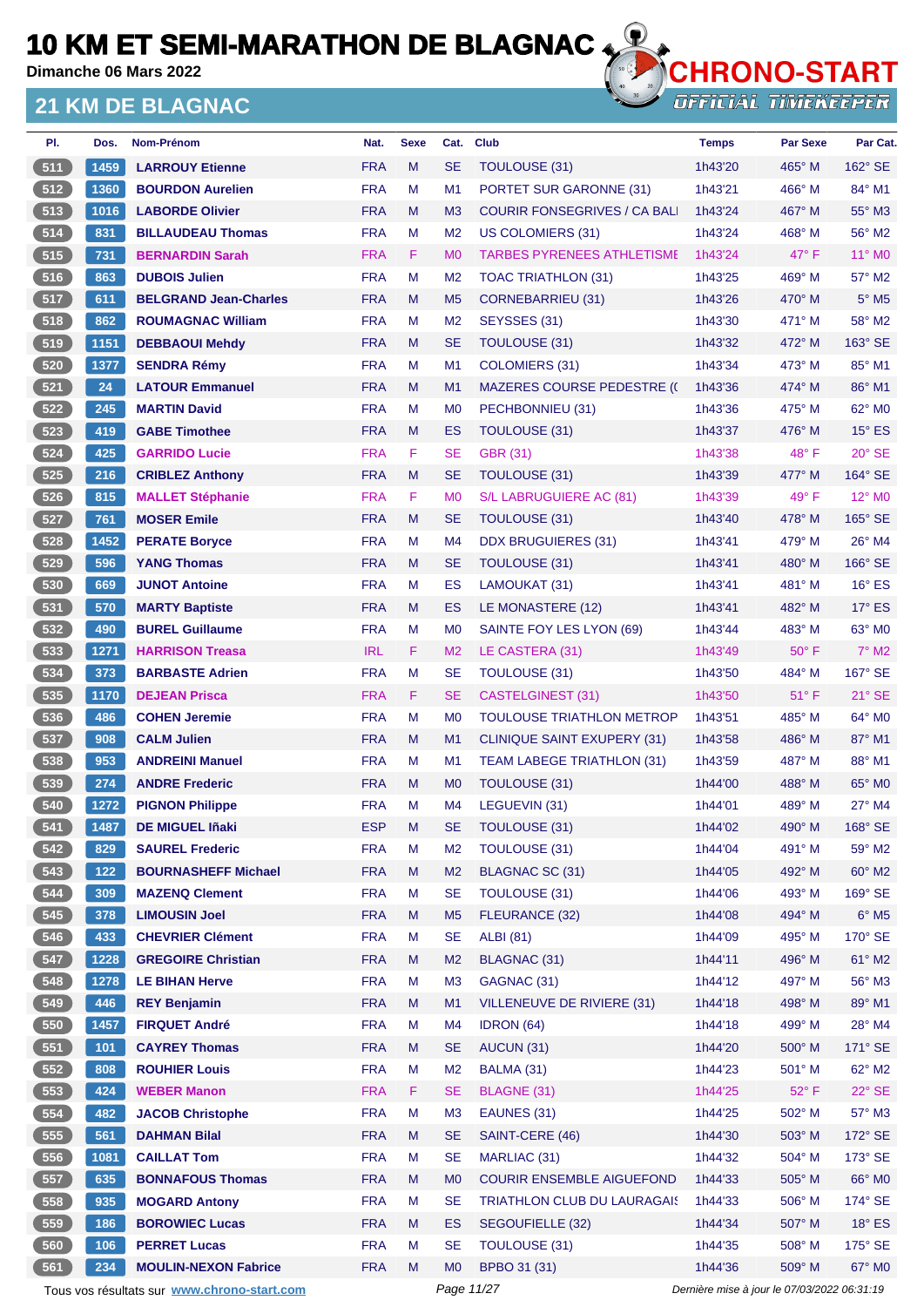**Dimanche 06 Mars 2022**

### **21 KM DE BLAGNAC**



**OFFICIAL TIMEKEEPER** 

| PI.    | Dos. | Nom-Prénom                    | Nat.       | <b>Sexe</b> | Cat.           | <b>Club</b>                         | <b>Temps</b> | <b>Par Sexe</b> | Par Cat.                  |
|--------|------|-------------------------------|------------|-------------|----------------|-------------------------------------|--------------|-----------------|---------------------------|
| 562    | 138  | <b>VO Daniel Triet</b>        | <b>GER</b> | M           | M <sub>0</sub> | #COURIRPLUSPOURMANGERPLI            | 1h44'38      | $510^\circ$ M   | 68° MO                    |
| 563    | 310  | <b>BENNETT Sophie</b>         | <b>GBR</b> | F.          | M1             | <b>BKB</b> (31)                     | 1h44'38      | 53° F           | $8^\circ$ M1              |
| 564    | 140  | <b>WALSER Robin Oliver</b>    | <b>GER</b> | M           | <b>SE</b>      | RUN FLEET HAMBURG (ALLEMAC          | 1h44'38      | $511^\circ$ M   | $176^\circ$ SE            |
| 565    | 744  | <b>DI FIORE Romain</b>        | <b>FRA</b> | М           | <b>SE</b>      | <b>TOULOUSE (31)</b>                | 1h44'39      | $512^{\circ}$ M | 177° SE                   |
| 566    | 116  | <b>LAIGLE Quentin</b>         | <b>FRA</b> | M           | <b>SE</b>      | <b>COURBEVOIE (92)</b>              | 1h44'39      | 513° M          | 178° SE                   |
| 567    | 648  | <b>CALMONT Gabriel</b>        | <b>FRA</b> | М           | <b>SE</b>      | PIBRAC (31)                         | 1h44'39      | $514^{\circ}$ M | 179° SE                   |
| 568    | 381  | <b>GUILHOURRE Pierre</b>      | <b>FRA</b> | M           | <b>SE</b>      | BIDART (64)                         | 1h44'39      | $515^\circ$ M   | 180° SE                   |
| 569    | 835  | <b>LE FUR Sebastien</b>       | <b>FRA</b> | М           | M <sub>1</sub> | <b>TOULOUSE (31)</b>                | 1h44'40      | $516^\circ$ M   | 90° M1                    |
| 570    | 436  | <b>LOURY Léopold</b>          | <b>FRA</b> | M           | ES             | GRENADE (31)                        | 1h44'41      | 517° M          | $19^\circ$ ES             |
| $571$  | 1023 | <b>DENÈGRE Jérôme</b>         | <b>FRA</b> | М           | M <sub>3</sub> | US COLOMIERS (31)                   | 1h44'43      | $518^\circ$ M   | 58° M3                    |
| $-572$ | 1236 | <b>NOEL Alexis</b>            | <b>FRA</b> | M           | M <sub>0</sub> | <b>FSPN (31)</b>                    | 1h44'44      | $519^\circ$ M   | 69° M0                    |
| 573    | 152  | <b>SATGÉ Rémy</b>             | <b>FRA</b> | М           | M4             | TOULOUSE UNIVERSITE CLUB TF         | 1h44'44      | $520^\circ$ M   | 29° M4                    |
| 574    | 153  | <b>SATGÉ Valentin</b>         | <b>FRA</b> | M           | <b>SE</b>      | SAINT ORENS (31)                    | 1h44'44      | $521^\circ$ M   | 181° SE                   |
| 575    | 1206 | <b>LAURENT Sébastien</b>      | <b>FRA</b> | М           | M <sub>0</sub> | <b>COLOMIERS (31)</b>               | 1h44'45      | 522° M          | $70^\circ$ M <sub>0</sub> |
| 576    | 752  | <b>GRUET Vincent</b>          | <b>FRA</b> | M           | M1             | <b>BLAGNAC (31)</b>                 | 1h44'46      | $523^\circ$ M   | 91° M1                    |
| 577    | 207  | <b>HERRERO Vincent</b>        | <b>FRA</b> | M           | M <sub>2</sub> | BLAGNAC (31)                        | 1h44'50      | $524^\circ$ M   | 63° M2                    |
| 578    | 745  | <b>RAFFRAY Arnaud</b>         | <b>FRA</b> | M           | M <sub>2</sub> | <b>TOULOUSE (31)</b>                | 1h44'50      | $525^\circ$ M   | 64° M2                    |
| 579    | 902  | <b>CHAREIL Benoit</b>         | <b>FRA</b> | M           | <b>SE</b>      | COMBS LA VILLE (77)                 | 1h44'50      | $526^\circ$ M   | 182° SE                   |
| 580    | 301  | <b>AUGUSTIN Frederic</b>      | <b>FRA</b> | M           | M <sub>2</sub> | <b>RFIT (31)</b>                    | 1h44'50      | 527° M          | 65° M2                    |
| 581    | 204  | <b>LECOQ Arthur</b>           | <b>FRA</b> | М           | <b>SE</b>      | <b>TOULOUSE (31)</b>                | 1h44'55      | 528° M          | 183° SE                   |
| 582    | 349  | <b>PADERI Alexis</b>          | <b>FRA</b> | M           | <b>SE</b>      | <b>TUC TRIATHLON (31)</b>           | 1h44'58      | 529° M          | 184° SE                   |
| 583    | 560  | <b>BENICHOU Franck</b>        | <b>FRA</b> | M           | M1             | <b>AIRBUS RUNNING (31)</b>          | 1h44'59      | $530^\circ$ M   | 92° M1                    |
| $584$  | 195  | <b>BOTTOSSO Paola</b>         | <b>FRA</b> | F.          | M <sub>0</sub> | <b>TOULOUSE (31)</b>                | 1h45'00      | $54^{\circ}$ F  | $13^\circ$ MO             |
| 585    | 1076 | <b>CHAACHOUI Hamid</b>        | <b>FRA</b> | M           | M <sub>3</sub> | MONDONVILLE (31)                    | 1h45'01      | $531^\circ$ M   | 59° M3                    |
| 586    | 933  | <b>MORICE Pierre Edouard</b>  | <b>FRA</b> | M           | <b>SE</b>      | RAMONVILLE SAINT AGNE (31)          | 1h45'04      | 532° M          | 185° SE                   |
| 587    | 1290 | <b>MELENDO Claude</b>         | <b>FRA</b> | М           | M <sub>5</sub> | RUNNINGSEYSSES (31)                 | 1h45'05      | $533^\circ$ M   | $7^\circ$ M <sub>5</sub>  |
| 588    | 753  | <b>PILLOUD Philippe</b>       | <b>FRA</b> | M           | M <sub>0</sub> | <b>TOURNEFEUILLE (31)</b>           | 1h45'07      | 534° M          | 71° M0                    |
| 589    | 428  | <b>ROMO Julian</b>            | <b>FRA</b> | М           | ES             | TOULOUSE (31)                       | 1h45'08      | $535^\circ$ M   | $20^\circ$ ES             |
| 590    | 905  | <b>JOLIVET Gaspard</b>        | <b>FRA</b> | M           | <b>SE</b>      | TOULOUSE (31)                       | 1h45'10      | $536^\circ$ M   | 186° SE                   |
| 591    | 1167 | <b>PROUTEAU Guillaume</b>     | <b>FRA</b> | М           | M <sub>1</sub> | PINS-JUSTARET (31)                  | 1h45'14      | 537° M          | $93^\circ$ M1             |
| 592    | 1003 | <b>FONTEYNE Bruno</b>         | <b>FRA</b> | M           | M <sub>3</sub> | TOULOUSE (31)                       | 1h45'14      | 538° M          | $60^\circ$ M3             |
| 593    | 1071 | <b>ENJALBERT Alexis</b>       | <b>FRA</b> | М           | <b>SE</b>      | COLOMIERS (31)                      | 1h45'14      | 539° M          | 187° SE                   |
| 594    | 1241 | <b>DUCLOUT Tiffanie</b>       | <b>FRA</b> | F           | M <sub>0</sub> | <b>TARAHUMARAS MURET CLUB (31)</b>  | 1h45'16      | $55^{\circ}$ F  | $14^{\circ}$ MO           |
| 595    | 296  | <b>FALGUEYRETTES Maurin</b>   | <b>FRA</b> | М           | M <sub>1</sub> | MONTGEARD (31)                      | 1h45'20      | 540° M          | 94° M1                    |
| 596    | 866  | <b>DANTON Dominique</b>       | <b>FRA</b> | F           | M <sub>3</sub> | <b>TARBES PYRENEES ATHLETISME</b>   | 1h45'24      | 56°F            | $4^\circ$ M3              |
| 597    | 213  | <b>THOUMIN Sylvain</b>        | <b>FRA</b> | M           | <b>SE</b>      | AUZIELLE (31)                       | 1h45'25      | 541° M          | 188° SE                   |
| 598    | 1108 | <b>SERAUDIE Nadege</b>        | <b>FRA</b> | F.          | M <sub>0</sub> | BALMA (31)                          | 1h45'25      | $57^\circ$ F    | 15° MO                    |
| 599    | 839  | <b>DESIGNE Joanna</b>         | <b>FRA</b> | F           | M <sub>2</sub> | <b>ENFILE TES BASKETS 31 GRENAI</b> | 1h45'25      | $58^{\circ}$ F  | $8^\circ$ M2              |
| 600    | 909  | <b>POINGT Mathieu</b>         | <b>FRA</b> | M           | <b>SE</b>      | TOULOUSE (31)                       | 1h45'26      | 542° M          | 189° SE                   |
| 601    | 840  | <b>RACAUD Bernard</b>         | <b>FRA</b> | M           | M <sub>5</sub> | <b>ENFILE TES BASKETS 31 GRENAL</b> | 1h45'29      | $543^\circ$ M   | $8^\circ$ M5              |
| 602    | 366  | <b>NARVARTE Michael</b>       | <b>FRA</b> | M           | <b>SE</b>      | <b>TOURNEFEUILLE (31)</b>           | 1h45'31      | 544° M          | 190° SE                   |
| 603    | 782  | <b>CARREAUX Jean-Philippe</b> | <b>FRA</b> | M           | M4             | POUCHARRAMET (31)                   | 1h45'32      | 545° M          | 30° M4                    |
| 604    | 1466 | <b>DA ROCHA Francois</b>      | <b>FRA</b> | M           | M1             | S/L ATHLE 632 JS CUGNALAISE A       | 1h45'32      | 546° M          | 95° M1                    |
| 605    | 384  | <b>PERRARD Julie</b>          | <b>FRA</b> | F           | <b>SE</b>      | VILLELONGUE DE LA SALANQUE          | 1h45'36      | $59^\circ$ F    | $23^\circ$ SE             |
| 606    | 411  | <b>JEANNEAU Alexia</b>        | <b>FRA</b> | F           | M <sub>0</sub> | SAINT-JEAN (31)                     | 1h45'37      | $60^\circ$ F    | 16° MO                    |
| 607    | 1052 | <b>VIGUIER Laurent</b>        | <b>FRA</b> | М           | M4             | LESPINASSE (31)                     | 1h45'37      | $547^\circ$ M   | 31° M4                    |
| 608    | 1281 | <b>ICART Joseph</b>           | <b>FRA</b> | M           | M <sub>3</sub> | LOURDES-TRIATHLON (65)              | 1h45'38      | 548° M          | $61^\circ$ M3             |
| 609    | 1104 | <b>HUIN Jason</b>             | <b>FRA</b> | М           | <b>SE</b>      | <b>TOULOUSE (31)</b>                | 1h45'42      | $549^\circ$ M   | 191° SE                   |
| 610    | 1088 | <b>LE GAL Philippe</b>        | <b>FRA</b> | M           | M4             | <b>ROQUEMAURE (81)</b>              | 1h45'48      | 550° M          | 32° M4                    |
| 611    | 52   | <b>LEDERMANN Thibault</b>     | <b>FRA</b> | М           | M <sub>0</sub> | TOULOUSE (31)                       | 1h45'50      | 551° M          | $72^\circ$ MO             |
| 612    | 453  | <b>MADINABEITIA Maider</b>    | <b>ESP</b> | F.          | M <sub>2</sub> | <b>BLAGNAC SC (31)</b>              | 1h45'50      | $61^{\circ}$ F  | $9^\circ$ M2              |

Tous vos résultats sur **[www.chrono-start.com](https://www.chrono-start.com/)** Page 12/27 Page 12/27 Dernière mise à jour le 07/03/2022 06:31:19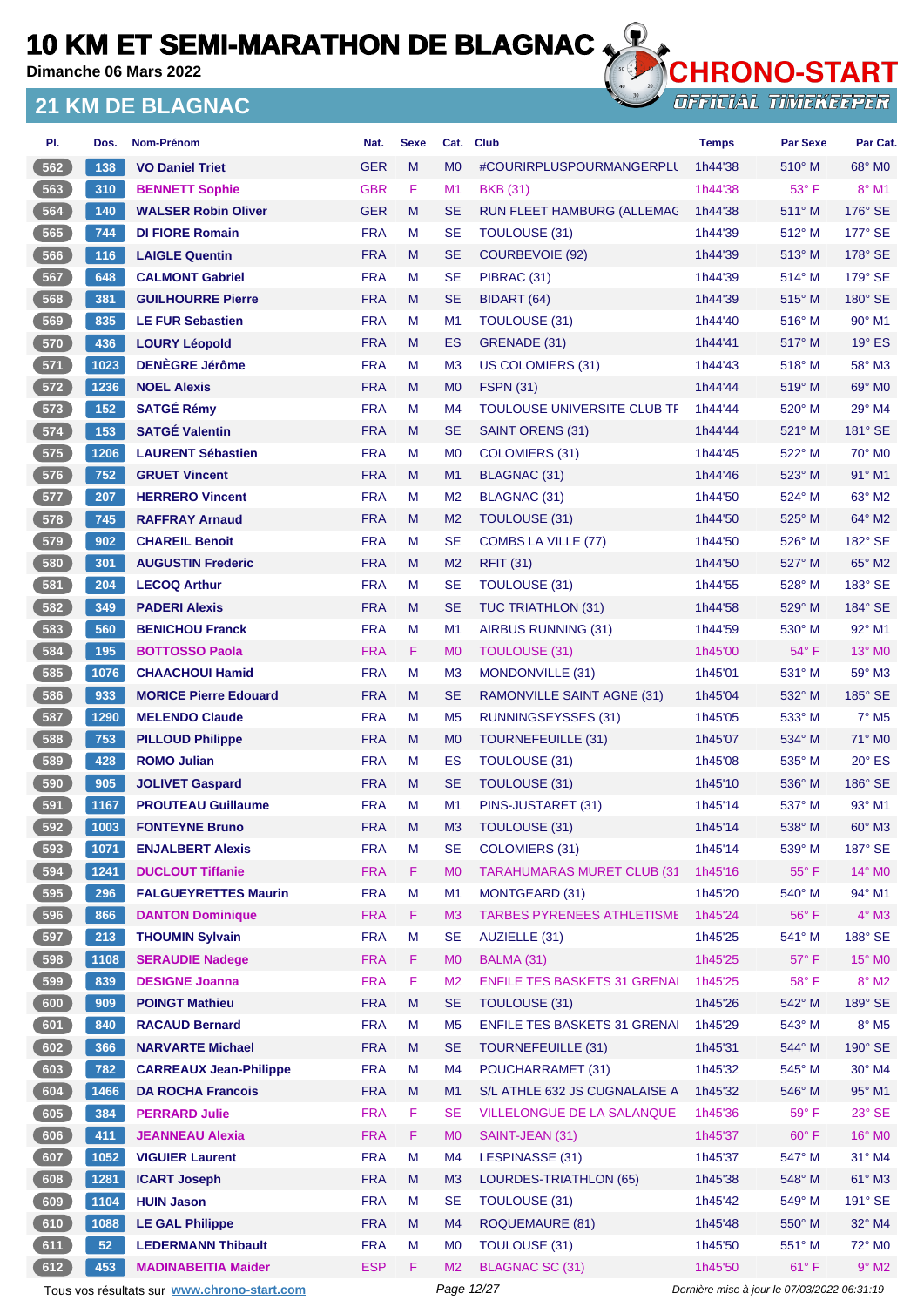**Dimanche 06 Mars 2022**

### **21 KM DE BLAGNAC**



| PI.   | Dos. | Nom-Prénom                                  | Nat.       | <b>Sexe</b> | Cat.           | <b>Club</b>                        | <b>Temps</b>                                | <b>Par Sexe</b> | Par Cat.           |
|-------|------|---------------------------------------------|------------|-------------|----------------|------------------------------------|---------------------------------------------|-----------------|--------------------|
| 613   | 846  | <b>PLANAT Thibaut</b>                       | <b>FRA</b> | M           | <b>SE</b>      | <b>TOULOUSE (31)</b>               | 1h45'54                                     | 552° M          | 192° SE            |
| 614   | 14   | <b>BAROLIN JEAN CHARLES Renegard FRA</b>    |            | M           | M4             | <b>LAGRACE DIEU (31)</b>           | 1h45'54                                     | $553^\circ$ M   | $33^\circ$ M4      |
| 615   | 398  | <b>GALLET Camille</b>                       | <b>FRA</b> | F.          | <b>SE</b>      | <b>TOULOUSE (31)</b>               | 1h45'56                                     | 62° F           | $24^\circ$ SE      |
| 616   | 420  | <b>MATEO Celine</b>                         | <b>FRA</b> | F           | M1             | <b>STADE TOULOUSAIN ATHLETISM</b>  | 1h46'00                                     | 63° F           | $9°$ M1            |
| 617   | 388  | <b>DECHEGNE Cyril</b>                       | <b>FRA</b> | M           | M3             | STADE TOULOUSAIN ATHLETISM         | 1h46'00                                     | 554° M          | 62° M3             |
| $618$ | 1039 | <b>PECAL Jerome</b>                         | <b>FRA</b> | М           | M <sub>3</sub> | <b>PJAP (31)</b>                   | 1h46'03                                     | $555^{\circ}$ M | 63° M3             |
| 619   | 278  | <b>SALAVERA Victor</b>                      | <b>FRA</b> | M           | <b>SE</b>      | RAMONVILLE (31)                    | 1h46'03                                     | 556° M          | 193° SE            |
| 620   | 958  | <b>FLECHON Stephane</b>                     | <b>FRA</b> | M           | M1             | LACROIX-FALGARDE (31)              | 1h46'03                                     | 557° M          | $96^\circ$ M1      |
| 621   | 1311 | <b>BERNADOU Eric</b>                        | <b>FRA</b> | M           | M <sub>3</sub> | <b>VIEILLE TOULOUSE (31)</b>       | 1h46'08                                     | 558° M          | 64° M3             |
| $622$ | 852  | <b>LAPARRA Justine</b>                      | <b>FRA</b> | F           | <b>SE</b>      | <b>TOULOUSE TRIATHLON (31)</b>     | 1h46'10                                     | $64^{\circ}$ F  | 25° SE             |
| 623   | 756  | <b>BARBE Cedric</b>                         | <b>FRA</b> | M           | M <sub>2</sub> | PECHBUSQUE (31)                    | 1h46'10                                     | 559° M          | 66° M2             |
| 624   | 968  | <b>VINCENT Cyril</b>                        | <b>FRA</b> | M           | M1             | TOULOUSE (31)                      | 1h46'12                                     | 560° M          | 97° M1             |
| 625   | 1159 | <b>CAUDRON Anne-Laure</b>                   | <b>FRA</b> | F.          | <b>SE</b>      | <b>TOULOUSE (31)</b>               | 1h46'13                                     | $65^{\circ}$ F  | $26^\circ$ SE      |
| 626   | 319  | <b>PAQUET Virginie</b>                      | <b>FRA</b> | F           | M <sub>1</sub> | DDX BRUGUIERES / AS BI (31)        | 1h46'15                                     | $66^{\circ}$ F  | $10^{\circ}$ M1    |
| 627   | 292  | <b>GIMET Emilie</b>                         | <b>FRA</b> | F.          | M <sub>0</sub> | <b>DDX BRUGUIERES (31)</b>         | 1h46'16                                     | $67^\circ$ F    | 17° M0             |
| 628   | 323  | <b>BISCAY Fabrice</b>                       | <b>FRA</b> | M           | M <sub>1</sub> | PLAISANCE DU TOUCH (31)            | 1h46'18                                     | 561° M          | 98° M1             |
| 629   | 1103 | <b>BACH Julie</b>                           | <b>FRA</b> | F.          | <b>SE</b>      | LEGUEVIN (31)                      | 1h46'19                                     | 68°F            | 27° SE             |
| 630   | 1406 | <b>MANSUY Laurent</b>                       | <b>FRA</b> | M           | M <sub>2</sub> | <b>RIEUX MINERVOIX (11)</b>        | 1h46'20                                     | 562° M          | 67° M2             |
| 631   | 622  | <b>JOUBREL Gwenaele</b>                     | <b>FRA</b> | F.          | M <sub>3</sub> | <b>REVEL (31)</b>                  | 1h46'24                                     | 69°F            | $5^\circ$ M3       |
| 632   | 578  | <b>GACON Sebastien</b>                      | <b>FRA</b> | м           | M <sub>0</sub> | <b>VERDUN SUR GARONNE (82)</b>     | 1h46'25                                     | $563^\circ$ M   | 73° M0             |
| 633   | 690  | <b>RAUSSOU Agathe</b>                       | <b>FRA</b> | F           | M1             | COLOMIERS (31)                     | 1h46'27                                     | $70^\circ$ F    | 11° M1             |
| 634   | 683  | <b>CECCATO Adeline</b>                      | <b>FRA</b> | F           | M <sub>0</sub> | <b>COLOMIERS (31)</b>              | 1h46'27                                     | $71^\circ$ F    | $18^\circ$ MO      |
| 635   | 672  | <b>CAYRON Gael</b>                          | <b>FRA</b> | M           | M <sub>0</sub> | TOULOUSE (31)                      | 1h46'28                                     | 564° M          | 74° M0             |
| $636$ | 616  | <b>AUDY Estelle</b>                         | <b>FRA</b> | F           | M1             | PIBRAC (31)                        | 1h46'31                                     | 72° F           | $12^{\circ}$ M1    |
| 637   | 248  | <b>POPPE Marc</b>                           | <b>FRA</b> | M           | M <sub>0</sub> | AC AUCH (32)                       | 1h46'35                                     | 565° M          | 75° M0             |
| 638   | 275  | <b>IZARD Sarah</b>                          | <b>FRA</b> | F.          | M <sub>0</sub> | PORTET ATHLETIC CLUB (31)          | 1h46'37                                     | $73^\circ$ F    | 19° M <sub>0</sub> |
| 639   | 1413 | <b>VAN SAN Antoine</b>                      | <b>BEL</b> | M           | <b>SE</b>      | <b>TOULOUSE (31)</b>               | 1h46'38                                     | 566° M          | 194° SE            |
| 640   | 1245 | <b>GIRARD Fabrice</b>                       | <b>FRA</b> | М           | M1             | <b>TARAHUMARAS MURET CLUB (31)</b> | 1h46'40                                     | 567° M          | $99^\circ$ M1      |
| 641   | 948  | <b>BREUREC Corentin</b>                     | <b>FRA</b> | M           | ES             | <b>TOULOUSE (31)</b>               | 1h46'42                                     | 568° M          | $21^\circ$ ES      |
| 642   | 1403 | <b>RAMSAY Liam</b>                          | <b>CAN</b> | м           | <b>SE</b>      | TOULOUSE (31)                      | 1h46'42                                     | 569° M          | 195° SE            |
| 643   | 127  | <b>LASCOUX Laurent</b>                      | <b>FRA</b> | M           | M <sub>2</sub> | BALMA (31)                         | 1h46'44                                     | 570° M          | 68° M2             |
| 644   | 421  | <b>ROUSSEAUX Marie-Ange</b>                 | <b>FRA</b> | F.          | M1             | STADE TOULOUSAIN ATHLETISM         | 1h46'44                                     | 74°F            | 13° M1             |
| 645   | 523  | <b>VILLING Jérôme</b>                       | <b>FRA</b> | M           | M <sub>3</sub> | <b>TOURNEFEUILLE (31)</b>          | 1h46'47                                     | 571° M          | 65° M3             |
| 646   | 406  | <b>MENQUET Simon</b>                        | <b>FRA</b> | M           | M1             | LEVIGNAC (31)                      | 1h46'48                                     | 572° M          | 100° M1            |
| 647   | 769  | <b>CAFFIN Stéphane</b>                      | <b>FRA</b> | M           | M1             | <b>MONTAIGUT SUR SAVE (31)</b>     | 1h46'49                                     | 573° M          | 101° M1            |
| 648   | 1314 | <b>ESCOFFRES Pierre</b>                     | <b>FRA</b> | M           | <b>SE</b>      | <b>TOULOUSE (31)</b>               | 1h46'50                                     | 574° M          | 196° SE            |
| 649   | 1332 | <b>OUHNIT Nadia</b>                         | <b>FRA</b> | F.          | M <sub>0</sub> | <b>BLAGNAC SC (31)</b>             | 1h46'51                                     | 75°F            | 20° M0             |
| 650   | 198  | <b>CHAVATTE David</b>                       | <b>FRA</b> | M           | <b>SE</b>      | <b>CAF TOULOUSE (31)</b>           | 1h46'52                                     | 575° M          | 197° SE            |
| 651   | 1460 | <b>BARO Claude</b>                          | <b>FRA</b> | M           | M <sub>2</sub> | <b>TARBES TRIATHLON (31)</b>       | 1h46'54                                     | 576° M          | 69° M2             |
| 652   | 340  | <b>PAYANT Fabien</b>                        | <b>FRA</b> | M           | M <sub>0</sub> | <b>BAZUS (31)</b>                  | 1h46'56                                     | 577° M          | 76° M0             |
| 653   | 263  | <b>FAVERO Sebastien</b>                     | <b>FRA</b> | M           | M1             | FENOUILLET (31)                    | 1h47'05                                     | $578^\circ$ M   | 102° M1            |
| 654   | 478  | <b>DULAC Yves</b>                           | <b>FRA</b> | M           | M <sub>5</sub> | US COLOMIERS (31)                  | 1h47'08                                     | 579° M          | $9^\circ$ M5       |
| 655   | 692  | <b>MANSOUR Nazim</b>                        | <b>FRA</b> | M           | <b>SE</b>      | <b>TOULOUSE (31)</b>               | 1h47'10                                     | 580° M          | 198° SE            |
| 656   |      |                                             |            |             |                |                                    |                                             |                 |                    |
|       | 363  | <b>REBULL Frederic</b>                      | <b>FRA</b> | M           | M <sub>2</sub> | CDI31 (81)                         | 1h47'12                                     | 581° M          | $70^\circ$ M2      |
| 657   | 825  | <b>SUBIRA Bruno</b>                         | <b>FRA</b> | M           | M1             | FROUZINS CDI (31)                  | 1h47'12                                     | 582° M          | 103° M1            |
| 658   | 1353 | <b>DURAND Lise</b>                          | <b>FRA</b> | F.          | <b>SE</b>      | <b>TOULOUSE (31)</b>               | 1h47'13                                     | $76^{\circ}$ F  | $28^\circ$ SE      |
| 659   | 170  | <b>VENZAC Pascal</b>                        | <b>FRA</b> | M           | M <sub>3</sub> | TOULOUSE (31)                      | 1h47'15                                     | 583° M          | 66° M3             |
| 660   | 256  | <b>FRITZKE Marie</b>                        | <b>FRA</b> | F           | <b>SE</b>      | <b>FONSORBES (31)</b>              | 1h47'16                                     | $77^\circ$ F    | 29° SE             |
| 661   | 1337 | <b>DUNAND Eric</b>                          | <b>FRA</b> | M           | M4             | TIS THALES (31)                    | 1h47'18                                     | 584° M          | 34° M4             |
| 662   | 1133 | <b>CAZORLA Bertrand</b>                     | <b>FRA</b> | M           | M <sub>3</sub> | L ISLE JOURDAIN (32)               | 1h47'21                                     | 585° M          | 67° M3             |
| 663   | 535  | <b>FOURCADE Didier</b>                      | <b>FRA</b> | M           | M <sub>5</sub> | <b>SUNFORM CAHORS (46)</b>         | 1h47'26                                     | 586° M          | 10° M5             |
|       |      | Tous vos résultats sur www.chrono-start.com |            |             | Page 13/27     |                                    | Dernière mise à jour le 07/03/2022 06:31:19 |                 |                    |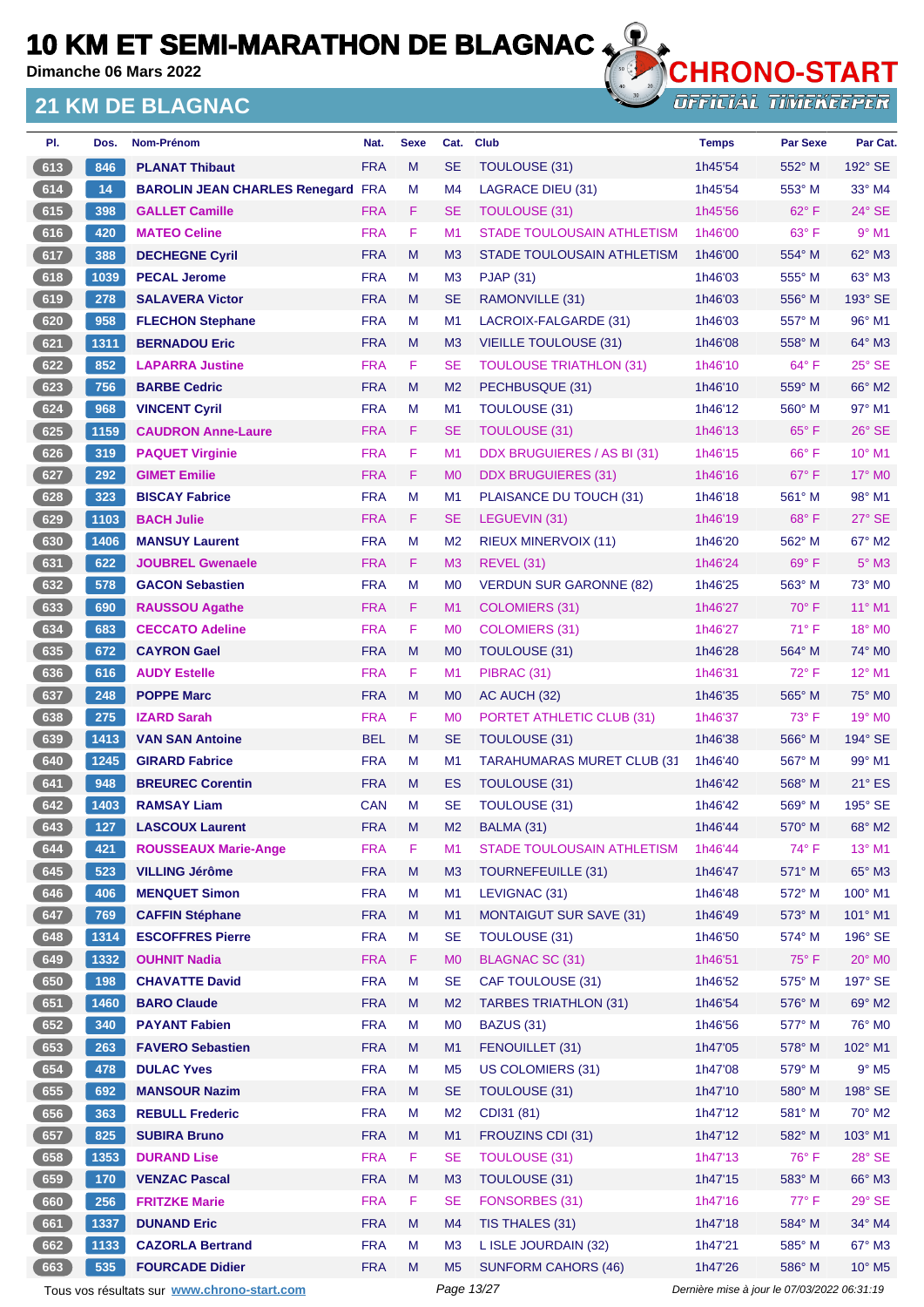**Dimanche 06 Mars 2022**

### **21 KM DE BLAGNAC**



| PI.          | Dos. | Nom-Prénom                                  | Nat.       | <b>Sexe</b> | Cat.           | <b>Club</b>                  | <b>Temps</b>                                | <b>Par Sexe</b> | Par Cat.                    |
|--------------|------|---------------------------------------------|------------|-------------|----------------|------------------------------|---------------------------------------------|-----------------|-----------------------------|
| 664          | 536  | <b>FOURCADE Karima</b>                      | <b>FRA</b> | F.          | M <sub>4</sub> | <b>SUNFORM CAHORS (46)</b>   | 1h47'26                                     | $78^\circ$ F    | $1^\circ$ M4                |
| 665          | 1096 | <b>DELORI Alex</b>                          | <b>FRA</b> | М           | M <sub>2</sub> | <b>COURIR A SEILH (31)</b>   | 1h47'32                                     | 587° M          | $71^\circ$ M2               |
| 666          | 749  | <b>CUBAS Oscar</b>                          | <b>FRA</b> | M           | M <sub>4</sub> | TOULOUSE (31)                | 1h47'32                                     | 588° M          | 35° M4                      |
| 667          | 732  | <b>DE CHALUS Florence</b>                   | <b>FRA</b> | F           | M <sub>2</sub> | <b>TOULOUSE (31)</b>         | 1h47'34                                     | 79° F           | 10° M2                      |
| 668          | 129  | <b>LESCARRET David</b>                      | <b>FRA</b> | M           | M <sub>0</sub> | STADE TOULOUSAIN ATHLETISM   | 1h47'34                                     | 589° M          | 77° M0                      |
| 669          | 487  | <b>BELLAN Pierre-Alexandre</b>              | <b>FRA</b> | M           | <b>SE</b>      | <b>TOULOUSE (31)</b>         | 1h47'36                                     | $590^\circ$ M   | 199° SE                     |
| 670          | 797  | <b>SERIEYS Thierry</b>                      | <b>FRA</b> | M           | M <sub>4</sub> | LES PETONS GRAGNAGUAIS (31)  | 1h47'37                                     | 591° M          | 36° M4                      |
| 671          | 1492 | <b>GILLY Mathieu</b>                        | <b>FRA</b> | М           | <b>SE</b>      | <b>TOULOUSE (31)</b>         | 1h47'37                                     | 592° M          | $200^\circ$ SE              |
| 672          | 793  | <b>BIENVENU Pierre</b>                      | <b>FRA</b> | M           | M <sub>4</sub> | LES PETONS GRAGNAGUAIS (31)  | 1h47'37                                     | 593° M          | $37^\circ$ M4               |
| 673          | 502  | <b>HAMET Thierry</b>                        | <b>FRA</b> | M           | M <sub>6</sub> | <b>TOULOUSE (31)</b>         | 1h47'43                                     | 594° M          | $2^{\circ}$ M6              |
| 674          | 1313 | <b>LOYER Alexandre</b>                      | <b>FRA</b> | M           | <b>SE</b>      | MONDONVILLE (31)             | 1h47'45                                     | $595^\circ$ M   | 201° SE                     |
| 675          | 1079 | <b>GONTIER Anthony</b>                      | <b>FRA</b> | М           | M <sub>1</sub> | <b>TOULOUSE (31)</b>         | 1h47'45                                     | $596^\circ$ M   | 104° M1                     |
| 676          | 1436 | <b>EL HAMDAOUI Mostafa</b>                  | <b>FRA</b> | M           | M <sub>5</sub> | US CAMON 080014 (MAROC)      | 1h47'46                                     | 597° M          | $11^{\circ}$ M <sub>5</sub> |
| 677          | 1310 | <b>CAPITAINE Andre</b>                      | <b>FRA</b> | М           | M4             | BELBERAUD (31)               | 1h47'47                                     | 598° M          | 38° M4                      |
| 678          | 1006 | <b>MARIE Jean Yves</b>                      | <b>FRA</b> | M           | M <sub>6</sub> | VILLEGLY (11)                | 1h47'48                                     | 599° M          | $3°$ M <sub>6</sub>         |
| 679          | 875  | <b>ROLET Sebastien</b>                      | <b>FRA</b> | М           | M <sub>2</sub> | PLAISANCE DU TOUCH (31)      | 1h47'49                                     | $600^\circ$ M   | 72° M2                      |
| 680          | 522  | <b>VALETTE Antonin</b>                      | <b>FRA</b> | M           | <b>SE</b>      | TOULOUSE (31)                | 1h47'50                                     | 601° M          | 202° SE                     |
| 681          | 1447 | <b>LAIRE Stéphane</b>                       | <b>FRA</b> | М           | M <sub>2</sub> | <b>VARILHES (09)</b>         | 1h47'50                                     | $602^\circ$ M   | 73° M2                      |
| 682          | 632  | <b>KRAJESKI Didier</b>                      | <b>FRA</b> | M           | M <sub>3</sub> | TOULOUSE (31)                | 1h47'55                                     | 603° M          | 68° M3                      |
| 683          | 343  | <b>AMALRIC Hugues</b>                       | <b>FRA</b> | М           | M <sub>2</sub> | <b>SAINT GERMAIN (81)</b>    | 1h47'56                                     | $604^\circ$ M   | 74° M2                      |
| 684          | 264  | <b>SORET Martin</b>                         | <b>FRA</b> | M           | <b>SE</b>      | BLAGNAC (31)                 | 1h47'57                                     | 605° M          | 203° SE                     |
| 685          | 48   | <b>RAGONNAUD Christophe</b>                 | <b>FRA</b> | М           | M4             | BOULOC (31)                  | 1h48'03                                     | $606^\circ$ M   | 39° M4                      |
| 686          | 1195 | <b>BEAUDA Jérome</b>                        | <b>FRA</b> | M           | M <sub>2</sub> | CRBP 31 (31)                 | 1h48'04                                     | $607^\circ$ M   | 75° M2                      |
| 687          | 945  | <b>RAUSCHER Julie</b>                       | <b>FRA</b> | F           | M1             | CUGNAUX (31)                 | 1h48'04                                     | $80^\circ$ F    | 14° M1                      |
| 688          | 188  | <b>FAGET Nicolas</b>                        | <b>FRA</b> | M           | M <sub>1</sub> | MONDONVILLE (31)             | 1h48'06                                     | $608^\circ$ M   | $105^\circ$ M1              |
| 689          | 961  | <b>CELERIER Mathias</b>                     | <b>FRA</b> | М           | <b>SE</b>      | <b>TOULOUSE (31)</b>         | 1h48'09                                     | $609^\circ$ M   | 204° SE                     |
| 690          | 629  | <b>VIALA Cyril</b>                          | <b>FRA</b> | M           | M <sub>2</sub> | <b>LABRUGUIERE (81)</b>      | 1h48'13                                     | $610^\circ$ M   | 76° M2                      |
| 691          | 534  | <b>MOTHE Sophie</b>                         | <b>FRA</b> | F           | M <sub>1</sub> | CASTELNAU D ESTRETEFONDS (   | 1h48'13                                     | 81°F            | 15° M1                      |
| 692          | 350  | <b>GAUX Annabelle</b>                       | <b>FRA</b> | F.          | <b>SE</b>      | SA TOULOUSE UC (31)          | 1h48'14                                     | $82^{\circ}$ F  | 30° SE                      |
| 693          | 921  | <b>FELIX Pierre</b>                         | <b>FRA</b> | M           | M <sub>6</sub> | S/L TOULOUSE OAC (31)        | 1h48'16                                     | 611° M          | $4^\circ$ M6                |
| 694          | 179  | <b>LESCUYER Camille</b>                     | <b>FRA</b> | F           | <b>SE</b>      | SAINT MARTIN LEZ TATINGHEM ( | 1h48'18                                     | 83° F           | 31° SE                      |
| 695          | 660  | <b>ROEHRI Antoine</b>                       | <b>FRA</b> | M           | <b>SE</b>      | <b>TOULOUSE (31)</b>         | 1h48'18                                     | 612° M          | 205° SE                     |
| 696          | 1373 | <b>GUEZ Eric</b>                            | <b>FRA</b> | M           | M4             | ANGLET (64)                  | 1h48'20                                     | 613° M          | 40° M4                      |
| 697          | 16   | <b>GUILLAUNY Emeline</b>                    | <b>FRA</b> | F           | M <sub>2</sub> | <b>TOULOUSE (31)</b>         | 1h48'20                                     | 84°F            | 11° M2                      |
| 698          | 1234 | <b>COSTES Thierry</b>                       | <b>FRA</b> | M           | M3             | LES IRREDUCTIBLES BIPEDES DI | 1h48'21                                     | 614° M          | 69° M3                      |
| 699          | 25   | <b>PUJOL Loïse</b>                          | <b>FRA</b> | F           | <b>SE</b>      | <b>TOULOUSE (31)</b>         | 1h48'25                                     | 85°F            | 32° SE                      |
| (700)        | 1042 | <b>PENN Robert</b>                          | <b>FRA</b> | M           | M <sub>0</sub> | <b>TOULOUSE (31)</b>         | 1h48'25                                     | 615° M          | 78° M0                      |
| $\sqrt{701}$ | 1239 | <b>ETCHEPARE Serge</b>                      | <b>FRA</b> | M           | M <sub>0</sub> | <b>COLOMIERS (31)</b>        | 1h48'26                                     | $616^\circ$ M   | 79° M0                      |
| 702          | 1439 | <b>VIDALENC Laurent</b>                     | <b>FRA</b> | M           | M <sub>5</sub> | LES COUSTALATS (31)          | 1h48'27                                     | 617° M          | 12° M5                      |
| 703          | 1312 | <b>FRANCHOMME Frederic</b>                  | <b>BEL</b> | M           | M4             | BAZIEGE (31)                 | 1h48'29                                     | 618° M          | 41° M4                      |
| 704          | 925  | <b>JAFFEUX Louis</b>                        | <b>FRA</b> | M           | <b>SE</b>      | TOULOUSE (31)                | 1h48'31                                     | 619° M          | 206° SE                     |
| $705$        | 212  | <b>BLIN Frederic</b>                        | <b>FRA</b> | М           | M <sub>3</sub> | <b>TOULOUSE (31)</b>         | 1h48'34                                     | 620° M          | $70^\circ$ M3               |
| (706)        | 291  | <b>PARZY-COQUIL Ewen</b>                    | <b>FRA</b> | M           | ES             | <b>USGONTAUDAISE (47)</b>    | 1h48'35                                     | 621° M          | $22^{\circ}$ ES             |
| 707          | 564  | <b>FOURCADE Maxime</b>                      | <b>FRA</b> | M           | <b>SE</b>      | S/L A.C.M RUNNING CLUB (65)  | 1h48'37                                     | 622° M          | 207° SE                     |
| 708          | 1474 | <b>RICARD Chimène</b>                       | <b>FRA</b> | F           | M <sub>3</sub> | MIREMONT (31)                | 1h48'39                                     | 86°F            | $6^\circ$ M3                |
| $709$        | 1297 | <b>PERONNAUD Lionel</b>                     | <b>FRA</b> | M           | M <sub>2</sub> | <b>AUCAMVILLE (31)</b>       | 1h48'43                                     | 623° M          | 77° M2                      |
| $710$        | 614  | <b>BLONDEAUX Henri</b>                      | <b>FRA</b> | M           | M <sub>3</sub> | BLAGNAC (31)                 | 1h48'45                                     | 624° M          | 71° M3                      |
| 711          | 707  | <b>CHAUDAGNE Florian</b>                    | <b>FRA</b> | M           | <b>SE</b>      | TOULOUSE (31)                | 1h48'46                                     | 625° M          | 208° SE                     |
| $712$        | 417  | <b>PRUDENT Flavien</b>                      | <b>FRA</b> | M           | M <sub>0</sub> | LEGUEVIN (31)                | 1h48'51                                     | 626° M          | 80° M0                      |
| $\sqrt{713}$ | 1338 | <b>HOGREL Erwan</b>                         | <b>FRA</b> | М           | <b>SE</b>      | <b>GRAGNAGUE (31)</b>        | 1h48'55                                     | 627° M          | 209° SE                     |
| 714          | 583  | <b>BOUFFANDEAU Hugues</b>                   | <b>FRA</b> | M           | M <sub>2</sub> | BLAGNAC SC (31)              | 1h48'56                                     | 628° M          | 78° M2                      |
|              |      | Tous vos résultats sur www.chrono-start.com |            |             |                | Page 14/27                   | Dernière mise à jour le 07/03/2022 06:31:19 |                 |                             |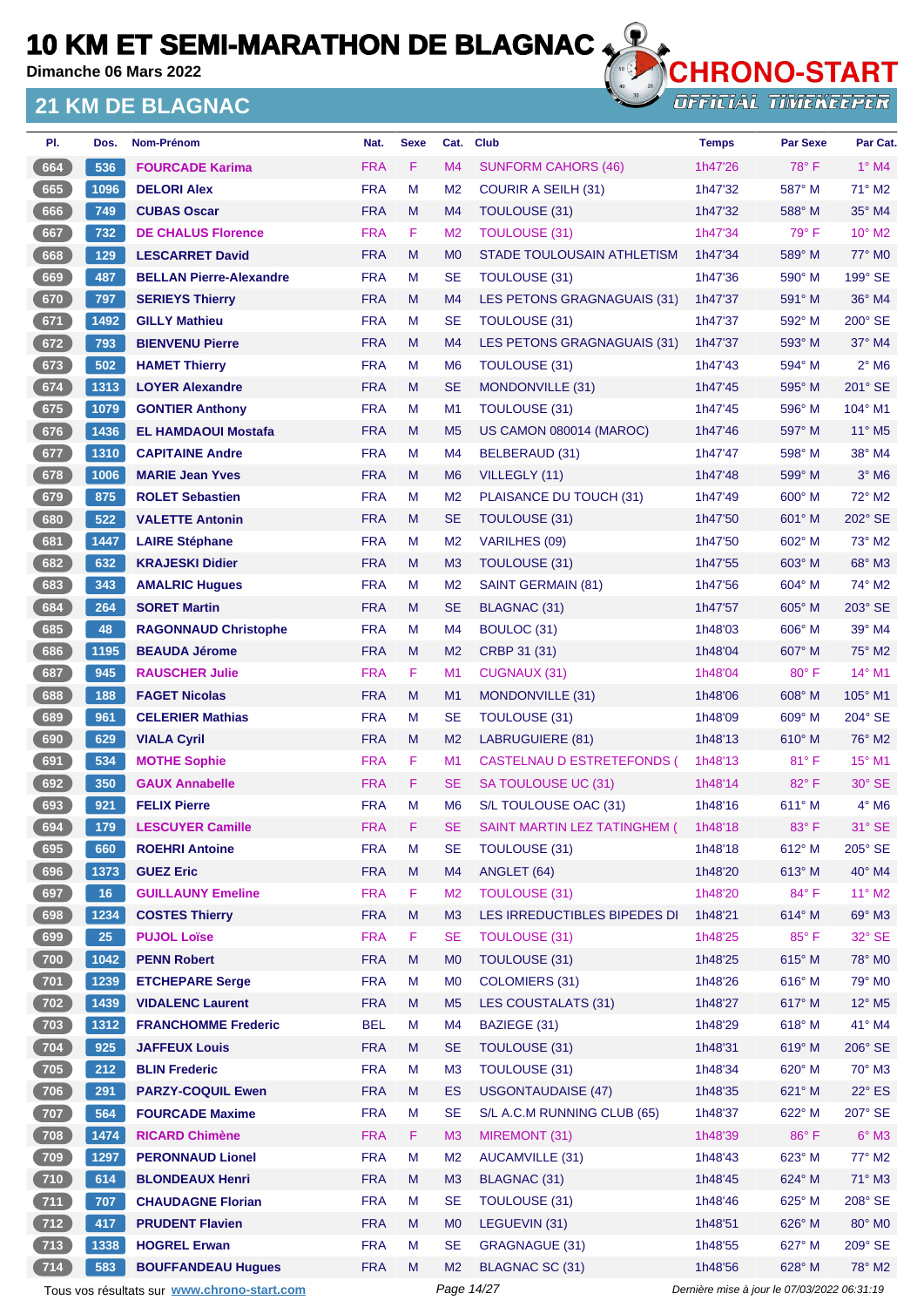**Dimanche 06 Mars 2022**

### **21 KM DE BLAGNAC**



**OFFICIAL TIMEKEEPER** 

| PI.          | Dos.                 | Nom-Prénom                     | Nat.       | <b>Sexe</b> | Cat.           | <b>Club</b>                         | <b>Temps</b> | <b>Par Sexe</b> | Par Cat.         |
|--------------|----------------------|--------------------------------|------------|-------------|----------------|-------------------------------------|--------------|-----------------|------------------|
| 715          | 960                  | <b>JUCHEREAU Arthur</b>        | <b>FRA</b> | M           | <b>SE</b>      | TOULOUSE (31)                       | 1h48'57      | 629° M          | 210° SE          |
| 716          | 820                  | <b>LAFFAILLE Elodie</b>        | <b>FRA</b> | F           | <b>SE</b>      | <b>TOULOUSE (31)</b>                | 1h48'57      | $87^\circ$ F    | $33^\circ$ SE    |
| 717          | 843                  | <b>MIQUEL Thierry</b>          | <b>FRA</b> | M           | M <sub>4</sub> | TOULOUSE (31)                       | 1h49'00      | $630^\circ$ M   | 42° M4           |
| $\sqrt{718}$ | 132                  | <b>SAHUGUEDE Sébastien</b>     | <b>FRA</b> | M           | M <sub>1</sub> | FEYTIAT (87)                        | 1h49'00      | $631^\circ$ M   | $106^\circ$ M1   |
| 719          | 1146                 | <b>RIBELLES Pascal</b>         | <b>FRA</b> | M           | M <sub>2</sub> | S/L ATHLE BRENS GAILLAC (81)        | 1h49'01      | 632° M          | 79° M2           |
| $720$        | 1358                 | <b>AGRAFEL Sophie</b>          | <b>FRA</b> | F           | M <sub>2</sub> | <b>OLYMPIQUE DE SALIES (81)</b>     | 1h49'03      | 88°F            | 12° M2           |
| 721          | 841                  | <b>PIGATTO Laurent</b>         | <b>FRA</b> | M           | M <sub>4</sub> | <b>ENFILE TES BASKETS 31 GRENAL</b> | 1h49'04      | 633° M          | $43^\circ$ M4    |
| $722$        | 861                  | <b>POUGET Vincent</b>          | <b>FRA</b> | М           | M <sub>2</sub> | BLAGNAC SC (31)                     | 1h49'05      | $634^\circ$ M   | 80° M2           |
| 723          | 754                  | <b>GHOSN Antoine</b>           | <b>FRA</b> | M           | M <sub>1</sub> | TOURNEFEUILLE (31)                  | 1h49'06      | 635° M          | 107° M1          |
| $724$        | 255                  | <b>PERRIGUEY Alexandre</b>     | <b>FRA</b> | M           | <b>SE</b>      | SAINT JEAN (31)                     | 1h49'10      | $636^\circ$ M   | $211^\circ$ SE   |
| 725          | 1150                 | <b>SURIRE Guillaume</b>        | <b>FRA</b> | M           | <b>SE</b>      | TOULOUSE (31)                       | 1h49'12      | 637° M          | 212° SE          |
| $726$        | 984                  | <b>MELIANI Mehdi</b>           | <b>FRA</b> | M           | <b>ES</b>      | <b>CAP TRAIL GAGNAC SUR GARON</b>   | 1h49'18      | 638° M          | $23^\circ$ ES    |
| 727          | 1140                 | <b>LE SAINT Gwendal</b>        | <b>FRA</b> | M           | M <sub>1</sub> | MONDONVILLE (31)                    | 1h49'20      | $639^\circ$ M   | $108^\circ$ M1   |
| 728          | 1285                 | <b>DARMAGNAC Laurent</b>       | <b>FRA</b> | м           | M <sub>2</sub> | <b>VERDUN SUR GARONNE (82)</b>      | 1h49'25      | $640^\circ$ M   | 81° M2           |
| 729          | 383                  | <b>SOUMET Guillaume</b>        | <b>FRA</b> | M           | <b>SE</b>      | AUSSONNE (31)                       | 1h49'27      | $641^\circ$ M   | $213^\circ$ SE   |
| $730$        | 747                  | <b>HURLE Clément</b>           | <b>FRA</b> | м           | <b>SE</b>      | <b>TOULOUSE (31)</b>                | 1h49'28      | 642° M          | $214^\circ$ SE   |
| $\sqrt{731}$ | 833                  | <b>MOINE Florence</b>          | <b>FRA</b> | F.          | M <sub>2</sub> | <b>TRACKS ATHLE LISLE JOURDAIN</b>  | 1h49'29      | 89°F            | 13° M2           |
| $732$        | 184                  | <b>GLORIANT Cyril</b>          | <b>FRA</b> | M           | M <sub>2</sub> | BLAGNAC (31)                        | 1h49'33      | 643° M          | 82° M2           |
| 733          | 987                  | <b>VANDENBERGHE Jérôme</b>     | <b>FRA</b> | M           | M <sub>1</sub> | PIBRAC (31)                         | 1h49'35      | $644^{\circ}$ M | $109^\circ$ M1   |
| $734$        | 606                  | <b>TRESGUERRES David</b>       | <b>ESP</b> | М           | M <sub>1</sub> | TOULOUSE (31)                       | 1h49'38      | 645° M          | $110^{\circ}$ M1 |
| 735          | 1411                 | <b>TAVERNIER Vincent</b>       | <b>FRA</b> | M           | M <sub>3</sub> | SAINT-JEAN (31)                     | 1h49'41      | $646^{\circ}$ M | $72^\circ$ M3    |
| $736$        | 569                  | <b>LARROQUE Rémi</b>           | <b>FRA</b> | м           | ES             | LE MONASTERE (12)                   | 1h49'42      | 647° M          | $24^\circ$ ES    |
| $737$        | 270                  | <b>MERCI Bernard</b>           | <b>FRA</b> | M           | M <sub>3</sub> | PORTET ATHLETIC CLUB (31)           | 1h49'43      | 648° M          | $73^\circ$ M3    |
| $738$        | 977                  | <b>PENO Alexia</b>             | <b>FRA</b> | F           | <b>SE</b>      | <b>TRACKS ATHLE LISLE JOURDAIN</b>  | 1h49'45      | $90^\circ$ F    | $34^\circ$ SE    |
| 739          | 1102                 | <b>DESCOTTE Quentin</b>        | <b>FRA</b> | M           | <b>SE</b>      | TOULOUSE (31)                       | 1h49'46      | 649° M          | $215^\circ$ SE   |
| $740$        | 1110                 | <b>DHERMY Marianne</b>         | <b>FRA</b> | F           | <b>SE</b>      | <b>BEAUZELLE (31)</b>               | 1h49'48      | $91^{\circ}$ F  | 35° SE           |
| 741          | 1493                 | ** Anonymat du Participant **  | <b>FRA</b> | M           | <b>SE</b>      | BALMA (31)                          | 1h49'52      | $650^\circ$ M   | $216^\circ$ SE   |
| $\sqrt{742}$ | 768                  | <b>SUEUR Medv</b>              | <b>FRA</b> | М           | ES             | <b>MONTAUBAN (82)</b>               | 1h49'53      | $651^\circ$ M   | $25^\circ$ ES    |
| 743          | 551                  | <b>MOTTET Alexandre</b>        | <b>FRA</b> | M           | M1             | TOULOUSE (31)                       | 1h50'00      | 652° M          | $111^\circ$ M1   |
| $744$        | 1348                 | <b>BARHOUMI Mahdi</b>          | <b>TUN</b> | м           | M <sub>0</sub> | FC ALBIAS (31)                      | 1h50'04      | 653° M          | 81° MO           |
| (745)        | $\vert$ 1089 $\vert$ | <b>TRANTOUL Nicolas</b>        | <b>FRA</b> | M           | M1             | <b>TUC (31)</b>                     | 1h50'06      | 654° M          | 112° M1          |
| 746          | 1315                 | <b>CLAVIE Laurent</b>          | <b>FRA</b> | M           | M <sub>3</sub> | <b>TAMAHURAMAS MURET (31)</b>       | 1h50'07      | $655^{\circ}$ M | 74° M3           |
| 747          | 585                  | <b>LADEIRA Edouard</b>         | <b>FRA</b> | M           | <b>SE</b>      | TOULOUSE (31)                       | 1h50'13      | 656° M          | 217° SE          |
| $748$        | 698                  | <b>GARANDEAU David</b>         | <b>FRA</b> | M           | <b>SE</b>      | LAFITTE-VIGORDANE (31)              | 1h50'13      | 657° M          | 218° SE          |
| 749          | 525                  | <b>VOGLER Mallory</b>          | <b>FRA</b> | M           | M <sub>0</sub> | QUINT-FONSEGRIVES (31)              | 1h50'16      | $658^\circ$ M   | 82° M0           |
| 750          | 723                  | <b>BASCOUL Jean-Jacques</b>    | <b>FRA</b> | M           | M <sub>3</sub> | TOULOUSE (31)                       | 1h50'17      | 659° M          | 75° M3           |
| 751          | 991                  | <b>HENRY Jean-Baptiste</b>     | <b>FRA</b> | M           | M <sub>2</sub> | BPBO 31 (31)                        | 1h50'18      | 660° M          | 83° M2           |
| $752$        | 329                  | <b>PUJOS Patrice</b>           | <b>FRA</b> | M           | M <sub>3</sub> | AC AUCH (32)                        | 1h50'21      | 661° M          | 76° M3           |
| 753          | 1178                 | <b>DELPUECH Thomas</b>         | <b>FRA</b> | M           | <b>SE</b>      | TOULOUSE (31)                       | 1h50'22      | 662° M          | 219° SE          |
| $754$        | 257                  | <b>JACOB Mathis</b>            | <b>FRA</b> | M           | <b>SE</b>      | TOULOUSE (31)                       | 1h50'23      | 663° M          | 220° SE          |
| 755          | 919                  | <b>ROTH Brittany</b>           | <b>USA</b> | F.          | <b>SE</b>      | <b>TOULOUSE (31)</b>                | 1h50'25      | $92^\circ$ F    | 36° SE           |
| $756$        | 1424                 | <b>SERON Marc</b>              | <b>FRA</b> | M           | M <sub>0</sub> | <b>BLAGNAC (31)</b>                 | 1h50'26      | 664° M          | 83° MO           |
| 757          | 289                  | <b>DUBERNET Valentine</b>      | <b>FRA</b> | F           | <b>SE</b>      | <b>DDX BRUGUIERES (31)</b>          | 1h50'27      | 93° F           | $37^\circ$ SE    |
| $758$        | 1173                 | <b>SCHNEIDER Jean-Baptiste</b> | <b>FRA</b> | M           | M <sub>0</sub> | <b>LARRA (31)</b>                   | 1h50'27      | 665° M          | 84° M0           |
| 759          | 261                  | <b>PERLANT Aurélie</b>         | <b>FRA</b> | F           | M1             | POMPIGNAN (82)                      | 1h50'30      | 94° F           | 16° M1           |
| 760          | 146                  | <b>INSA Dantio</b>             | <b>FRA</b> | M           | M <sub>3</sub> | <b>TEAM INSA81 (81)</b>             | 1h50'31      | 666° M          | 77° M3           |
| 761          | 1427                 | <b>DURAND Christophe</b>       | <b>FRA</b> | M           | M <sub>2</sub> | LAGRAVE (81)                        | 1h50'32      | 667° M          | 84° M2           |
| $762$        | 1165                 | <b>BOUTIE Vincent</b>          | <b>FRA</b> | M           | M1             | SAINT PAUL CAP DE JOUX (81)         | 1h50'32      | 668° M          | $113^\circ$ M1   |
| $763$        | 38                   | <b>BREL Clémence</b>           | <b>FRA</b> | F           | <b>SE</b>      | CARENNAC (46)                       | 1h50'34      | 95°F            | $38^\circ$ SE    |
| 764          | 913                  | <b>DELAMARCHE Jerome</b>       | <b>FRA</b> | M           | M <sub>4</sub> | DREMIL-LAFAGE (31)                  | 1h50'36      | 669° M          | 44° M4           |
| 765          | 801                  | <b>CARBO Christine</b>         | <b>FRA</b> | F           | M3             | ATHLETIC CLUB AUTERIVAIN (31)       | 1h50'40      | $96^{\circ}$ F  | $7^\circ$ M3     |

Tous vos résultats sur **[www.chrono-start.com](https://www.chrono-start.com/)** Page 15/27 Page 15/27 Dernière mise à jour le 07/03/2022 06:31:19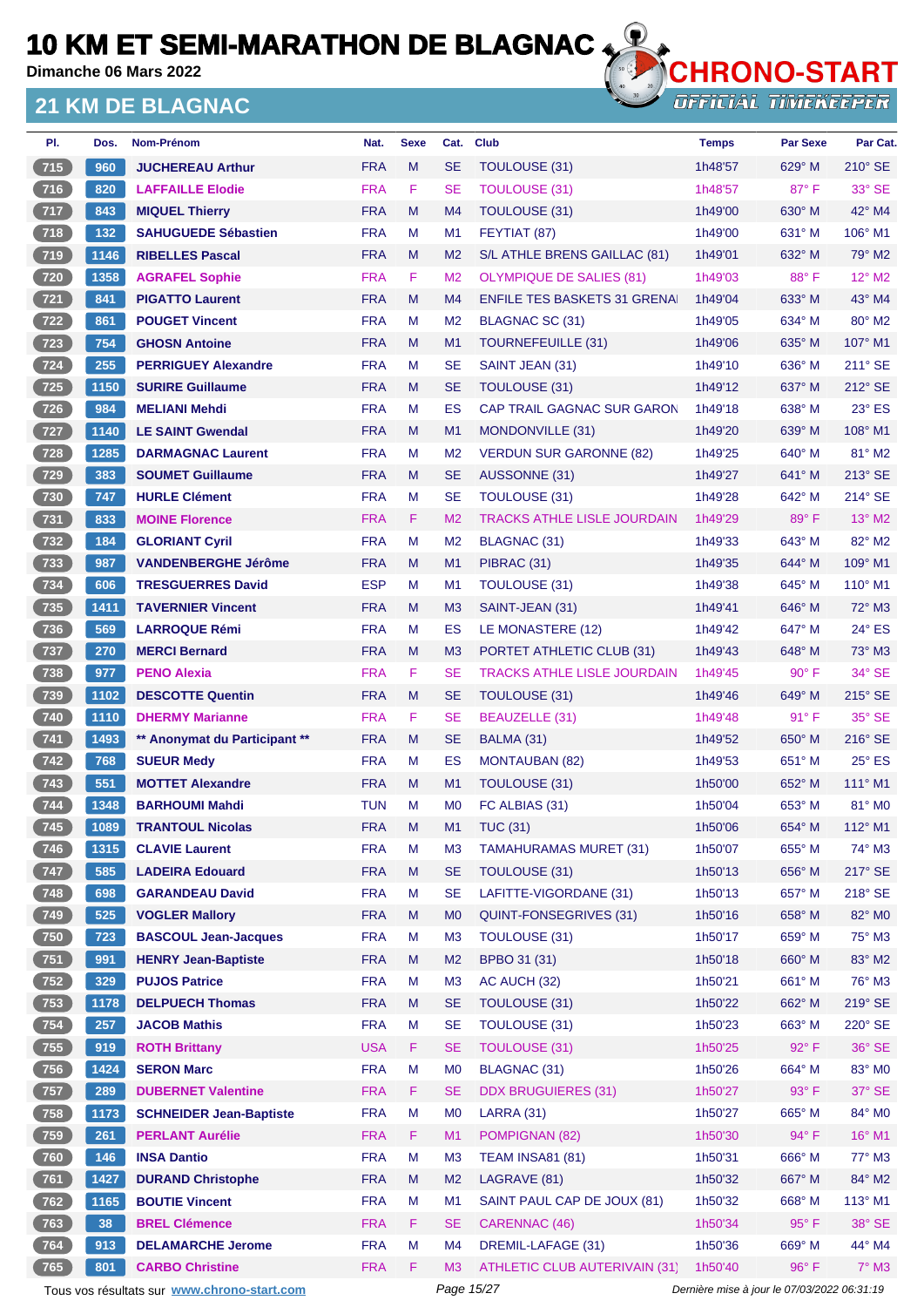**Dimanche 06 Mars 2022**

#### **21 KM DE BLAGNAC**



| PI.              | Dos.  | Nom-Prénom                                  | Nat.       | <b>Sexe</b> | Cat.           | <b>Club</b>                         | <b>Temps</b>                                | <b>Par Sexe</b> | Par Cat.                    |
|------------------|-------|---------------------------------------------|------------|-------------|----------------|-------------------------------------|---------------------------------------------|-----------------|-----------------------------|
| 766              | 997   | <b>FAVENNEC Erwan</b>                       | <b>FRA</b> | M           | M3             | ATHLETIC CLUB AUTERIVAIN (31)       | 1h50'40                                     | $670^\circ$ M   | 78° M3                      |
| 767              | 1060  | <b>PERRONNET Thierry</b>                    | <b>FRA</b> | M           | M <sub>6</sub> | LESPINASSE (31)                     | 1h50'42                                     | $671^\circ$ M   | $5^\circ$ M6                |
| (768)            | 39    | <b>LEVENEUR Anaïs</b>                       | <b>FRA</b> | F.          | SE             | <b>BLAGNAC (31)</b>                 | 1h50'43                                     | 97° F           | 39° SE                      |
| 769              | 624   | <b>JACOTTIN Arnaud</b>                      | <b>FRA</b> | M           | M <sub>3</sub> | BILLERE (64)                        | 1h50'46                                     | $672^\circ$ M   | 79° M3                      |
| 770              | 1349  | <b>SANCHO Cyrielle</b>                      | <b>FRA</b> | F.          | M <sub>0</sub> | <b>TAMAHURAMAS MURET (31)</b>       | 1h50'50                                     | $98^\circ$ F    | 21° MO                      |
| $\sqrt{771}$     | 1470  | <b>FUERTES Arnaud</b>                       | <b>FRA</b> | M           | M <sub>0</sub> | AUSSONNE (31)                       | 1h50'52                                     | $673^\circ$ M   | 85° MO                      |
| 772              | $102$ | <b>LASSALLE Jérôme</b>                      | <b>FRA</b> | M           | M <sub>0</sub> | ALLIANCE_4U (31)                    | 1h50'52                                     | 674° M          | 86° M0                      |
| $773$            | 1256  | <b>PLE Jean-Christophe</b>                  | <b>FRA</b> | M           | M <sub>3</sub> | LABEGE (31)                         | 1h51'00                                     | $675^\circ$ M   | $80^\circ$ M3               |
| 774              | 889   | <b>JOURDAN Marc</b>                         | <b>FRA</b> | M           | M4             | <b>PUYCORNET (82)</b>               | 1h51'02                                     | $676^\circ$ M   | 45° M4                      |
| $775$            | 418   | <b>PUEYO Perrine</b>                        | <b>FRA</b> | F.          | M <sub>0</sub> | <b>STADE TOULOUSAIN ATHLETISM</b>   | 1h51'04                                     | 99° F           | 22° M0                      |
| $776$            | 798   | <b>CARDAILLAC Claude</b>                    | <b>FRA</b> | M           | M4             | LES PETONS GRAGNAGUAIS (31)         | 1h51'06                                     | 677° M          | 46° M4                      |
| $\overline{777}$ | 64    | <b>LALEMENT Mehdi</b>                       | <b>FRA</b> | M           | <b>SE</b>      | <b>TOULOUSE (31)</b>                | 1h51'06                                     | $678^\circ$ M   | 221° SE                     |
| (778)            | 394   | <b>ROZEN Fabien</b>                         | <b>FRA</b> | M           | M1             | AIRBUS RUNNING (31)                 | 1h51'08                                     | $679^\circ$ M   | $114^\circ$ M1              |
| 779              | 1143  | <b>MESSEGUE Stephan</b>                     | <b>FRA</b> | M           | M1             | BOULOC (31)                         | 1h51'10                                     | 680° M          | $115^\circ$ M1              |
| $780$            | 1029  | <b>GUILLOU Thomas</b>                       | <b>FRA</b> | M           | M <sub>0</sub> | LAGARDELLE SUR LEZE (31)            | 1h51'19                                     | 681° M          | 87° M0                      |
| $781$            | 162   | <b>COURALET Julie</b>                       | <b>FRA</b> | F           | <b>SE</b>      | <b>TOULOUSE (31)</b>                | 1h51'23                                     | $100^\circ$ F   | $40^\circ$ SE               |
| 782              | 666   | <b>LE VIGOUROUX Baptiste</b>                | <b>FRA</b> | M           | <b>SE</b>      | <b>VELO CLUB DU SUD GIRONDE (3)</b> | 1h51'25                                     | 682° M          | 222° SE                     |
| $783$            | 671   | <b>LAIR Shayane</b>                         | <b>FRA</b> | M           | <b>ES</b>      | <b>BLAGNAC HANDBALL CLUB (31)</b>   | 1h51'25                                     | $683^\circ$ M   | $26^{\circ}$ ES             |
| $784$            | 804   | <b>BASSAGANYA Carles</b>                    | <b>ESP</b> | M           | M <sub>2</sub> | <b>UE SANT JOAN DE LES ABADESS</b>  | 1h51'32                                     | $684^\circ$ M   | 85° M2                      |
| $785$            | 805   | <b>SOLÀ SALVATELLA Helena</b>               | <b>ESP</b> | F.          | M <sub>2</sub> | <b>UE SANT JOAN DE LES ABADESS</b>  | 1h51'32                                     | $101^\circ$ F   | $14^{\circ}$ M2             |
| 786              | 297   | <b>CAPILLA Jacques</b>                      | <b>FRA</b> | M           | M <sub>0</sub> | LE FAUGA (31)                       | 1h51'35                                     | 685° M          | 88° MO                      |
| $787$            | 314   | <b>GARNOT Yohann</b>                        | <b>FRA</b> | M           | M1             | <b>BLAGNAC (31)</b>                 | 1h51'36                                     | $686^\circ$ M   | $116^\circ$ M1              |
| 788              | 929   | <b>RUBIO Geoffrey</b>                       | <b>FRA</b> | M           | <b>SE</b>      | <b>TOULOUSE (31)</b>                | 1h51'40                                     | 687° M          | 223° SE                     |
| $789$            | 1401  | <b>MORTAMET Augustin</b>                    | <b>FRA</b> | M           | M <sub>2</sub> | <b>TOULOUSE (31)</b>                | 1h51'44                                     | $688^\circ$ M   | 86° M2                      |
| 790              | 479   | <b>CARVALHO SILVA DE SA Juliana</b>         | <b>BRA</b> | F.          | <b>SE</b>      | ANGOULEME (16)                      | 1h51'45                                     | 102°F           | 41° SE                      |
| 791              | 1156  | <b>DELMAS Bastien</b>                       | <b>FRA</b> | M           | JU             | <b>TOURNEFEUILLE (31)</b>           | 1h51'52                                     | $689^\circ$ M   | 7° JU                       |
| $792$            | 1405  | <b>FANIO Eric</b>                           | <b>FRA</b> | M           | M4             | SEF_TECHNOLOGIES (31)               | 1h51'53                                     | 690° M          | 47° M4                      |
| $793$            | 1126  | <b>LEDEMÉ Marius</b>                        | <b>FRA</b> | м           | JU             | SAINT-ALBAN (31)                    | 1h51'54                                     | $691^\circ$ M   | 8° JU                       |
| 794              | 374   | <b>DELOR Cedric</b>                         | <b>FRA</b> | M           | M1             | <b>GRATENTOUR (31)</b>              | 1h51'55                                     | 692° M          | 117° M1                     |
|                  | 443   | <b>FRÉSARD Mathieu</b>                      | <b>FRA</b> | M           | <b>SE</b>      | <b>US PALAISEAU TRIATHLON (91)</b>  | 1h51'56                                     | $693^\circ$ M   | 224° SE                     |
| 795              |       |                                             |            |             |                |                                     |                                             |                 | 225° SE                     |
| (796)            | 412   | <b>ANTONY Guillaume</b>                     | <b>FRA</b> | M           | <b>SE</b>      | TOULOUSE (31)                       | 1h51'56                                     | 694° M          |                             |
| $797$            | 51    | <b>POLLIO Nora</b>                          | <b>FRA</b> | F           | <b>SE</b>      | <b>TOULOUSE (31)</b>                | 1h52'00                                     | 103° F          | 42° SE                      |
| 798              | 1051  | <b>REFFET Benoit</b>                        | <b>FRA</b> | M           | M <sub>2</sub> | TEAM LACOMETTE (31)                 | 1h52'01                                     | 695° M          | 87° M2                      |
| 799              | 325   | <b>BORGES Marie</b>                         | <b>FRA</b> | F           | M <sub>4</sub> | <b>ASSOCIATION SPORTIVE VILLEM</b>  | 1h52'03                                     | 104° F          | $2^{\circ}$ M4              |
| 800              | 178   | <b>BENARROCHE Patrice</b>                   | <b>FRA</b> | M           | M4             | <b>TOULOUSE (31)</b>                | 1h52'09                                     | 696° M          | 48° M4                      |
| 801              | 610   | <b>VAZ Manuel</b>                           | <b>FRA</b> | M           | M <sub>3</sub> | TOULOUSE (31)                       | 1h52'12                                     | 697° M          | 81° M3                      |
| 802              | 499   | <b>GRAMONT Bertrand</b>                     | <b>FRA</b> | M           | M <sub>6</sub> | TOULOUSE (31)                       | 1h52'14                                     | 698° M          | $6^{\circ}$ M6              |
| 803              | 49    | <b>EYCHENNE Claire</b>                      | <b>FRA</b> | F           | <b>SE</b>      | <b>VERNIOLLE (09)</b>               | 1h52'14                                     | $105^\circ$ F   | 43° SE                      |
| 804              | 229   | <b>GOMEZ-ROCA Carlos</b>                    | <b>FRA</b> | M           | M <sub>2</sub> | <b>TOULOUSE (31)</b>                | 1h52'15                                     | 699° M          | 88° M2                      |
| 805              | 1431  | <b>LOURDEL Guillaume</b>                    | <b>FRA</b> | M           | M1             | <b>TAMAHURAMAS MURET (31)</b>       | 1h52'16                                     | 700° M          | 118° M1                     |
| 806              | 470   | <b>BLAYA Benjamin</b>                       | <b>FRA</b> | M           | <b>SE</b>      | LE XV DE LA SAVE (31)               | 1h52'17                                     | 701° M          | 226° SE                     |
| 807              | 655   | <b>HARD Didier</b>                          | <b>FRA</b> | M           | M <sub>3</sub> | <b>SEILH (31)</b>                   | 1h52'17                                     | 702° M          | 82° M3                      |
| 808              | 1253  | <b>DE TORCY Tiphaine</b>                    | <b>FRA</b> | F           | M <sub>0</sub> | <b>TOULOUSE (31)</b>                | 1h52'17                                     | 106°F           | 23° MO                      |
| 809              | 550   | <b>PANFILI Pierre</b>                       | <b>FRA</b> | M           | M <sub>5</sub> | PIBRAC (31)                         | 1h52'17                                     | 703° M          | $13^{\circ}$ M <sub>5</sub> |
| 810              | 307   | <b>BOISSIER Thierry</b>                     | <b>FRA</b> | M           | M4             | LEGUEVIN (31)                       | 1h52'24                                     | 704° M          | 49° M4                      |
| 811              | 640   | <b>BOURDET Julie</b>                        | <b>FRA</b> | F           | M1             | S/L CA BRIVE (19)                   | 1h52'26                                     | $107^\circ$ F   | $17^{\circ}$ M1             |
| 812              | 1341  | <b>SIMON Léa</b>                            | <b>FRA</b> | F.          | <b>SE</b>      | <b>ESCALQUENS (31)</b>              | 1h52'27                                     | 108°F           | 44° SE                      |
| 813              | 906   | <b>VIDAL Célia</b>                          | <b>FRA</b> | F           | <b>SE</b>      | <b>TOULOUSE (31)</b>                | 1h52'27                                     | 109°F           | 45° SE                      |
| 814              | 924   | <b>PERIQUET Corentin</b>                    | <b>FRA</b> | M           | <b>SE</b>      | TOULOUSE (31)                       | 1h52'31                                     | 705° M          | 227° SE                     |
| 815              | 844   | <b>JOLIVET Kévin</b>                        | <b>FRA</b> | M           | <b>SE</b>      | <b>RUN IN TOULOUSE (31)</b>         | 1h52'31                                     | 706° M          | 228° SE                     |
| 816              | 885   | <b>TEMIM Cristopher</b>                     | <b>FRA</b> | M           | <b>SE</b>      | BALMA (31)                          | 1h52'33                                     | 707° M          | 229° SE                     |
|                  |       | Tous vos résultats sur www.chrono-start.com |            |             | Page 16/27     |                                     | Dernière mise à jour le 07/03/2022 06:31:19 |                 |                             |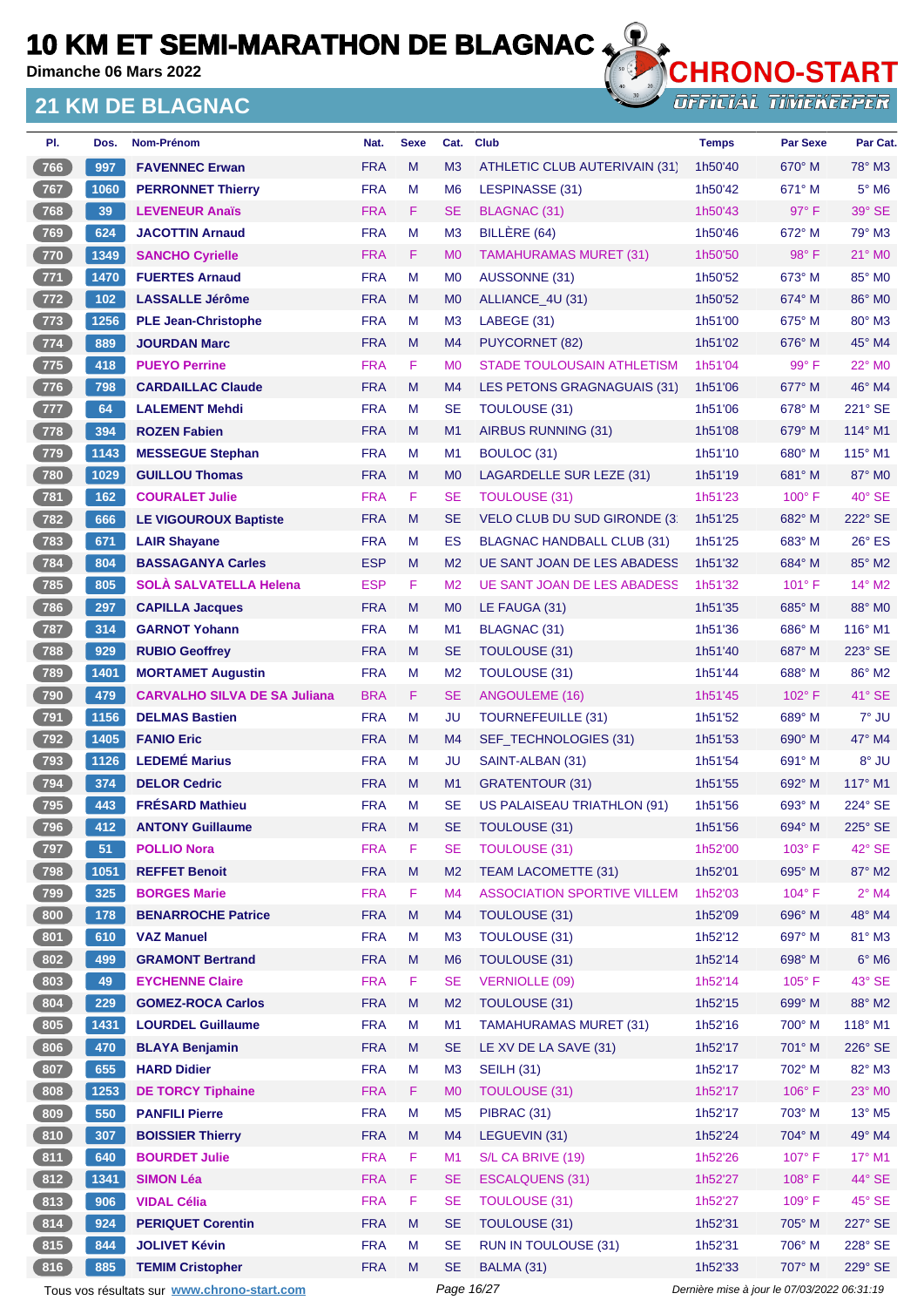**Dimanche 06 Mars 2022**

#### **21 KM DE BLAGNAC**



| PI.   | Dos. | Nom-Prénom                                  | Nat.       | <b>Sexe</b> | Cat.           | <b>Club</b>                        | <b>Temps</b>                                | <b>Par Sexe</b> | Par Cat.                    |
|-------|------|---------------------------------------------|------------|-------------|----------------|------------------------------------|---------------------------------------------|-----------------|-----------------------------|
| 817   | 1494 | <b>GACHET Bernard</b>                       | <b>FRA</b> | M           | M <sub>6</sub> | <b>ASPTT CHOLET (49)</b>           | 1h52'33                                     | 708° M          | $7^\circ$ M <sub>6</sub>    |
| 818   | 1160 | <b>BLANC Etienne</b>                        | <b>FRA</b> | M           | M <sub>1</sub> | <b>TOULOUSE (31)</b>               | 1h52'33                                     | 709° M          | $119°$ M1                   |
| 819   | 1488 | <b>CHATAIN Raphaël</b>                      | <b>FRA</b> | M           | <b>SE</b>      | <b>BRUGUIERES (31)</b>             | 1h52'38                                     | $710^\circ$ M   | 230° SE                     |
| 820   | 328  | <b>LACOMBE Antony</b>                       | <b>FRA</b> | M           | M <sub>1</sub> | SAINT-LYS (31)                     | 1h52'39                                     | $711^\circ$ M   | 120° M1                     |
| 821   | 53   | <b>MAGERE David</b>                         | <b>FRA</b> | M           | <b>SE</b>      | TOULOUSE (31)                      | 1h52'40                                     | 712° M          | $231^\circ$ SE              |
| 822   | 1340 | <b>ITIER Vincent</b>                        | <b>FRA</b> | М           | M <sub>1</sub> | <b>MONTBERON (31)</b>              | 1h52'41                                     | 713° M          | 121° M1                     |
| 823   | 918  | <b>ESTAGERIE Laetitia</b>                   | <b>FRA</b> | F           | M <sub>1</sub> | <b>TOURNEFEUILLE (31)</b>          | 1h52'43                                     | $110^{\circ}$ F | 18° M1                      |
| 824   | 1040 | <b>GROS Rodolphe</b>                        | <b>FRA</b> | M           | M <sub>3</sub> | <b>NON (17)</b>                    | 1h52'44                                     | 714° M          | $83^\circ$ M3               |
| 825   | 990  | <b>DONADELLO Christian</b>                  | <b>FRA</b> | M           | M <sub>5</sub> | SAIGUEDE (31)                      | 1h52'44                                     | $715^\circ$ M   | $14^{\circ}$ M <sub>5</sub> |
| 826   | 1456 | <b>DARRIS Pierre</b>                        | <b>FRA</b> | М           | M <sub>0</sub> | BALMA (31)                         | 1h52'46                                     | $716^\circ$ M   | 89° M0                      |
| 827   | 1396 | <b>GUIMARAES-RIBEIRO Carla</b>              | <b>FRA</b> | F.          | M <sub>5</sub> | SA TOULOUSE UC (31)                | 1h52'48                                     | $111^\circ$ F   | $1^\circ$ M <sub>5</sub>    |
| 828   | 845  | <b>TAHLOUL Yacine</b>                       | <b>FRA</b> | м           | M <sub>1</sub> | <b>MURET (31)</b>                  | 1h52'54                                     | $717^\circ$ M   | 122° M1                     |
| 829   | 694  | <b>SOUVIELLE Yannick</b>                    | <b>FRA</b> | M           | M <sub>0</sub> | CARBONNE (31)                      | 1h52'55                                     | 718° M          | $90^\circ$ M <sub>0</sub>   |
| 830   | 508  | <b>BONNARD Pierre</b>                       | <b>FRA</b> | M           | M <sub>2</sub> | TOULOUSE (31)                      | 1h52'57                                     | 719° M          | 89° M2                      |
| 831   | 176  | <b>MOUSSET Valérie</b>                      | <b>FRA</b> | F           | M <sub>1</sub> | <b>RAMONVILLE SAINT AGNE (31)</b>  | 1h53'01                                     | $112^{\circ}$ F | $19°$ M1                    |
| $832$ | 864  | <b>BORREDON Séverine</b>                    | <b>FRA</b> | F           | M <sub>2</sub> | <b>TOAC TRIATHLON (31)</b>         | 1h53'02                                     | $113^\circ$ F   | $15^{\circ}$ M2             |
| 833   | 355  | <b>WARD Joanna</b>                          | <b>FRA</b> | F.          | M <sub>0</sub> | SAINT-LYS (31)                     | 1h53'03                                     | $114^{\circ}$ F | $24^{\circ}$ MO             |
| 834   | 1376 | <b>SPAAK Marc</b>                           | <b>FRA</b> | M           | <b>SE</b>      | ESCALQUENS (31)                    | 1h53'05                                     | 720° M          | 232° SE                     |
| 835   | 1477 | <b>RECCHIA Sylvain</b>                      | <b>FRA</b> | M           | M <sub>1</sub> | A.S. MONDONVILLE (31)              | 1h53'06                                     | 721° M          | 123° M1                     |
| 836   | 613  | <b>LAPALU Céline</b>                        | <b>FRA</b> | F.          | M <sub>1</sub> | TOULOUSE (31)                      | 1h53'14                                     | $115^{\circ}$ F | $20^\circ$ M1               |
| 837   | 670  | <b>RICHARD Philippe</b>                     | <b>FRA</b> | M           | M <sub>2</sub> | CABANES (81)                       | 1h53'20                                     | 722° M          | $90^\circ$ M <sub>2</sub>   |
| 838   | 197  | <b>RAYNAUD Stephanie</b>                    | <b>FRA</b> | F           | M <sub>0</sub> | TOULOUSE (31)                      | 1h53'23                                     | $116^\circ$ F   | $25^\circ$ MO               |
| 839   | 1030 | <b>CHAPUIS Bertrand</b>                     | <b>FRA</b> | M           | M <sub>6</sub> | PIBRAC (31)                        | 1h53'25                                     | 723° M          | $8^\circ$ M <sub>6</sub>    |
| 840   | 361  | <b>ARMENGAUD Pierre</b>                     | <b>FRA</b> | M           | <b>SE</b>      | <b>TOULOUSE (31)</b>               | 1h53'30                                     | 724° M          | 233° SE                     |
| 841   | 305  | <b>CANU Richard</b>                         | <b>FRA</b> | M           | M <sub>3</sub> | GBR (31)                           | 1h53'31                                     | $725^\circ$ M   | 84° M3                      |
| 842   | 423  | <b>SOLDADIE Axel</b>                        | <b>FRA</b> | м           | <b>SE</b>      | BLAGNAC (31)                       | 1h53'32                                     | 726° M          | 234° SE                     |
| 843   | 54   | <b>DUFOURD Arnaud</b>                       | <b>FRA</b> | M           | <b>SE</b>      | CASTRES (81)                       | 1h53'34                                     | 727° M          | 235° SE                     |
| 844   | 562  | <b>MORISSET Judith</b>                      | <b>FRA</b> | F           | M <sub>1</sub> | DREMIL-LAFAGE (31)                 | 1h53'36                                     | $117^\circ$ F   | $21^{\circ}$ M1             |
| 845   | 510  | <b>DROGOZ Nicolas</b>                       | <b>FRA</b> | M           | M <sub>2</sub> | STADE TOULOUSAIN CYCLISME          | 1h53'43                                     | 728° M          | 91° M2                      |
| 846   | 1168 | <b>LECLERCQ Thomas</b>                      | <b>FRA</b> | м           | <b>SE</b>      | TOULOUSE (31)                      | 1h53'46                                     | 729° M          | 236° SE                     |
| 847   | 910  | <b>OLIVEIRA Orlando</b>                     | <b>FIN</b> | Μ           | M1             | TOULOUSE (31)                      | 1h53'52                                     | 730° M          | 124° M1                     |
| 848   | 1385 | <b>BRIQUELER Jean Baptiste</b>              | <b>FRA</b> | M           | M1             | TOULOUSE (31)                      | 1h53'53                                     | 731° M          | 125° M1                     |
| 849   | 865  | <b>HERVE Jean-Charles</b>                   | <b>FRA</b> | M           | M <sub>5</sub> | PORTET ATHLETIC CLUB (31)          | 1h53'54                                     | 732° M          | $15^{\circ}$ M <sub>5</sub> |
| 850   | 1265 | <b>CAZAUX Nadine</b>                        | <b>FRA</b> | F           | M <sub>2</sub> | <b>BIRAN (32)</b>                  | 1h53'57                                     | 118°F           | $16^{\circ}$ M2             |
| 851   | 998  | <b>RASCLE Didier</b>                        | <b>FRA</b> | ${\sf M}$   | M <sub>5</sub> | PLAISANCE DU TOUCH (31)            | 1h53'58                                     | 733° M          | 16° M5                      |
| 852   | 603  | <b>ROCCHI Christelle</b>                    | <b>FRA</b> | F           | M <sub>2</sub> | <b>MONTAUBAN (82)</b>              | 1h54'02                                     | 119°F           | $17^\circ$ M2               |
| 853   | 899  | <b>ERNOULT Pierre-Yves</b>                  | <b>FRA</b> | M           | M <sub>0</sub> | VILLENEUVE-TOLOSANE (31)           | 1h54'02                                     | 734° M          | 91° MO                      |
| 854   | 876  | <b>LEBBAD Jonathan</b>                      | <b>FRA</b> | M           | <b>SE</b>      | <b>IFRS (31)</b>                   | 1h54'03                                     | 735° M          | 237° SE                     |
| 855   | 1018 | <b>LATOUCHE Melanie</b>                     | <b>FRA</b> | F           | <b>SE</b>      | CA BALMA (31)                      | 1h54'04                                     | 120°F           | 46° SE                      |
| 856   | 792  | <b>LABEYRIE Frederic</b>                    | <b>FRA</b> | M           | M1             | <b>LES PETONS GRAGNAGUAIS (31)</b> | 1h54'07                                     | 736° M          | 126° M1                     |
| 857   | 1070 | <b>MELO DA SILVA Chloé</b>                  | <b>FRA</b> | F           | <b>SE</b>      | <b>TOULOUSE (31)</b>               | 1h54'07                                     | 121° F          | $47^\circ$ SE               |
| 858   | 1422 | <b>DAUZATS Marc</b>                         | <b>FRA</b> | M           | M <sub>2</sub> | LAGRAVE (81)                       | 1h54'08                                     | 737° M          | 92° M2                      |
| 859   | 104  | <b>LOUIS Bastian</b>                        | <b>FRA</b> | M           | <b>SE</b>      | TOULOUSE (31)                      | 1h54'09                                     | 738° M          | 238° SE                     |
| 860   |      | <b>FISCHER Hans</b>                         | <b>GER</b> | M           | M <sub>4</sub> | <b>BLAGNAC (31)</b>                |                                             | 739° M          | $50^\circ$ M4               |
|       | 934  |                                             |            |             |                |                                    | 1h54'11                                     |                 |                             |
| 861   | 76   | <b>TAIDRINI Habiba</b>                      | <b>FRA</b> | F           | M <sub>2</sub> | MONDONVILLE (31)                   | 1h54'11                                     | 122°F           | 18° M2                      |
| 862   | 427  | <b>MARMIE Christophe</b>                    | <b>FRA</b> | M           | M <sub>2</sub> | AUBIAC (47)                        | 1h54'11                                     | 740° M          | $93^\circ$ M2               |
| 863   | 755  | <b>JUSTAMON Guillaume</b>                   | <b>FRA</b> | M           | M1             | POUCHARRAMET (31)                  | 1h54'15                                     | 741° M          | 127° M1                     |
| 864   | 489  | <b>GARNIER Sebastien</b>                    | <b>FRA</b> | M           | M <sub>2</sub> | <b>AUTERIVE (31)</b>               | 1h54'27                                     | 742° M          | 94° M2                      |
| 865   | 757  | <b>BASSI Jean Marc</b>                      | <b>FRA</b> | M           | M3             | <b>AUCAMVILLE (31)</b>             | 1h54'30                                     | 743° M          | 85° M3                      |
| 866   | 320  | <b>GEORGES Dominique</b>                    | <b>FRA</b> | M           | M <sub>2</sub> | <b>DDX BRUGUIERES (31)</b>         | 1h54'30                                     | 744° M          | 95° M2                      |
| 867   | 511  | <b>CAPES Cédric</b>                         | <b>FRA</b> | M           | <b>SE</b>      | TOULOUSE (31)                      | 1h54'32                                     | 745° M          | 239° SE                     |
|       |      | Tous vos résultats sur www.chrono-start.com |            |             | Page 17/27     |                                    | Dernière mise à jour le 07/03/2022 06:31:19 |                 |                             |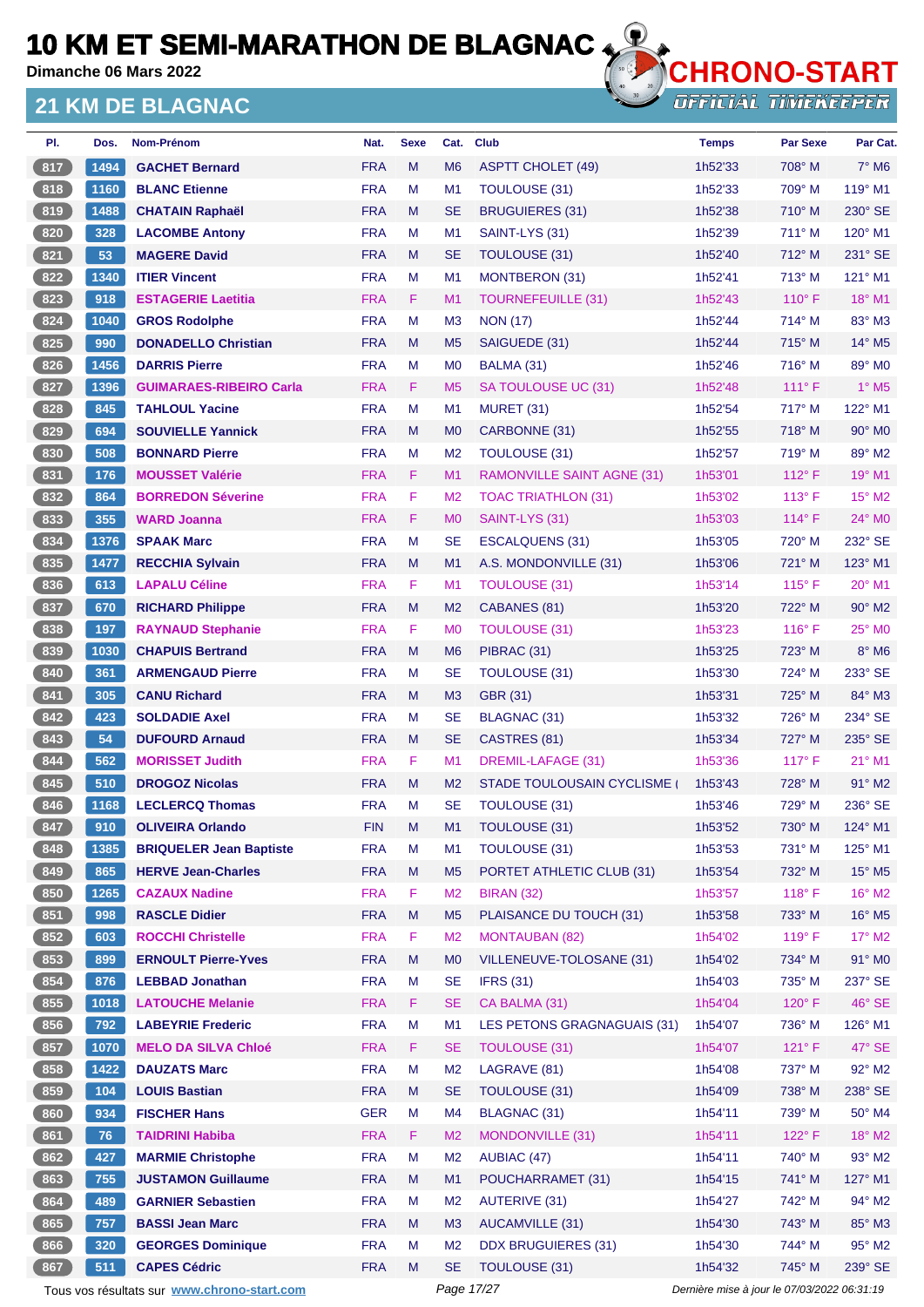**Dimanche 06 Mars 2022**

### **21 KM DE BLAGNAC**



**OFFICIAL TIMEKEEPER** 

| PI.   | Dos. | Nom-Prénom                       | Nat.       | <b>Sexe</b> | Cat.           | <b>Club</b>                       | <b>Temps</b> | <b>Par Sexe</b> | Par Cat.                  |
|-------|------|----------------------------------|------------|-------------|----------------|-----------------------------------|--------------|-----------------|---------------------------|
| 868   | 1022 | <b>SANCHEZ Régis</b>             | <b>FRA</b> | M           | M <sub>4</sub> | SPIRIDON CLUB DU PAYS D'OME       | 1h54'32      | 746° M          | 51° M4                    |
| 869   | 1240 | <b>ROBINET Laetitia</b>          | <b>FRA</b> | F           | M <sub>3</sub> | <b>TARAHUMARAS MURET CLUB (31</b> | 1h54'34      | $123^\circ$ F   | $8^\circ$ M3              |
| 870   | 1148 | <b>UNAL Vincent</b>              | <b>FRA</b> | M           | M <sub>0</sub> | PUYLAGARDE (82)                   | 1h54'40      | 747° M          | $92^\circ$ MO             |
| 871   | 687  | <b>ZAMAROCZY Marie</b>           | <b>FRA</b> | F           | M1             | CA BALMA (31)                     | 1h54'40      | $124^\circ$ F   | 22° M1                    |
| $872$ | 559  | <b>NGUYEN VAN SANG François</b>  | <b>FRA</b> | M           | M <sub>2</sub> | <b>CRBP (31)</b>                  | 1h54'42      | 748° M          | 96° M2                    |
| 873   | 1266 | <b>HOULETTE Manuella</b>         | <b>FRA</b> | F.          | <b>SE</b>      | <b>TOULOUSE (31)</b>              | 1h54'44      | $125^\circ$ F   | 48° SE                    |
| 874   | 92   | <b>CALVARY Sébastien</b>         | <b>FRA</b> | M           | M <sub>0</sub> | PLAISANCE DU TOUCH (31)           | 1h54'45      | 749° M          | $93^\circ$ MO             |
| 875   | 205  | <b>VIGNERON Sylvain</b>          | <b>FRA</b> | М           | M <sub>2</sub> | TOULOUSE (31)                     | 1h54'46      | $750^\circ$ M   | 97° M2                    |
| 876   | 1063 | <b>NOUGE-BERDE Thomas</b>        | <b>FRA</b> | M           | M <sub>0</sub> | <b>TEAM POUYASPE (31)</b>         | 1h54'47      | 751° M          | $94^\circ$ M <sub>0</sub> |
| 877   | 1359 | <b>SIMON Luc</b>                 | <b>FRA</b> | M           | <b>SE</b>      | TARBES (65)                       | 1h54'52      | 752° M          | $240^\circ$ SE            |
| 878   | 932  | <b>CINQFRAIX Stéphane</b>        | <b>FRA</b> | M           | M <sub>3</sub> | ST GAUDENS (31)                   | 1h54'52      | 753° M          | 86° M3                    |
| 879   | 989  | <b>DUSSUD Bruno</b>              | <b>FRA</b> | М           | M <sub>6</sub> | <b>RAMONVILLE ST AGNE (31)</b>    | 1h54'53      | 754° M          | $9°$ M6                   |
| 880   | 736  | <b>CARRATALA LASSERRE Julien</b> | <b>FRA</b> | M           | <b>SE</b>      | TOULOUSE (31)                     | 1h54'55      | 755° M          | 241° SE                   |
| $881$ | 1287 | <b>GUILLOTEAU Laurent</b>        | <b>FRA</b> | М           | M <sub>4</sub> | <b>RUNNINGSEYSSES (31)</b>        | 1h54'57      | 756° M          | 52° M4                    |
| 882   | 705  | <b>KAUFFER Thomas</b>            | <b>FRA</b> | M           | <b>SE</b>      | TOULOUSE (31)                     | 1h54'57      | 757° M          | 242° SE                   |
| 883   | 286  | <b>VLIMANT Valentine</b>         | <b>FRA</b> | F.          | <b>SE</b>      | <b>TOULOUSE (31)</b>              | 1h54'57      | $126^\circ$ F   | 49° SE                    |
| 884   | 1325 | <b>GUILLOU Mathis</b>            | <b>FRA</b> | M           | <b>SE</b>      | <b>SUAPS (31)</b>                 | 1h54'58      | 758° M          | 243° SE                   |
| 885   | 351  | <b>DEGAN Franck</b>              | <b>FRA</b> | М           | M <sub>3</sub> | COLOMIERS (31)                    | 1h55'09      | 759° M          | 87° M3                    |
| 886   | 1286 | <b>OFFER Didier</b>              | <b>FRA</b> | M           | M <sub>3</sub> | BLABLATRAIL (31)                  | 1h55'09      | $760^\circ$ M   | 88° M3                    |
| 887   | 339  | <b>ROLLAND Mélanie</b>           | <b>FRA</b> | F.          | M <sub>1</sub> | <b>TOULOUSE (31)</b>              | 1h55'14      | $127^\circ$ F   | 23° M1                    |
| 888   | 1440 | <b>BENOIT Laurent</b>            | <b>FRA</b> | M           | M <sub>2</sub> | <b>DUNES (82)</b>                 | 1h55'15      | 761° M          | 98° M2                    |
| 889   | 1129 | <b>LAURET Jean-Louis</b>         | <b>FRA</b> | М           | <b>SE</b>      | TOULOUSE (31)                     | 1h55'18      | 762° M          | 244° SE                   |
| 890   | 1109 | <b>PARQUIN François</b>          | <b>FRA</b> | M           | M <sub>5</sub> | TOULOUSE (31)                     | 1h55'22      | 763° M          | 17° M5                    |
| 891   | 1384 | <b>DUHAMEL Marion</b>            | <b>FRA</b> | F           | M <sub>0</sub> | <b>TOULOUSE (31)</b>              | 1h55'23      | $128^\circ$ F   | 26° MO                    |
| 892   | 650  | <b>FERTANE Brahim</b>            | <b>FRA</b> | M           | M <sub>3</sub> | <b>GRAULHET (81)</b>              | 1h55'23      | $764^\circ$ M   | 89° M3                    |
| 893   | 85   | <b>SOL Alexandre</b>             | <b>FRA</b> | М           | <b>SE</b>      | TOULOUSE (31)                     | 1h55'28      | 765° M          | 245° SE                   |
| 894   | 1445 | <b>TAN Etienne</b>               | <b>FRA</b> | M           | <b>ES</b>      | TOULOUSE (31)                     | 1h55'30      | 766° M          | $27^\circ$ ES             |
| 895   | 1248 | <b>BLANQUET Maryline</b>         | <b>FRA</b> | F.          | M <sub>1</sub> | <b>TARAHUMARAS MURET CLUB (31</b> | 1h55'31      | $129^\circ$ F   | 24° M1                    |
| 896   | 1212 | <b>FARGAL Robert</b>             | <b>FRA</b> | M           | M <sub>4</sub> | <b>MONTBETON (82)</b>             | 1h55'32      | 767° M          | 53° M4                    |
| 897   | 512  | <b>DUGGAN David</b>              | <b>FRA</b> | M           | M4             | PARKRUN DE LA RAMEE (31)          | 1h55'53      | 768° M          | 54° M4                    |
| 898   | 528  | ** Anonymat du Participant **    | <b>FRA</b> | M           | <b>SE</b>      | ANGLET (64)                       | 1h55'54      | 769° M          | 246° SE                   |
| $899$ | 993  | <b>CRINER Bertrand</b>           | <b>FRA</b> | M           | M1             | <b>TOURNEFEUILLE (31)</b>         | 1h55'55      | 770° M          | 128° M1                   |
| 900   | 1375 | <b>NEYMOND Bastien</b>           | <b>FRA</b> | M           | M1             | AUZIELLE (31)                     | 1h55'56      | 771° M          | 129° M1                   |
| 901   | 131  | <b>DURAND Christina</b>          | <b>FRA</b> | F           | M1             | BLAGNAC (31)                      | 1h55'58      | 130° F          | 25° M1                    |
| 902   | 974  | <b>LAGANE Jean-Pierre</b>        | <b>FRA</b> | M           | M <sub>5</sub> | TOULOUSE (31)                     | 1h56'00      | 772° M          | 18° M5                    |
| 903   | 335  | <b>HOURTANE Nathalie</b>         | <b>FRA</b> | F           | M4             | <b>DDX BRUGUIERES (31)</b>        | 1h56'02      | $131^\circ$ F   | $3°$ M4                   |
| 904   | 214  | <b>PAPAIX Laure</b>              | <b>FRA</b> | F.          | <b>SE</b>      | <b>CAF TOULOUSE (31)</b>          | 1h56'04      | 132° F          | $50^\circ$ SE             |
| 905   | 1418 | <b>LAVERDET François</b>         | <b>FRA</b> | M           | M <sub>0</sub> | <b>TUC TRIATHLON (31)</b>         | 1h56'04      | 773° M          | 95° MO                    |
| 906   | 1232 | <b>APELOIG Julien</b>            | <b>FRA</b> | M           | M1             | <b>TOULOUSE (31)</b>              | 1h56'15      | 774° M          | 130° M1                   |
| 907   | 1157 | <b>ROCCA Xavier</b>              | <b>FRA</b> | M           | M <sub>2</sub> | TOULOUSE (31)                     | 1h56'15      | 775° M          | 99° M2                    |
| 908   | 942  | <b>WOJCIECHOWSKI Laure</b>       | <b>FRA</b> | F.          | <b>SE</b>      | <b>BLAGNAC (31)</b>               | 1h56'16      | $133^\circ$ F   | $51^\circ$ SE             |
| 909   | 1402 | <b>COLOMBIE Stéphane</b>         | <b>FRA</b> | M           | M <sub>2</sub> | PLAISANCE DU TOUCH (31)           | 1h56'20      | 776° M          | 100° M2                   |
| (910) | 11   | <b>BRACH Laurent</b>             | <b>FRA</b> | M           | <b>SE</b>      | TOULOUSE (31)                     | 1h56'26      | 777° M          | 247° SE                   |
| 911   | 645  | <b>GIRONIS Nadège</b>            | <b>FRA</b> | F           | <b>SE</b>      | LATTES (34)                       | 1h56'27      | 134°F           | $52^\circ$ SE             |
| 912   | 884  | <b>SEMMER Christophe</b>         | <b>FRA</b> | M           | M4             | TOULOUSE (31)                     | 1h56'34      | 778° M          | 55° M4                    |
| 913   | 477  | <b>DELUGRE Jean-Yves</b>         | <b>FRA</b> | M           | M <sub>0</sub> | TOULOUSE (31)                     | 1h56'37      | 779° M          | 96° M0                    |
| 914   | 1152 | <b>SAUREL Thomas</b>             | <b>FRA</b> | M           | M <sub>0</sub> | TOULOUSE (31)                     | 1h56'40      | 780° M          | 97° M0                    |
| 915   | 1194 | <b>DÉJEAN Gilles</b>             | <b>FRA</b> | M           | M4             | MONDONVILLE (31)                  | 1h56'40      | 781° M          | 56° M4                    |
| (916) | 1187 | <b>FAMBON Louis</b>              | <b>FRA</b> | M           | <b>SE</b>      | <b>TOURNEFEUILLE (31)</b>         | 1h56'46      | 782° M          | 248° SE                   |
| 917   | 821  | <b>DUFOUR Mathilde</b>           | <b>FRA</b> | F           | <b>SE</b>      | <b>TOULOUSE (31)</b>              | 1h56'47      | 135° F          | 53° SE                    |
| 918   | 356  | <b>SANCHEZ Camille</b>           | <b>FRA</b> | F           | <b>SE</b>      | <b>TOULOUSE (31)</b>              | 1h56'47      | 136°F           | 54° SE                    |

Tous vos résultats sur **[www.chrono-start.com](https://www.chrono-start.com/)** Page 18/27 Page 18/27 Dernière mise à jour le 07/03/2022 06:31:19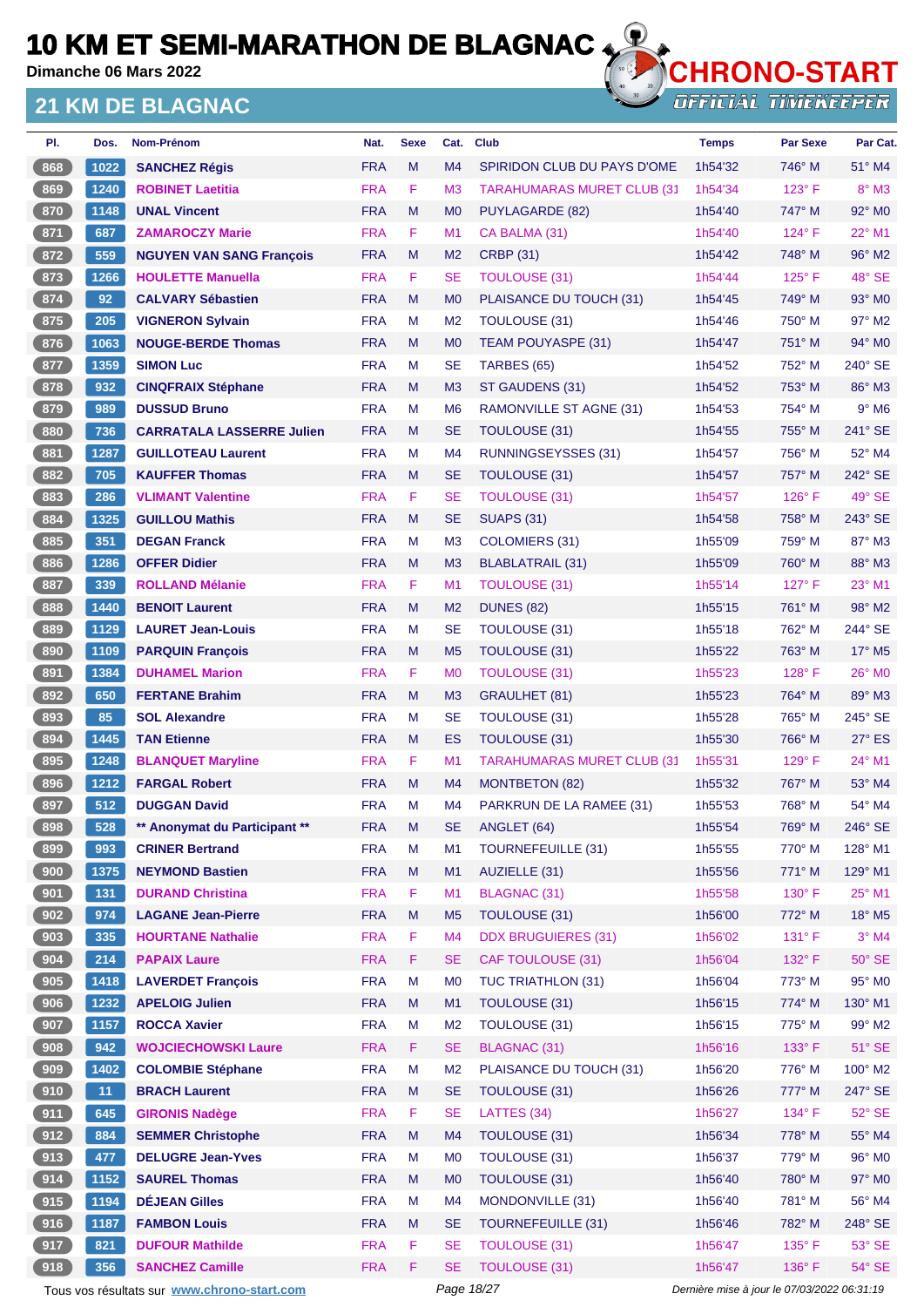**Dimanche 06 Mars 2022**

### **21 KM DE BLAGNAC**



**OFFICIAL TIMEKEEPER** 

| PI.               | Dos. | <b>Nom-Prénom</b>             | Nat.       | <b>Sexe</b> | Cat.           | <b>Club</b>                         | <b>Temps</b> | <b>Par Sexe</b> | Par Cat.                    |
|-------------------|------|-------------------------------|------------|-------------|----------------|-------------------------------------|--------------|-----------------|-----------------------------|
| 919               | 943  | <b>ANTOINE Christophe</b>     | <b>FRA</b> | M           | M <sub>2</sub> | PUYGOUZON (81)                      | 1h56'47      | 783° M          | $101^\circ$ M2              |
| 920               | 67   | <b>RIBAS Guillaume</b>        | <b>FRA</b> | М           | <b>SE</b>      | <b>TOULOUSE (31)</b>                | 1h56'48      | 784° M          | 249° SE                     |
| 921               | 65   | <b>MOREAU Gauthier</b>        | <b>FRA</b> | M           | <b>SE</b>      | S/L ATHLE 632 FONSORBES (31)        | 1h56'49      | 785° M          | $250^\circ$ SE              |
| 922               | 593  | <b>ANXIONNAZ Sabrina</b>      | <b>FRA</b> | F           | M <sub>2</sub> | S/L UNION PERPIGNAN ATHLE 66        | 1h56'51      | $137^\circ$ F   | 19° M2                      |
| 923               | 1259 | <b>SALAS Fanny</b>            | <b>FRA</b> | F           | M <sub>0</sub> | LA SALVETAT ST GILLES (31)          | 1h56'55      | 138°F           | 27° M0                      |
| 924               | 552  | <b>HOUARD Michaël</b>         | <b>FRA</b> | M           | M <sub>1</sub> | ST PAUL DE VERN (46)                | 1h56'59      | 786° M          | $131^\circ$ M1              |
| 925               | 527  | <b>MARQUIE Yves</b>           | <b>FRA</b> | M           | M <sub>5</sub> | LES COUREURS DU LAURAGAIS           | 1h57'05      | 787° M          | 19° M5                      |
| 926               | 181  | <b>ARNAUD Adrien</b>          | <b>FRA</b> | M           | <b>SE</b>      | <b>TOULOUSE (31)</b>                | 1h57'06      | 788° M          | $251^\circ$ SE              |
| 927               | 161  | <b>KUNDU Nirmalya</b>         | <b>FRA</b> | M           | <b>SE</b>      | <b>BLAGNAC (31)</b>                 | 1h57'07      | 789° M          | 252° SE                     |
| 928               | 416  | <b>PERODEAU Jordan</b>        | <b>FRA</b> | М           | <b>SE</b>      | <b>TOULOUSE (31)</b>                | 1h57'10      | 790° M          | 253° SE                     |
| 929               | 1099 | <b>BALASTEGUI Eric</b>        | <b>FRA</b> | M           | M <sub>5</sub> | PUYLAURENS (81)                     | 1h57'11      | 791° M          | $20^\circ$ M <sub>5</sub>   |
| 930               | 911  | <b>CUTARD Rémy</b>            | <b>FRA</b> | М           | M <sub>1</sub> | <b>TOULOUSE (31)</b>                | 1h57'12      | 792° M          | 132° M1                     |
| 931               | 838  | <b>VOLEAU Didier</b>          | <b>FRA</b> | M           | M <sub>5</sub> | <b>ENFILE TES BASKETS 31 GRENA</b>  | 1h57'13      | 793° M          | 21° M5                      |
| 932               | 545  | <b>LEVILLAYER Maxime</b>      | <b>FRA</b> | M           | <b>SE</b>      | TOULOUSE (31)                       | 1h57'14      | 794° M          | 254° SE                     |
| 933               | 848  | <b>SCHADLE Frédéric</b>       | <b>FRA</b> | M           | M <sub>2</sub> | I RUN MAIDEN (31)                   | 1h57'17      | 795° M          | 102° M2                     |
| $934$             | 619  | <b>LARGUET Julie</b>          | <b>FRA</b> | F           | M <sub>0</sub> | <b>TOULOUSE (31)</b>                | 1h57'18      | $139^\circ$ F   | 28° M0                      |
| 935               | 917  | <b>PAGOT Benoit</b>           | <b>FRA</b> | M           | M <sub>1</sub> | GAGNAC SUR GARONNE (31)             | 1h57'19      | 796° M          | 133° M1                     |
| 936               | 445  | <b>SALLET Camille</b>         | <b>FRA</b> | F           | <b>SE</b>      | TOULOUSE (31)                       | 1h57'21      | 140° F          | 55° SE                      |
| 937               | 415  | <b>HOSATTE Véronique</b>      | <b>FRA</b> | F           | M <sub>2</sub> | LEVIGNAC (31)                       | 1h57'24      | $141^\circ$ F   | $20^\circ$ M2               |
| 938               | 1001 | <b>MOREAU Romain</b>          | <b>FRA</b> | M           | M <sub>0</sub> | CUGNAUX (31)                        | 1h57'24      | 797° M          | 98° M <sub>0</sub>          |
| 939               | 414  | <b>BUSSY Chloe</b>            | <b>FRA</b> | F           | M <sub>2</sub> | LEVIGNAC (31)                       | 1h57'24      | $142^{\circ}$ F | $21^{\circ}$ M2             |
| 940               | 459  | <b>GACHIES Christophe</b>     | <b>FRA</b> | M           | M <sub>3</sub> | AC AUCH (32)                        | 1h57'25      | 798° M          | $90^\circ$ M3               |
| 941               | 191  | <b>BRIANCEAU Frederic</b>     | <b>FRA</b> | M           | M <sub>2</sub> | <b>TOULOUSE TRIATHLON (31)</b>      | 1h57'27      | $799^\circ$ M   | $103^\circ$ M2              |
| 942               | 1339 | <b>KHEIRDINE Habib</b>        | <b>FRA</b> | М           | <b>SE</b>      | <b>US CASTELGINEST (31)</b>         | 1h57'28      | 800° M          | 255° SE                     |
| 943               | 963  | <b>SOR Daniel</b>             | <b>FRA</b> | M           | M <sub>6</sub> | ANDERNOS LES BAINS (33)             | 1h57'28      | $801^\circ$ M   | $10^{\circ}$ M <sub>6</sub> |
| 944               | 524  | <b>GAUBERT Cyril</b>          | <b>FRA</b> | м           | M <sub>1</sub> | <b>MONTBERON (31)</b>               | 1h57'30      | 802° M          | 134° M1                     |
| 945               | 222  | <b>LORENZO Anne</b>           | <b>FRA</b> | F           | M <sub>2</sub> | LA SALVETAT SAINT GILLES (31)       | 1h57'33      | $143^\circ$ F   | $22^{\circ}$ M <sub>2</sub> |
| 946               | 653  | <b>AUVRAY Sebastien</b>       | <b>FRA</b> | м           | M <sub>0</sub> | LAUNAC (31)                         | 1h57'34      | 803° M          | $99^\circ$ M <sub>0</sub>   |
| 947               | 787  | <b>GARCIA Gérard</b>          | <b>FRA</b> | M           | M <sub>6</sub> | CUGNAUX (31)                        | 1h57'36      | 804° M          | $11^{\circ}$ M <sub>6</sub> |
| 948               | 785  | <b>CHOVEAU Eric</b>           | <b>FRA</b> | M           | M <sub>5</sub> | LES PETONS GRAGNAGUAIS (31)         | 1h57'42      | 805° M          | $22^{\circ}$ M <sub>5</sub> |
| 949               | 881  | <b>PULIDO José</b>            | <b>FRA</b> | M           | M <sub>2</sub> | AYGUESVIVES (31)                    | 1h57'42      | 806° M          | 104° M2                     |
| 950               | 133  | <b>CIOFFI Alain</b>           | <b>FRA</b> | M           | M4             | LAVERNOSE (31)                      | 1h57'47      | 807° M          | 57° M4                      |
| $\frac{6}{3}$ 951 | 618  | <b>LOUVET Sophie</b>          | <b>FRA</b> | F           | <b>SE</b>      | <b>TOULOUSE (31)</b>                | 1h57'53      | $144^\circ$ F   | 56° SE                      |
| 952               | 279  | <b>MIRAMONT Frédérick</b>     | <b>FRA</b> | M           | M <sub>4</sub> | PORTET ATHLETIC CLUB (31)           | 1h57'54      | 808° M          | 58° M4                      |
| 953               | 271  | <b>CROS Jean-Jacques</b>      | <b>FRA</b> | M           | M <sub>4</sub> | PORTET ATHLETIC CLUB (31)           | 1h57'54      | 809° M          | 59° M4                      |
| 954               | 575  | <b>PEZÉ Marion</b>            | <b>FRA</b> | F           | M <sub>0</sub> | SAINT-ANTOINE-DE-FICALBA (47)       | 1h57'57      | $145^\circ$ F   | 29° MO                      |
| 955               | 449  | <b>GARÇON Caroline</b>        | <b>FRA</b> | F           | <b>SE</b>      | CAHORS A (46)                       | 1h58'00      | 146°F           | 57° SE                      |
| 956               | 898  | <b>LLAREUS Matthieu</b>       | <b>FRA</b> | M           | M <sub>2</sub> | PORTET SUR GARONNE (31)             | 1h58'00      | 810° M          | 105° M2                     |
| 957               | 1394 | <b>COSQUER Cedric</b>         | <b>FRA</b> | M           | <b>SE</b>      | TOULOUSE (31)                       | 1h58'04      | 811° M          | 256° SE                     |
| 958               | 1135 | <b>BREQUE Arnaud</b>          | <b>FRA</b> | M           | M <sub>2</sub> | <b>ASAT KANGOUROU (32)</b>          | 1h58'12      | 812° M          | 106° M2                     |
| 959               | 700  | <b>AIGLIN Jean-Jacques</b>    | <b>FRA</b> | M           | M7             | CA SAINT-GIRONS (09)                | 1h58'14      | 813° M          | $1^\circ$ M7                |
| 960               | 1054 | <b>SINGLA Frédéric</b>        | <b>FRA</b> | M           | M <sub>4</sub> | LEGUEVIN (31)                       | 1h58'16      | 814° M          | 60° M4                      |
| 961               | 978  | <b>SCHMITT Laurent</b>        | <b>FRA</b> | M           | M <sub>2</sub> | AIRBUS RUNNING (31)                 | 1h58'17      | 815° M          | $107^\circ$ M2              |
| 962               | 1333 | <b>CARCY Christelle</b>       | <b>FRA</b> | F           | M3             | <b>TOULOUSE TRIATHLON (31)</b>      | 1h58'18      | 147°F           | $9°$ M3                     |
| 963               | 1047 | <b>HEDOU Nicolas</b>          | <b>FRA</b> | M           | M1             | SAINT-LYS (31)                      | 1h58'19      | $816^\circ$ M   | 135° M1                     |
| 964               | 201  | <b>LABARRERE Clotilde</b>     | <b>FRA</b> | F           | <b>SE</b>      | <b>CLUB ALPIN FRANCAIS DE TOULO</b> | 1h58'19      | $148^\circ$ F   | 58° SE                      |
| 965               | 1471 | <b>CHAMINADOUR Barbara</b>    | <b>FRA</b> | F           | <b>SE</b>      | BALMA (31)                          | 1h58'19      | 149°F           | 59° SE                      |
| 966               | 1043 | <b>MBEMBO Carine</b>          | <b>FRA</b> | F           | M <sub>2</sub> | SAINT-LYS (31)                      | 1h58'19      | $150^\circ$ F   | $23^\circ$ M2               |
| 967               | 331  | ** Anonymat du Participant ** | <b>FRA</b> | F           | M2             | <b>TOULOUSE (31)</b>                | 1h58'20      | $151^\circ$ F   | 24° M2                      |
| 968               | 56   | <b>TRATTLER Anne-Lise</b>     | <b>FRA</b> | F           | <b>SE</b>      | <b>TOULOUSE (31)</b>                | 1h58'25      | 152°F           | $60^\circ$ SE               |
| 969               | 327  | <b>GIRARD Sandrine</b>        | <b>FRA</b> | F           | M3             | ASEAT (31)                          | 1h58'26      | 153° F          | $10^{\circ}$ M3             |
|                   |      |                               |            |             |                |                                     |              |                 |                             |

Tous vos résultats sur **[www.chrono-start.com](https://www.chrono-start.com/)** Page 19/27 Page 19/27 Dernière mise à jour le 07/03/2022 06:31:19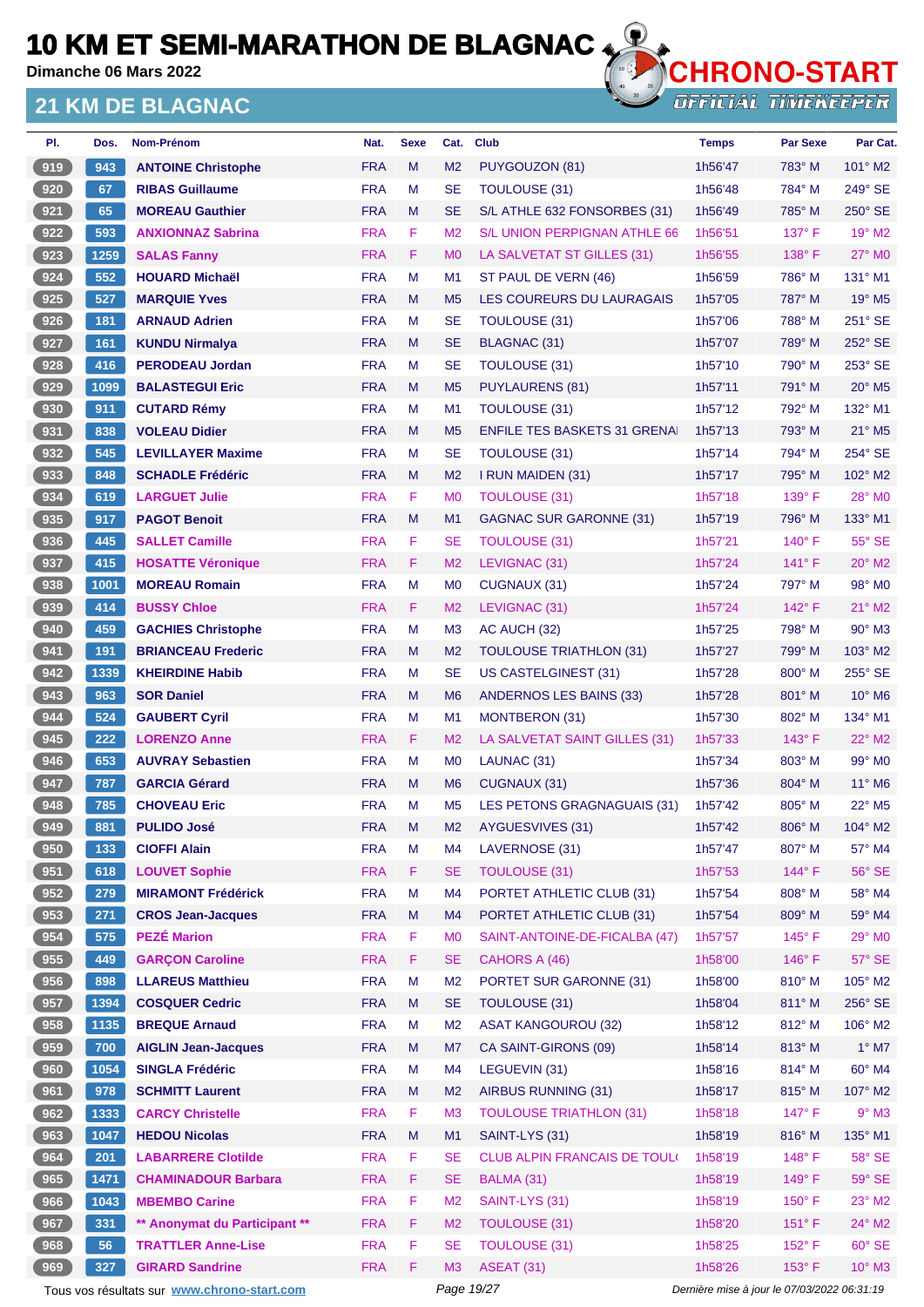**Dimanche 06 Mars 2022**

### **21 KM DE BLAGNAC**



**OFFICIAL TIMEKEEPER** 

| PI.             | Dos.  | <b>Nom-Prénom</b>              | Nat.       | <b>Sexe</b> | Cat.           | <b>Club</b>                           | <b>Temps</b> | <b>Par Sexe</b> | Par Cat.                    |
|-----------------|-------|--------------------------------|------------|-------------|----------------|---------------------------------------|--------------|-----------------|-----------------------------|
| 970             | 659   | <b>HARD Pierre</b>             | <b>FRA</b> | M           | <b>ES</b>      | <b>SEILH (31)</b>                     | 1h58'28      | 817° M          | $28^\circ$ ES               |
| 971             | 45    | <b>MATTERA Marie</b>           | <b>FRA</b> | F           | M <sub>0</sub> | CA BALMA (31)                         | 1h58'29      | $154^{\circ}$ F | $30^\circ$ MO               |
| 972             | 729   | <b>BOUFFART Jules</b>          | <b>FRA</b> | M           | <b>SE</b>      | <b>TOULOUSE (31)</b>                  | 1h58'30      | $818^\circ$ M   | 257° SE                     |
| 973             | 1119  | <b>ROPTIN Aymeric</b>          | <b>FRA</b> | M           | ES             | <b>TOULOUSE (31)</b>                  | 1h58'31      | 819° M          | 29° ES                      |
| 974             | 682   | <b>BERGE Julien</b>            | <b>FRA</b> | M           | M <sub>1</sub> | COLOMIERS (31)                        | 1h58'34      | $820^\circ$ M   | 136° M1                     |
| 975             | 681   | <b>BERGE Emilie</b>            | <b>FRA</b> | F           | M <sub>1</sub> | <b>US COLOMIERS (31)</b>              | 1h58'34      | $155^{\circ}$ F | 26° M1                      |
| 976             | 796   | <b>DUFFAU Laurent</b>          | <b>FRA</b> | M           | M <sub>2</sub> | LES PETONS GRAGNAGUAIS (31)           | 1h58'34      | $821^\circ$ M   | $108^\circ$ M2              |
| 977             | 849   | <b>BEIKIRCH Hendrik</b>        | <b>FRA</b> | M           | M <sub>2</sub> | <b>ALLEMAGNE</b>                      | 1h58'34      | 822° M          | $109^\circ$ M2              |
| 978             | 847   | <b>GUINET Claire</b>           | <b>FRA</b> | F           | <b>SE</b>      | <b>SEVRES (92)</b>                    | 1h58'35      | $156^\circ$ F   | 61° SE                      |
| 979             | 869   | <b>CHARRAD Adil</b>            | <b>CAN</b> | м           | M <sub>2</sub> | <b>US COLOMIERS (31)</b>              | 1h58'36      | 823° M          | $110^\circ$ M2              |
| $\frac{980}{ }$ | 1442  | <b>CHAABANE Houcem</b>         | <b>FRA</b> | M           | <b>SE</b>      | COLOMIERS (31)                        | 1h58'36      | 824° M          | 258° SE                     |
| 981             | 306   | <b>HERVE Yannick</b>           | <b>FRA</b> | M           | M <sub>0</sub> | SEYSSES (31)                          | 1h58'37      | 825° M          | $100^\circ$ MO              |
| 982             | 93    | <b>BOUTTIER Mathilde</b>       | <b>FRA</b> | F           | <b>SE</b>      | CA BALMA (31)                         | 1h58'39      | $157^\circ$ F   | 62° SE                      |
| 983             | 914   | <b>BOUTTIER Isabelle</b>       | <b>FRA</b> | F           | M <sub>3</sub> | <b>S/L LE MANS A 72 (72)</b>          | 1h58'39      | $158^\circ$ F   | $11^{\circ}$ M3             |
| 984             | 190   | <b>BERNARD Marion</b>          | <b>FRA</b> | F           | <b>SE</b>      | TOULOUSE (31)                         | 1h58'42      | 159°F           | 63° SE                      |
| 985             | 883   | <b>CLEMENT Alban</b>           | <b>FRA</b> | м           | M <sub>0</sub> | TOULOUSE (31)                         | 1h58'43      | 826° M          | 101° MO                     |
| 986             | 962   | <b>SCHOCKAERT Olivier</b>      | <b>FRA</b> | M           | M <sub>2</sub> | <b>VILLEBRUMIER (82)</b>              | 1h58'44      | 827° M          | 111° M2                     |
| 987             | 1387  | <b>DE BACKER Anthony</b>       | <b>FRA</b> | M           | M <sub>0</sub> | BEAUZELLE (31)                        | 1h58'44      | 828° M          | $102^\circ$ MO              |
| 988             | 1205  | <b>ECKL Ralf</b>               | <b>GER</b> | M           | M <sub>2</sub> | <b>COLOMIERS (31)</b>                 | 1h58'46      | 829° M          | $112^\circ$ M2              |
| 989             | 1132  | <b>BURGAND Muriel</b>          | <b>FRA</b> | F           | M <sub>3</sub> | <b>MAZERES COURSE PEDESTRE (3)</b>    | 1h58'47      | 160° F          | $12^{\circ}$ M3             |
| 990             | 1090  | <b>DARDIER Catherine</b>       | <b>FRA</b> | F           | M <sub>3</sub> | <b>MAZERES COURSE PEDESTRE (()</b>    | 1h58'48      | $161^\circ$ F   | $13^\circ$ M3               |
| 991             | 211   | <b>HOANG Jean-Yves</b>         | <b>FRA</b> | M           | M <sub>0</sub> | <b>TOULOUSE (31)</b>                  | 1h58'50      | 830° M          | 103° M0                     |
| 992             | 1217  | <b>VARENNE Victor</b>          | <b>FRA</b> | M           | <b>SE</b>      | <b>BLAGNAC (31)</b>                   | 1h58'56      | 831° M          | $259^\circ$ SE              |
| 993             | 1201  | <b>SICARD Douglas</b>          | <b>FRA</b> | M           | M <sub>2</sub> | LANTA (31)                            | 1h58'57      | 832° M          | $113^\circ$ M2              |
| 994             | 791   | <b>NGO SIEU HONG Jacques</b>   | <b>FRA</b> | M           | M <sub>6</sub> | LES PETONS GRAGNAGUAIS (31)           | 1h58'58      | $833^\circ$ M   | $12^{\circ}$ M <sub>6</sub> |
| 995             | 1235  | <b>MARQUE Pascal</b>           | <b>FRA</b> | M           | <b>SE</b>      | BEAUZELLE (31)                        | 1h59'00      | 834° M          | 260° SE                     |
| 996             | 1087  | <b>VASQUEZ Fabio</b>           | <b>PER</b> | M           | <b>SE</b>      | TOULOUSE (31)                         | 1h59'02      | $835^\circ$ M   | 261° SE                     |
| 997             | 871   | <b>BRUGEAU Philippe</b>        | <b>FRA</b> | м           | M <sub>4</sub> | <b>TOULOUSE (31)</b>                  | 1h59'04      | 836° M          | 61° M4                      |
| 998             | 1115  | <b>SKALLI Nabil</b>            | <b>FRA</b> | M           | M <sub>0</sub> | BEAUZELLE (31)                        | 1h59'05      | $837^\circ$ M   | $104^\circ$ MO              |
| 999             | 654   | <b>AUVRAY Sophie</b>           | <b>FRA</b> | F           | M <sub>0</sub> | LAUNAC (31)                           | 1h59'05      | $162^{\circ}$ F | $31^\circ$ MO               |
| 【 1000 】        | 1301  | <b>CAZAUX Yannick</b>          | <b>FRA</b> | м           | M <sub>3</sub> | <b>TOULOUSE (31)</b>                  | 1h59'05      | 838° M          | $91^\circ$ M3               |
| (1001)          | 676   | <b>CASANOBAS Michael</b>       | <b>FRA</b> | M           | <b>SE</b>      | <b>QUINT FONSEGRIVES (31)</b>         | 1h59'06      | 839° M          | 262° SE                     |
| (1002)          | 600   | <b>GLAUDE Jerome</b>           | <b>FRA</b> | M           | M <sub>2</sub> | <b>TRIATHLON CLUB LAURAGAIS (3)</b>   | 1h59'07      | 840° M          | 114° M2                     |
| (1003)          | 663   | <b>MASSIN élodie</b>           | <b>FRA</b> | F           | <b>SE</b>      | <b>TRIATHLON CLUB LAURAGAIS (3)</b>   | 1h59'07      | $163^\circ$ F   | 64° SE                      |
| (1004)          | $724$ | <b>SCHWAL Sebastien</b>        | <b>FRA</b> | M           | M <sub>2</sub> | BALMA (31)                            | 1h59'20      | 841° M          | 115° M2                     |
| (1005)          | 147   | <b>LACHAMBRE Frédérique</b>    | <b>FRA</b> | F.          | M <sub>2</sub> | <b>ESTUAIRE CLUB ATHLETIC 17 (17)</b> | 1h59'20      | $164^\circ$ F   | 25° M2                      |
| (1006)          | 1317  | <b>BECKERT Francois-Xavier</b> | <b>FRA</b> | M           | <b>SE</b>      | <b>TOULOUSE (31)</b>                  | 1h59'21      | 842° M          | 263° SE                     |
| (1007)          | 994   | <b>MARANDET Audrey</b>         | <b>FRA</b> | F           | M <sub>2</sub> | <b>TOULOUSE (31)</b>                  | 1h59'21      | $165^\circ$ F   | $26^{\circ}$ M2             |
| (1008)          | 817   | <b>PEPY Laurent</b>            | <b>FRA</b> | M           | M <sub>3</sub> | LEGUEVIN (31)                         | 1h59'22      | 843° M          | 92° M3                      |
| (1009)          | 1186  | <b>COUREAU Jean Michel</b>     | <b>FRA</b> | M           | M4             | <b>COLOMIERS (31)</b>                 | 1h59'22      | 844° M          | 62° M4                      |
| (1010)          | 589   | <b>COULONGES Philippe</b>      | <b>FRA</b> | M           | M <sub>2</sub> | S/L UNION CLUB ATHLETIQUE (31         | 1h59'23      | 845° M          | 116° M2                     |
| $(1011)$        | 1174  | <b>BONA Christophe</b>         | <b>FRA</b> | M           | M <sub>3</sub> | SAINT-ALBAN (31)                      | 1h59'25      | 846° M          | 93° M3                      |
| (1012)          | 382   | <b>VERGNES CLÉMENT Alix</b>    | <b>FRA</b> | F           | <b>SE</b>      | <b>TOULOUSE (31)</b>                  | 1h59'27      | 166°F           | $65^\circ$ SE               |
| (1013)          | 333   | <b>LAMOUR Sébastien</b>        | <b>FRA</b> | M           | <b>SE</b>      | BEAUZELLE (31)                        | 1h59'30      | 847° M          | 264° SE                     |
| (1014)          | 716   | <b>VIDAL Perrine</b>           | <b>FRA</b> | F           | <b>SE</b>      | <b>TOULOUSE (31)</b>                  | 1h59'30      | $167^\circ$ F   | 66° SE                      |
| (1015)          | 1484  | <b>SYLVESTRE Nicolas</b>       | <b>FRA</b> | M           | M <sub>2</sub> | <b>TOULOUSE (31)</b>                  | 1h59'31      | 848° M          | 117° M2                     |
| (1016)          | 1175  | <b>OLIVES Mathieu</b>          | <b>FRA</b> | M           | <b>SE</b>      | <b>BRUGUIERES (31)</b>                | 1h59'32      | 849° M          | 265° SE                     |
| (1017)          | 1130  | <b>DARRAZ Romane</b>           | <b>FRA</b> | F           | ES             | <b>MAZERES COURSE PEDESTRE (C</b>     | 1h59'37      | $168^\circ$ F   | $2^{\circ}$ ES              |
| (1018)          | 1222  | <b>GONNARD Jean-François</b>   | <b>FRA</b> | M           | M4             | PORTET ATHLETIC CLUB (31)             | 1h59'38      | $850^\circ$ M   | 63° M4                      |
| (1019)          | 88    | <b>OLLIER Stéphanie</b>        | <b>FRA</b> | F           | M <sub>2</sub> | S/L A.C.M RUNNING CLUB (31)           | 1h59'39      | 169°F           | 27° M2                      |
| (1020)          | 1134  | <b>CECCHETTO Olivier</b>       | <b>FRA</b> | M           | M <sub>2</sub> | TOULOUSE (31)                         | 1h59'40      | 851° M          | 118° M2                     |

Tous vos résultats sur **[www.chrono-start.com](https://www.chrono-start.com/)** Page 20/27 Page 20/27 Dernière mise à jour le 07/03/2022 06:31:19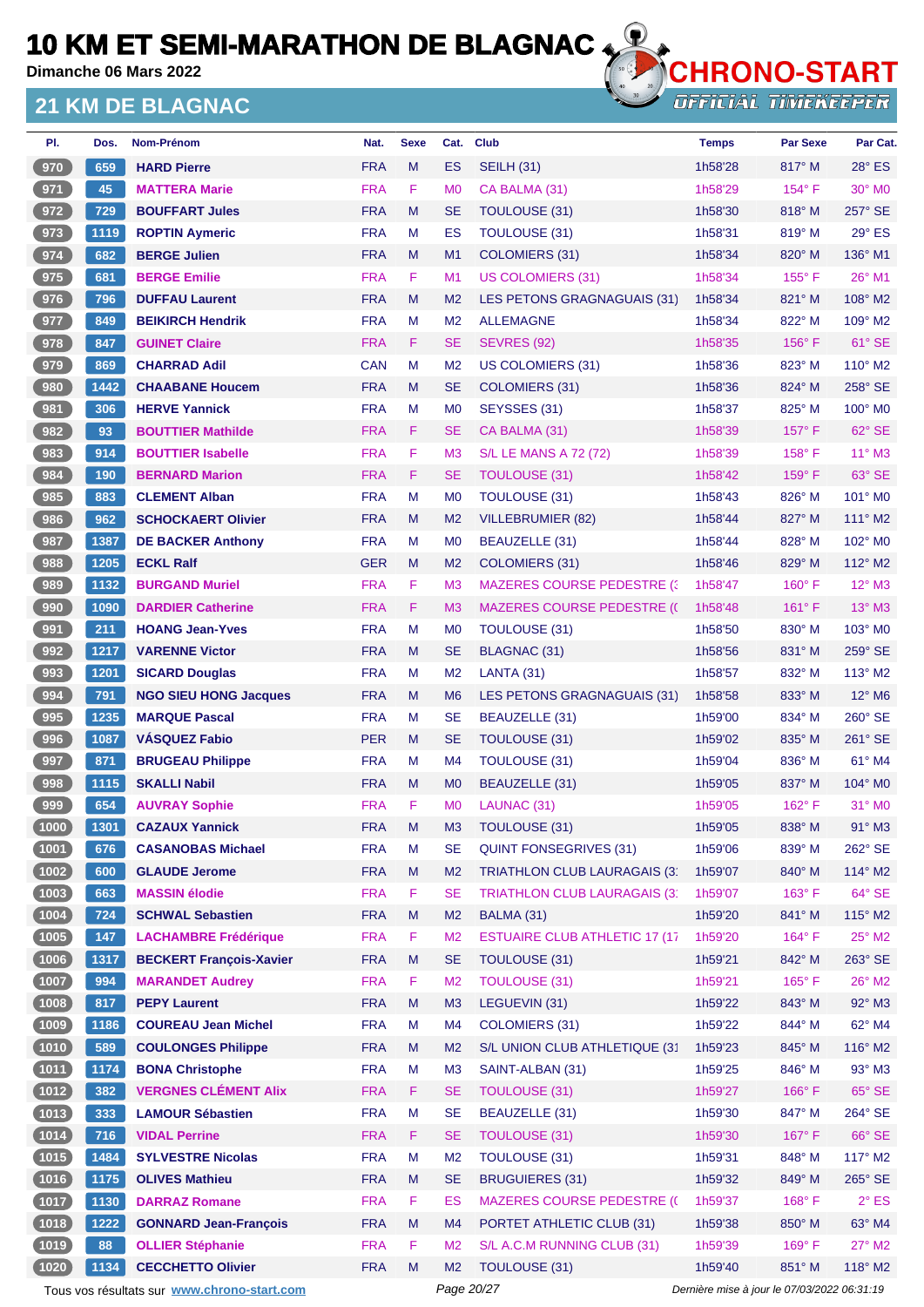**Dimanche 06 Mars 2022**

#### **21 KM DE BLAGNAC**



**OFFICIAL TIMEKEEPER** 

| PI.            | Dos.          | Nom-Prénom                        | Nat.       | <b>Sexe</b> | Cat.           | <b>Club</b>                        | <b>Temps</b> | <b>Par Sexe</b> | Par Cat.            |
|----------------|---------------|-----------------------------------|------------|-------------|----------------|------------------------------------|--------------|-----------------|---------------------|
| (1021)         | 110           | <b>DUNEUFJARDIN Jean-Baptiste</b> | <b>FRA</b> | M           | M1             | <b>ALLEMAGNE</b>                   | 1h59'41      | 852° M          | $137^\circ$ M1      |
| $\boxed{1022}$ | 475           | <b>KIRREN Paul</b>                | <b>FRA</b> | M           | <b>SE</b>      | <b>TOULOUSE (31)</b>               | 1h59'42      | 853° M          | 266° SE             |
| (1023)         | 466           | <b>ANDRIEU Christelle</b>         | <b>FRA</b> | F.          | <b>SE</b>      | <b>CUGNAUX (31)</b>                | 1h59'43      | $170^\circ$ F   | 67° SE              |
| $\boxed{1024}$ | 969           | <b>BOURGUERE Florent</b>          | <b>FRA</b> | M           | <b>SE</b>      | <b>AUTERIVE (31)</b>               | 1h59'44      | 854° M          | 267° SE             |
| (1025)         | 1254          | <b>SIEURAC Luc</b>                | <b>FRA</b> | M           | <b>SE</b>      | AUTERIVE (31)                      | 1h59'44      | 855° M          | 268° SE             |
| (1026)         | 1444          | <b>DUFAU Fanny</b>                | <b>FRA</b> | F           | M <sub>2</sub> | LEOJAC (82)                        | 1h59'44      | $171^\circ$ F   | 28° M2              |
| (1027)         | 789           | <b>LAURINI Joëlle</b>             | <b>FRA</b> | F           | M <sub>1</sub> | LES PETONS GRAGNAGUAIS (31)        | 1h59'45      | $172^\circ$ F   | $27^\circ$ M1       |
| $1028$         | 1305          | <b>GIACOMIN Thomas</b>            | <b>FRA</b> | м           | JU             | <b>US COLOMIERS (31)</b>           | 1h59'46      | 856° M          | $9°$ JU             |
| (1029)         | 117           | <b>FRIARD Vincent</b>             | <b>FRA</b> | M           | M <sub>3</sub> | COLOMIERS (31)                     | 1h59'47      | 857° M          | 94° M3              |
| $\boxed{1030}$ | 23            | <b>LAPI Julien</b>                | <b>FRA</b> | M           | M <sub>0</sub> | <b>TOULOUSE (31)</b>               | 1h59'50      | $858^\circ$ M   | 105° M <sub>0</sub> |
| (1031)         | 1480          | <b>OGER Clément</b>               | <b>FRA</b> | M           | <b>SE</b>      | TOULOUSE (31)                      | 1h59'54      | 859° M          | $269^\circ$ SE      |
| (1032)         | 601           | <b>CAMMAS Frédéric</b>            | <b>FRA</b> | M           | <b>SE</b>      | RIEUX DE VOLVESTRE (31)            | 1h59'55      | $860^\circ$ M   | $270^\circ$ SE      |
| (1033)         | 602           | <b>CAMMAS Christopher</b>         | <b>FRA</b> | M           | <b>SE</b>      | <b>ESBLANQUEFORT TRIATHLON (3)</b> | 1h59'56      | 861° M          | 271° SE             |
| (1034)         | 370           | <b>INDA Patxi</b>                 | <b>FRA</b> | M           | M <sub>0</sub> | <b>MONTPELLIER (34)</b>            | 2h00'00      | 862° M          | 106° M0             |
| (1035)         | 494           | <b>BLAZEJCZAK Agnès</b>           | <b>FRA</b> | F.          | M4             | <b>SEILH (31)</b>                  | 2h00'00      | $173^\circ$ F   | $4^\circ$ M4        |
| $\boxed{1036}$ | 904           | <b>HUGUENOT Olivier</b>           | <b>FRA</b> | M           | M <sub>1</sub> | <b>TOULOUSE (31)</b>               | 2h00'08      | 863° M          | 138° M1             |
| (1037)         | 304           | <b>LAHOUSSINE Ludovic</b>         | <b>FRA</b> | M           | M <sub>4</sub> | <b>GBR (31)</b>                    | 2h00'09      | 864° M          | 64° M4              |
| (1038)         | 916           | <b>CABOUSSEL Olivier</b>          | <b>FRA</b> | M           | M <sub>2</sub> | LAUZERVILLE (31)                   | 2h00'09      | 865° M          | $119^\circ$ M2      |
| 1039           | 662           | <b>BOUGEARD Alexandra</b>         | <b>FRA</b> | F           | <b>SE</b>      | <b>TOULOUSE (31)</b>               | 2h00'10      | $174^\circ$ F   | 68° SE              |
| (1040)         | 1372          | <b>BEAUMONT Olivier</b>           | <b>FRA</b> | M           | M <sub>4</sub> | <b>BLAGNAC (31)</b>                | 2h00'13      | 866° M          | 65° M4              |
| (1041)         | 743           | <b>ROBIN Diana</b>                | <b>FRA</b> | F.          | M <sub>1</sub> | ST LOUP CAMMAS (31)                | 2h00'14      | $175^\circ$ F   | $28^{\circ}$ M1     |
| $1042$         | 496           | <b>SUSIO Albert</b>               | <b>FRA</b> | M           | M <sub>5</sub> | <b>COLOMIERS (31)</b>              | 2h00'15      | 867° M          | 23° M5              |
| (1043)         | 779           | <b>MASSON Camille</b>             | <b>FRA</b> | F           | <b>SE</b>      | AVEZAC (65)                        | 2h00'16      | $176^\circ$ F   | 69° SE              |
| $\boxed{1044}$ | 850           | <b>HILLAIRE Clara</b>             | <b>FRA</b> | F           | SE             | <b>TOULOUSE (31)</b>               | 2h00'16      | $177^\circ$ F   | 70° SE              |
| (1045)         | 1428          | <b>REYNES Marjorie</b>            | <b>FRA</b> | F           | M <sub>1</sub> | VILLENEUVE LES BOULOC (31)         | 2h00'17      | $178^\circ$ F   | 29° M1              |
| (1046)         | 726           | <b>MONTAGNE Marie Laure</b>       | <b>FRA</b> | F           | M <sub>1</sub> | <b>SAINT CERE (46)</b>             | 2h00'18      | $179^\circ$ F   | $30^\circ$ M1       |
| (1047          | 1053          | <b>MARTIN Sonia</b>               | <b>FRA</b> | F.          | M <sub>2</sub> | BLAGNAC (31)                       | 2h00'32      | $180^\circ$ F   | $29^\circ$ M2       |
| $1048$         | $121$         | <b>AYMARD Lucie</b>               | <b>FRA</b> | F           | M <sub>1</sub> | CRAYSSAC (46)                      | 2h00'39      | $181^\circ$ F   | 31° M1              |
| $1049$         | 773           | <b>ESCOBAR AZOR Miguel</b>        | <b>ESP</b> | M           | <b>SE</b>      | TOULOUSE (31)                      | 2h00'39      | $868^\circ$ M   | $272^\circ$ SE      |
| (1050)         | 1293          | <b>GUERAUD Kevin</b>              | <b>FRA</b> | M           | <b>SE</b>      | <b>TOULOUSE (31)</b>               | 2h00'44      | 869° M          | $273^\circ$ SE      |
| $(1051)$       | $ 880\rangle$ | <b>BRUALLA Rémi</b>               | <b>FRA</b> | M           | M0             | LEVIGNAC (31)                      | 2h00'44      | 870° M          | $107^\circ$ MO      |
| (1052)         | 317           | <b>PAY VARGAS Manon</b>           | <b>FRA</b> | F           | SE             | <b>TOULOUSE (31)</b>               | 2h00'49      | $182^{\circ}$ F | 71° SE              |
| (1053)         | 1262          | <b>FABRE Frederic</b>             | <b>FRA</b> | M           | M <sub>3</sub> | <b>MONS (31)</b>                   | 2h00'53      | 871° M          | 95° M3              |
| (1054)         | 877           | <b>BARTHEROTTE Jerome</b>         | <b>FRA</b> | M           | M <sub>0</sub> | BARBAZAN-DEBAT (65)                | 2h00'58      | 872° M          | 108° M0             |
| (1055)         | 587           | <b>ESPINASSE Jérôme</b>           | <b>FRA</b> | M           | M <sub>2</sub> | VILLEFRANCHE DE ROUERGUE (         | 2h01'03      | $873^\circ$ M   | 120° M2             |
| (1056)         | 1386          | <b>MAZARS Christine</b>           | <b>FRA</b> | F           | M1             | SAINT ORENS DE GAMEVILLE (31       | 2h01'03      | 183° F          | 32° M1              |
| (1057)         | 592           | <b>LAGARRIGUE Camille</b>         | <b>FRA</b> | F.          | M1             | SANVENSA (12)                      | 2h01'03      | 184°F           | 33° M1              |
| (1058)         | 811           | <b>MULÉ Patricia</b>              | <b>FRA</b> | F           | M <sub>3</sub> | <b>OXYGENE 32 (32)</b>             | 2h01'03      | $185^\circ$ F   | 14° M3              |
| (1059)         | 553           | <b>HOUARD Bérengère</b>           | <b>FRA</b> | F           | M1             | SAINT-PAUL-DE-VERN (46)            | 2h01'04      | 186°F           | 34° M1              |
| (1060)         | 41            | <b>LASSARA Patrick</b>            | <b>FRA</b> | M           | M <sub>5</sub> | <b>LES GAMBETTES (31)</b>          | 2h01'05      | 874° M          | 24° M5              |
| (1061)         | 532           | <b>BRUNOD Alicia</b>              | <b>FRA</b> | F           | M <sub>0</sub> | FROUZINS (31)                      | 2h01'06      | 187°F           | 32° M0              |
| (1062)         | 822           | <b>VOIDROT Jean-François</b>      | <b>FRA</b> | M           | M <sub>4</sub> | <b>TOURNEFEUILLE (31)</b>          | 2h01'07      | 875° M          | 66° M4              |
| (1063)         | 1368          | <b>CATTIAUX Fabian</b>            | <b>FRA</b> | M           | <b>SE</b>      | BALMA (31)                         | 2h01'07      | 876° M          | $274^\circ$ SE      |
| (1064)         | 1481          | <b>GAGNIER Marine</b>             | <b>FRA</b> | F           | <b>SE</b>      | <b>TOULOUSE (31)</b>               | 2h01'11      | 188°F           | 72° SE              |
| (1065)         | 372           | <b>CHEMIN Edouard</b>             | <b>FRA</b> | M           | M <sub>0</sub> | TOULOUSE (31)                      | 2h01'12      | 877° M          | 109° M0             |
| (1066)         | 1106          | <b>FONTES Géraldine</b>           | <b>FRA</b> | F           | M <sub>3</sub> | <b>MAZERES COURSE PEDESTRE (C</b>  | 2h01'13      | $189^\circ$ F   | $15^{\circ}$ M3     |
| (1067)         | 1252          | <b>LEC'HVIEN Anastasia</b>        | <b>FRA</b> | F           | <b>SE</b>      | TARBES (65)                        | 2h01'13      | 190° F          | 73° SE              |
| (1068)         | 1138          | <b>BARBARA Pierre</b>             | <b>FRA</b> | M           | M <sub>3</sub> | <b>MAZERES COURSE PEDESTRE (C</b>  | 2h01'13      | 878° M          | $96^\circ$ M3       |
| (1069)         | 1433          | <b>ARRAZAT Yoan</b>               | <b>FRA</b> | M           | <b>SE</b>      | TOULOUSE (31)                      | 2h01'14      | 879° M          | 275° SE             |
| (1070)         | 231           | <b>BERGEZ Ronan</b>               | <b>FRA</b> | М           | M <sub>0</sub> | <b>TOULOUSE (31)</b>               | 2h01'14      | 880° M          | 110° M0             |
| (1071)         | 1458          | <b>ARBUS Charline</b>             | <b>FRA</b> | F.          | <b>SE</b>      | FAUROUX (82)                       | 2h01'16      | 191° F          | 74° SE              |

Tous vos résultats sur **[www.chrono-start.com](https://www.chrono-start.com/)** Page 21/27 Page 21/27 Dernière mise à jour le 07/03/2022 06:31:19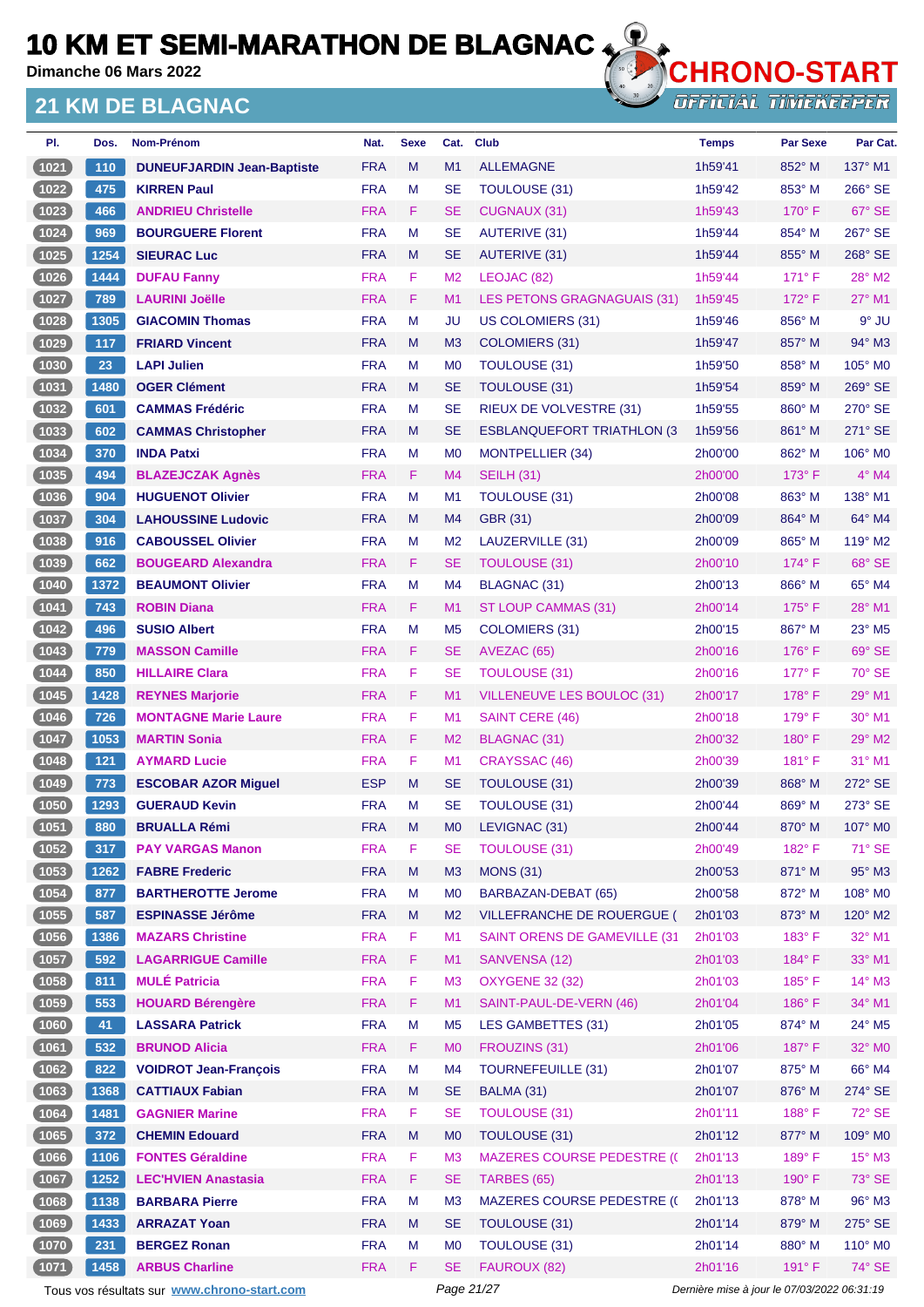**Dimanche 06 Mars 2022**

### **21 KM DE BLAGNAC**



**OFFICIAL TIMEKEEPER** 

| PI.            | Dos. | Nom-Prénom                        | Nat.       | <b>Sexe</b> | Cat.           | <b>Club</b>                        | <b>Temps</b> | <b>Par Sexe</b> | Par Cat.                  |
|----------------|------|-----------------------------------|------------|-------------|----------------|------------------------------------|--------------|-----------------|---------------------------|
| (1072)         | 287  | <b>PILLOY Pascale</b>             | <b>FRA</b> | F           | M <sub>2</sub> | <b>DDX</b> (31)                    | 2h01'21      | $192^\circ$ F   | $30^\circ$ M2             |
| $(1073)$       | 120  | <b>TARADE Laure</b>               | <b>FRA</b> | F           | <b>SE</b>      | <b>CAHORS TRIATHLON (46)</b>       | 2h01'33      | $193^\circ$ F   | $75^\circ$ SE             |
| (1074)         | 458  | <b>MARTZ Yannick</b>              | <b>FRA</b> | M           | M <sub>0</sub> | <b>TOULOUSE (31)</b>               | 2h01'37      | $881^\circ$ M   | $111^\circ$ MO            |
| (1075)         | 572  | <b>BATAILLÉ Sylvain</b>           | <b>FRA</b> | M           | M1             | TOULOUSE (31)                      | 2h01'39      | 882° M          | 139° M1                   |
| (1076)         | 1371 | <b>OBEYD Yadd</b>                 | <b>FRA</b> | M           | M <sub>0</sub> | S/L ATHLE BRENS GAILLAC (81)       | 2h01'39      | $883^\circ$ M   | 112° M <sub>0</sub>       |
| $1077$         | 577  | <b>BASSETTI Lolita</b>            | <b>FRA</b> | F.          | <b>SE</b>      | TOULOUSE (31)                      | 2h01'41      | $194^\circ$ F   | 76° SE                    |
| (1078)         | $71$ | <b>JALABERT Lionel</b>            | <b>FRA</b> | M           | M1             | LAUZERVILLE (31)                   | 2h01'42      | 884° M          | 140° M1                   |
| (1079)         | 652  | <b>BALLONARD Christophe</b>       | <b>FRA</b> | M           | M <sub>2</sub> | FONSORBES (31)                     | 2h01'43      | 885° M          | $121^\circ$ M2            |
| (1080          | 542  | <b>DAUGAS Christelle</b>          | <b>FRA</b> | F.          | M <sub>0</sub> | <b>BNP PARIBAS ASC TOULOUSE 31</b> | 2h01'43      | $195^\circ$ F   | 33° MO                    |
| 1081           | 526  | <b>RIVIERE Christine</b>          | <b>FRA</b> | F           | M <sub>3</sub> | LES COUREURS DU LAURAGAIS          | 2h01'45      | $196^\circ$ F   | $16^\circ$ M3             |
| (1082)         | 873  | <b>LE MOUEL Patrice</b>           | <b>FRA</b> | M           | M <sub>3</sub> | BALMA (31)                         | 2h01'45      | $886^\circ$ M   | $97^\circ$ M3             |
| 1083           | 1420 | <b>ARRO Reelika</b>               | <b>FRA</b> | F           | M <sub>2</sub> | PIBRAC RUNNING (31)                | 2h01'46      | $197^\circ$ F   | 31° M2                    |
| (1084)         | 442  | <b>LAFFONT Baptiste</b>           | <b>FRA</b> | M           | <b>SE</b>      | CADOURS (31)                       | 2h01'47      | 887° M          | 276° SE                   |
| $\boxed{1085}$ | 480  | <b>DUARTE PINTO MOREIRA Andre</b> | <b>BRA</b> | м           | <b>SE</b>      | ANGOULEME (16)                     | 2h01'48      | 888° M          | 277° SE                   |
| 1086           | 1068 | <b>MENDES Victor</b>              | <b>FRA</b> | M           | M <sub>4</sub> | LES PETONS GRAGNAGUAIS (31)        | 2h01'49      | 889° M          | 67° M4                    |
| $\boxed{1087}$ | 643  | <b>DUBRAUD Corrine</b>            | <b>FRA</b> | F           | M <sub>4</sub> | DUATHLON LIEBHERR (31)             | 2h01'52      | $198^\circ$ F   | $5^\circ$ M4              |
| (1088)         | 1093 | <b>JUVAN Jean-Marc</b>            | <b>FRA</b> | M           | M4             | BEAUZELLE (31)                     | 2h01'53      | 890° M          | 68° M4                    |
| 1089           | 282  | <b>PANNETIER Axel</b>             | <b>FRA</b> | М           | <b>SE</b>      | BLAGNAC (31)                       | 2h01'55      | 891° M          | 278° SE                   |
| 1090           | 1421 | <b>MOREAU Corinne</b>             | <b>FRA</b> | F           | M <sub>3</sub> | <b>TOULOUSE (31)</b>               | 2h01'55      | 199° F          | $17^\circ$ M3             |
| (1091          | 1002 | <b>LABAT Julien</b>               | <b>FRA</b> | м           | ES             | <b>CENTRE THIEU LAM (31)</b>       | 2h02'00      | 892° M          | $30^\circ$ ES             |
| (1092)         | 582  | <b>VERRIERE Virginie</b>          | <b>FRA</b> | F           | M1             | COLOMIERS (31)                     | 2h02'01      | $200^{\circ}$ F | 35° M1                    |
| $\boxed{1093}$ | 964  | <b>LEJEUNE Eva</b>                | <b>FRA</b> | F           | <b>SE</b>      | <b>SATUC (31)</b>                  | 2h02'08      | 201° F          | 77° SE                    |
| 1094           | 1031 | <b>MARTY Florent</b>              | <b>FRA</b> | M           | <b>SE</b>      | TOULOUSE (31)                      | 2h02'15      | 893° M          | 279° SE                   |
| $1095$         | 1258 | <b>MOHD ZAKI Ahmad Fadzli</b>     | <b>MAS</b> | м           | M <sub>0</sub> | <b>BLAGNAC (31)</b>                | 2h02'31      | 894° M          | $113^\circ$ MO            |
| (1096)         | 1180 | <b>SERICOLA Anaïs</b>             | <b>FRA</b> | F           | <b>SE</b>      | <b>TOULOUSE (31)</b>               | 2h02'32      | 202° F          | 78° SE                    |
| $1097$         | 1179 | <b>MONTANÉ Emmeline</b>           | <b>FRA</b> | F           | <b>SE</b>      | CA BRIVE (31)                      | 2h02'33      | $203^\circ$ F   | $79^\circ$ SE             |
| (1098)         | 1391 | <b>LHOUMEAUX Sébastien</b>        | <b>FRA</b> | M           | M1             | FONSORBES (31)                     | 2h02'42      | 895° M          | 141° M1                   |
| 1099           | 448  | <b>BONNEFOUS Bernard</b>          | <b>FRA</b> | М           | M <sub>6</sub> | <b>CERCLE ATHL. CASTELSARRASII</b> | 2h02'54      | 896° M          | $13^\circ$ M <sub>6</sub> |
| (1100          | 931  | <b>BERTRAND Carla</b>             | <b>FRA</b> | F           | M <sub>3</sub> | AUCAMVILLE (31)                    | 2h02'54      | 204°F           | 18° M3                    |
| $\boxed{1101}$ | 447  | <b>CLAVEL Sébastien</b>           | <b>FRA</b> | M           | <b>SE</b>      | CADOURS (31)                       | 2h02'59      | 897° M          | 280° SE                   |
| 【1102 】        | 465  | <b>EL FELLAHI Hakima</b>          | <b>FRA</b> | F.          | M <sub>0</sub> | TOULOUSE (31)                      | 2h03'00      | 205°F           | 34° M0                    |
| (1103)         | 185  | <b>LAURENS Cedric</b>             | <b>FRA</b> | M           | M1             | MARSEILLE (13)                     | 2h03'04      | 898° M          | 142° M1                   |
| (1104)         | 410  | <b>BONNET Gaëtan</b>              | <b>FRA</b> | M           | <b>SE</b>      | CASTELGINEST (31)                  | 2h03'06      | 899° M          | 281° SE                   |
| $(1105)$       | 80   | <b>JOUILLAT Gabriel</b>           | <b>FRA</b> | M           | <b>SE</b>      | TOULOUSE (31)                      | 2h03'08      | 900° M          | 282° SE                   |
| (1106)         | 1482 | <b>OGER Luc</b>                   | <b>FRA</b> | M           | <b>SE</b>      | <b>TOULOUSE (31)</b>               | 2h03'15      | 901° M          | 283° SE                   |
| (1107)         | 1124 | <b>MISTOU Veronique</b>           | <b>FRA</b> | F           | M4             | <b>MAZERES COURSE PEDESTRE (C</b>  | 2h03'21      | 206°F           | $6^\circ$ M4              |
| (1108)         | 405  | <b>CARLESSI Didier</b>            | <b>FRA</b> | M           | M <sub>5</sub> | SAINT ORENS DE GAMEVILLE (31       | 2h03'30      | 902° M          | 25° M5                    |
| (1109)         | 83   | <b>LADAN Adonis</b>               | <b>FRA</b> | M           | <b>SE</b>      | CORNEBARRIEU (31)                  | 2h03'31      | 903° M          | 284° SE                   |
| $(1110)$       | 69   | <b>BENBEKHTI Nabil</b>            | <b>FRA</b> | M           | M1             | <b>BLAGNAC (31)</b>                | 2h03'31      | 904° M          | 143° M1                   |
| (1111)         | 1027 | <b>BRY PATRICK Gabriel</b>        | <b>FRA</b> | M           | <b>SE</b>      | BEAUZELLE (31)                     | 2h03'37      | 905° M          | 285° SE                   |
| $(1112)$       | 1028 | <b>LECLERCQ Christophe</b>        | <b>FRA</b> | M           | M <sub>3</sub> | <b>AUTERIVE (31)</b>               | 2h03'37      | 906° M          | 98° M3                    |
| (1113)         | 794  | <b>MAGNANT Bernard</b>            | <b>FRA</b> | M           | M <sub>5</sub> | LES PETONS GRAGNAGUAIS (31)        | 2h03'39      | 907° M          | 26° M5                    |
| (1114)         | 971  | <b>PERES Jean-Jacques</b>         | <b>FRA</b> | M           | M4             | <b>ISSOIRE BAZETOUX (31)</b>       | 2h03'39      | 908° M          | 69° M4                    |
| (1115)         | 492  | <b>DUMOLIÉ Véronique</b>          | <b>FRA</b> | F           | M <sub>6</sub> | <b>TOULOUSE (31)</b>               | 2h03'41      | 207°F           | $1^\circ$ M6              |
| (1116)         | 956  | <b>BARBOTTIN Davy</b>             | <b>FRA</b> | ${\sf M}$   | M <sub>0</sub> | <b>SAINT SULPICE (81)</b>          | 2h03'43      | 909° M          | 114° M0                   |
| (1117)         | 748  | <b>FOURNIER Adrien</b>            | <b>FRA</b> | M           | <b>SE</b>      | TOULOUSE (31)                      | 2h03'59      | $910^\circ$ M   | 286° SE                   |
| (1118)         | 1208 | <b>BESSETTE Kyllian</b>           | <b>FRA</b> | M           | <b>SE</b>      | TOULOUSE (31)                      | 2h04'01      | $911^\circ$ M   | 287° SE                   |
| (1119)         | 819  | <b>FOURESTIER Simon</b>           | <b>FRA</b> | M           | <b>SE</b>      | <b>RAMONVILLE SAINT AGNE (31)</b>  | 2h04'02      | 912° M          | 288° SE                   |
| (1120)         | 200  | <b>LEN Clément</b>                | <b>FRA</b> | M           | <b>SE</b>      | CLUB ALPIN FRANCAIS DE TOUL!       | 2h04'03      | $913^\circ$ M   | 289° SE                   |
| $1121$         | 107  | <b>PECH Christine</b>             | <b>FRA</b> | F           | M <sub>3</sub> | <b>UAG RUNNING (81)</b>            | 2h04'05      | 208°F           | 19° M3                    |
| $(1122)$       | 359  | <b>LE GUILLY Herve</b>            | <b>FRA</b> | M           | M <sub>2</sub> | BEAUZELLE (31)                     | 2h04'08      | 914° M          | 122° M2                   |
|                |      |                                   |            |             |                |                                    |              |                 |                           |

Tous vos résultats sur **[www.chrono-start.com](https://www.chrono-start.com/)** Page 22/27 Person Page 22/27 Dernière mise à jour le 07/03/2022 06:31:19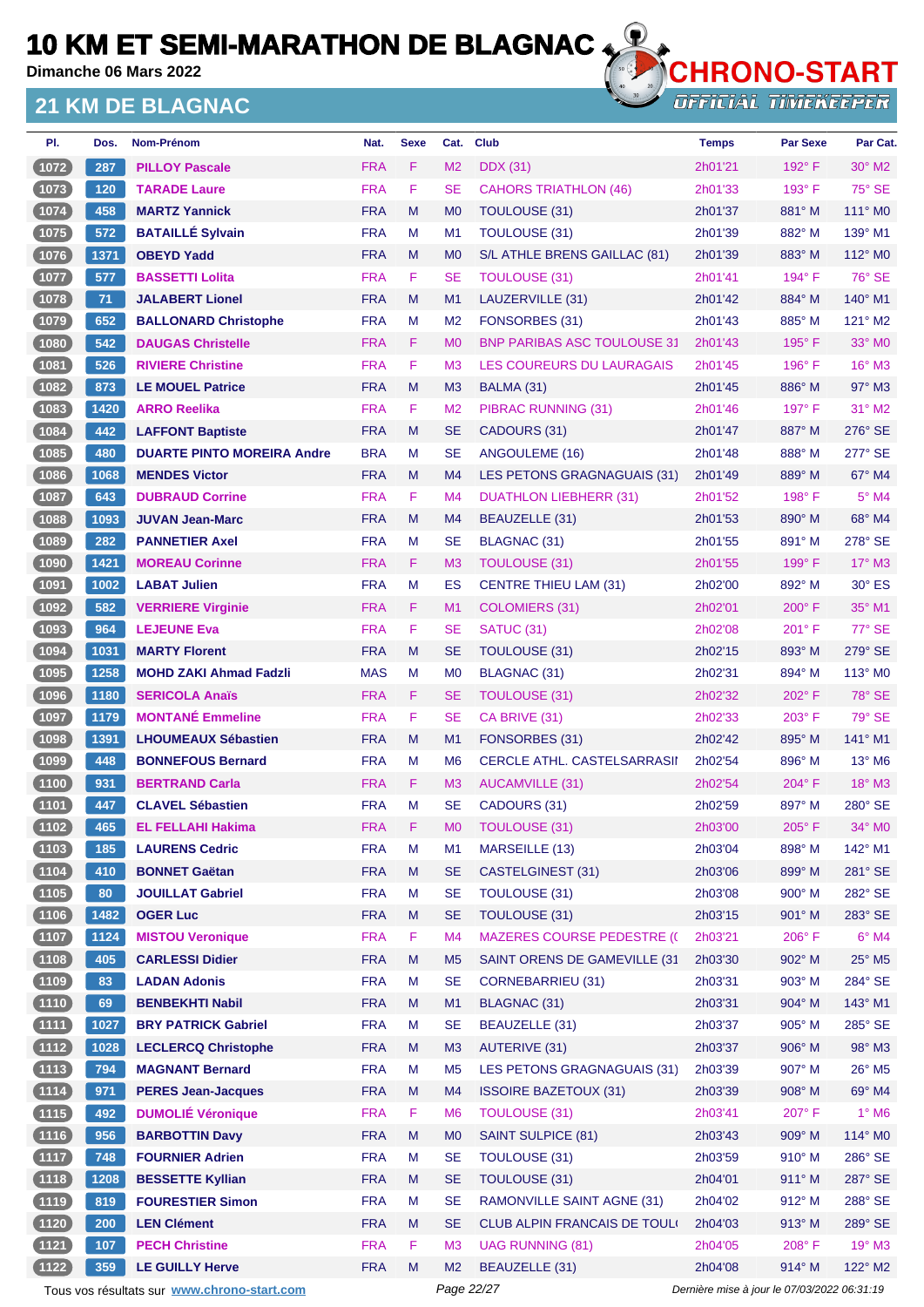**Dimanche 06 Mars 2022**

### **21 KM DE BLAGNAC**



**OFFICIAL TIMEKEEPER** 

| PI.      | Dos. | Nom-Prénom                           | Nat.       | <b>Sexe</b> | Cat.           | <b>Club</b>                         | <b>Temps</b> | <b>Par Sexe</b> | Par Cat.                    |
|----------|------|--------------------------------------|------------|-------------|----------------|-------------------------------------|--------------|-----------------|-----------------------------|
| (1123)   | 224  | <b>LABÉ Lucas</b>                    | <b>FRA</b> | M           | <b>SE</b>      | <b>TOULOUSE (31)</b>                | 2h04'12      | 915° M          | 290° SE                     |
| (1124)   | 612  | <b>JIMENEZ Santiago</b>              | <b>COL</b> | М           | <b>SE</b>      | <b>TOULOUSE (31)</b>                | 2h04'30      | $916^\circ$ M   | $291^\circ$ SE              |
| (1125)   | 124  | <b>GALBARDI Flore</b>                | <b>FRA</b> | F.          | ES             | VIC-EN-BIGORRE (65)                 | 2h04'35      | $209^\circ$ F   | $3°$ ES                     |
| (1126)   | 283  | <b>TOURON Jean*marc</b>              | <b>FRA</b> | М           | M4             | DDX-BRUGUIERES (31)                 | 2h04'38      | $917^\circ$ M   | $70^\circ$ M4               |
| (1127)   | 288  | <b>POUVILLON Sandra</b>              | <b>FRA</b> | F.          | M <sub>2</sub> | <b>DDX BRUGUIERES (31)</b>          | 2h04'38      | $210^{\circ}$ F | 32° M2                      |
| (1128)   | 126  | <b>GALBARDI Monique</b>              | <b>FRA</b> | F           | M <sub>3</sub> | VIC-EN-BIGORRE (65)                 | 2h04'39      | $211^{\circ}$ F | 20° M3                      |
| (1129)   | 137  | <b>GEORGET Julien</b>                | <b>FRA</b> | M           | JU             | <b>BRETX (31)</b>                   | 2h04'45      | $918^\circ$ M   | $10^{\circ}$ JU             |
| $(1130)$ | 1261 | <b>BERTIN Eddy</b>                   | <b>FRA</b> | М           | <b>SE</b>      | <b>BLAGNAC (31)</b>                 | 2h04'46      | $919°$ M        | 292° SE                     |
| (1131)   | 484  | <b>GUIBOUT Nicolas</b>               | <b>FRA</b> | M           | M1             | SAINT CLOUD (92)                    | 2h04'47      | $920^\circ$ M   | 144° M1                     |
| (1132)   | 432  | <b>BRASSEUR Yann</b>                 | <b>FRA</b> | М           | M <sub>0</sub> | <b>USSAC (19)</b>                   | 2h04'48      | $921^\circ$ M   | $115^\circ$ MO              |
| (1133)   | 431  | <b>BRASSEUR Stephanie</b>            | <b>FRA</b> | F.          | M1             | <b>USSAC (19)</b>                   | 2h04'48      | $212^{\circ}$ F | $36^\circ$ M1               |
| (1134)   | 858  | <b>MICHAUT Lucile</b>                | <b>FRA</b> | F           | <b>SE</b>      | <b>PROUT PATA PROUT (31)</b>        | 2h04'48      | $213^\circ$ F   | 80° SE                      |
| (1135)   | 856  | <b>MICHAUT Joris</b>                 | <b>FRA</b> | M           | <b>SE</b>      | <b>PROUT PATA PROUT (31)</b>        | 2h04'49      | $922^\circ$ M   | 293° SE                     |
| (1136)   | 376  | <b>TEULIERES Lydie</b>               | <b>FRA</b> | F.          | M <sub>2</sub> | BLAGNAC (31)                        | 2h04'51      | $214^{\circ}$ F | 33° M2                      |
| (1137)   | 923  | <b>CLERMONT Emmanuelle</b>           | <b>FRA</b> | F           | M1             | AIRBUS (31)                         | 2h04'51      | $215^{\circ}$ F | 37° M1                      |
| (1138)   | 922  | <b>GODFROY Sebastien</b>             | <b>FRA</b> | M           | M <sub>1</sub> | <b>AIRBUS RUNNING (31)</b>          | 2h04'52      | $923^\circ$ M   | $145^\circ$ M1              |
| (1139)   | 727  | <b>BATISSE Eliane</b>                | <b>FRA</b> | F.          | M <sub>5</sub> | <b>DDX BRUGUIERES (31)</b>          | 2h04'56      | $216^{\circ}$ F | $2°$ M <sub>5</sub>         |
| (1140)   | 1378 | <b>BRACONNIER Esther</b>             | <b>FRA</b> | F           | <b>SE</b>      | <b>TOULOUSE (31)</b>                | 2h05'00      | $217^\circ$ F   | 81° SE                      |
| (1141)   | 1318 | <b>COUILLARD Virginie</b>            | <b>FRA</b> | F           | M <sub>0</sub> | <b>VILLEMATIER (31)</b>             | 2h05'01      | $218^\circ$ F   | 35° MO                      |
| (1142)   | 1321 | <b>LAY Victor</b>                    | <b>FRA</b> | М           | <b>SE</b>      | LE VAUDREUIL (27)                   | 2h05'01      | $924^\circ$ M   | 294° SE                     |
| (1143)   | 741  | <b>HAMMOUTI Robin</b>                | <b>FRA</b> | M           | <b>SE</b>      | TOULOUSE (31)                       | 2h05'03      | 925° M          | 295° SE                     |
| (1144)   | 1369 | <b>ADAMI Audrey</b>                  | <b>FRA</b> | F.          | M1             | S/L ATHLE BRENS GAILLAC (81)        | 2h05'08      | 219° F          | 38° M1                      |
| (1145)   | 1145 | <b>RIBELLES Melissa</b>              | <b>FRA</b> | F           | M <sub>0</sub> | S/L ATHLE BRENS GAILLAC (81)        | 2h05'08      | $220^\circ$ F   | 36° MO                      |
| (1146)   | 1435 | <b>BOUCHEREAU Alexis</b>             | <b>FRA</b> | М           | <b>SE</b>      | TOULOUSE (31)                       | 2h05'12      | $926^\circ$ M   | 296° SE                     |
| (1147)   | 321  | <b>LENORMAND Marlène</b>             | <b>FRA</b> | F.          | M1             | <b>DDX-URBAN WARIORS FENOUILL</b>   | 2h05'17      | $221^\circ F$   | 39° M1                      |
| $(1148)$ | 1214 | <b>RABAUD Alexandre</b>              | <b>FRA</b> | М           | M <sub>0</sub> | POUCHARRAMET (31)                   | 2h05'20      | $927^\circ$ M   | $116^\circ$ MO              |
| (1149)   | 177  | <b>NAVARRO Grégory</b>               | <b>FRA</b> | M           | M <sub>1</sub> | <b>RAMONVILLE SAINT AGNE (31)</b>   | 2h05'21      | 928° M          | 146° M1                     |
| (1150)   | 1198 | <b>TRESPAILLE-BARRAU Jean-Michel</b> | <b>FRA</b> | М           | M <sub>6</sub> | <b>MAZERES COURSE PEDESTRE (3)</b>  | 2h05'25      | $929^\circ$ M   | $14^{\circ}$ M <sub>6</sub> |
| (1151)   | 1045 | <b>LACOMBE Christian</b>             | <b>FRA</b> | M           | M4             | BLAGNAC (31)                        | 2h05'26      | $930^\circ$ M   | $71^\circ$ M4               |
| 1152     | 294  | <b>SAURET Katia</b>                  | <b>FRA</b> | F           | M <sub>2</sub> | PORTET ATHLETIC CLUB (31)           | 2h05'31      | 222°F           | $34^\circ$ M2               |
| $(1153)$ | 1111 | <b>GODEFROY Maryse</b>               | <b>FRA</b> | F           | M <sub>6</sub> | PORTET ATHLETIC CLUB (31)           | 2h05'33      | 223°F           | $2^\circ$ M6                |
| (1154)   | 695  | <b>BATTIST Nicolas</b>               | <b>FRA</b> | M           | M <sub>2</sub> | TOULOUSE (31)                       | 2h05'48      | $931^\circ$ M   | $123^\circ$ M2              |
| (1155)   | 566  | <b>BARRUE Lucas</b>                  | <b>FRA</b> | M           | <b>SE</b>      | <b>LAGRAULET SAINT NICOLAS (31)</b> | 2h05'56      | 932° M          | 297° SE                     |
| (1156)   | 702  | <b>DETRILLE Christophe</b>           | <b>FRA</b> | M           | M3             | <b>VILLEMOUSTAUSSOU (11)</b>        | 2h06'02      | 933° M          | 99° M3                      |
| (1157)   | 938  | <b>DAL POS Christelle</b>            | <b>FRA</b> | F.          | M1             | LABARTHE RIVIERE (31)               | 2h06'07      | 224°F           | $40^\circ$ M1               |
| (1158)   | 89   | <b>GHIONE Laurie</b>                 | <b>FRA</b> | F           | <b>SE</b>      | <b>JCB</b> (31)                     | 2h06'13      | $225^\circ$ F   | 82° SE                      |
| (1159)   | 293  | <b>COQUIL Ghyslain</b>               | <b>FRA</b> | M           | M3             | <b>PUYMICLAN (47)</b>               | 2h06'21      | 934° M          | 100° M3                     |
| $(1160)$ | 874  | <b>DELORD Clarisse</b>               | <b>FRA</b> | F           | <b>SE</b>      | SAINT JEAN (31)                     | 2h06'25      | 226°F           | 83° SE                      |
| (1161)   | 623  | <b>BOISSAVY Beryl</b>                | <b>FRA</b> | F           | M1             | <b>TOULOUSE (31)</b>                | 2h06'28      | 227°F           | 41° M1                      |
| (1162)   | 160  | <b>RAMAN Suchithra</b>               | <b>FRA</b> | F           | <b>SE</b>      | <b>BLAGNAC (31)</b>                 | 2h06'31      | 228°F           | 84° SE                      |
| (1163)   | 806  | <b>VIGROUX Jacques</b>               | <b>FRA</b> | M           | M4             | TERSSAC (81)                        | 2h06'37      | 935° M          | 72° M4                      |
| (1164)   | 506  | <b>MORENO Jessica</b>                | <b>FRA</b> | F           | <b>SE</b>      | <b>TOULOUSE (31)</b>                | 2h06'43      | 229°F           | 85° SE                      |
| (1165)   | 516  | <b>BACHEVILLE Laura</b>              | <b>FRA</b> | F           | <b>SE</b>      | <b>TOULOUSE (31)</b>                | 2h06'43      | 230° F          | 86° SE                      |
| $(1166)$ | 1172 | <b>BLANC Marianne</b>                | <b>FRA</b> | F           | <b>JU</b>      | <b>TOULOUSE TRIATHLON (31)</b>      | 2h06'46      | $231^\circ$ F   | $1^\circ$ JU                |
| (1167)   | 1177 | <b>BLANC Emmanuel</b>                | <b>FRA</b> | M           | M <sub>3</sub> | <b>TOULOUSE TRIATHLON (31)</b>      | 2h06'46      | 936° M          | 101° M3                     |
| (1168)   | 36   | <b>BESNEHARD Cassandre</b>           | <b>FRA</b> | F           | <b>SE</b>      | <b>BLAGNAC (31)</b>                 | 2h06'47      | 232°F           | 87° SE                      |
| (1169)   | 58   | <b>FLUHMANN Stéphanie</b>            | <b>FRA</b> | F           | M <sub>2</sub> | <b>TUC TRIATHLON (31)</b>           | 2h06'54      | 233° F          | $35^\circ$ M2               |
| (1170)   | 209  | <b>RUIZ Nicolas</b>                  | <b>FRA</b> | M           | M <sub>0</sub> | <b>MONTPITOL (31)</b>               | 2h06'56      | 937° M          | 117° M0                     |
| (1171)   | 1276 | <b>LASCOMBES Sarah</b>               | <b>FRA</b> | F           | <b>SE</b>      | <b>TOULOUSE (31)</b>                | 2h06'56      | 234°F           | 88° SE                      |
| $(1172)$ | 912  | <b>DELAVAUD Elise</b>                | <b>FRA</b> | F           | <b>SE</b>      | <b>CASTANET-TOLOSAN (31)</b>        | 2h06'58      | 235° F          | 89° SE                      |
| (1173)   | 1475 | <b>PIRES Clémence</b>                | <b>FRA</b> | F.          | <b>SE</b>      | <b>CASTANET TOLOSAN (31)</b>        | 2h06'58      | 236°F           | $90^\circ$ SE               |

Tous vos résultats sur **[www.chrono-start.com](https://www.chrono-start.com/)** Page 23/27 Page 23/27 Dernière mise à jour le 07/03/2022 06:31:19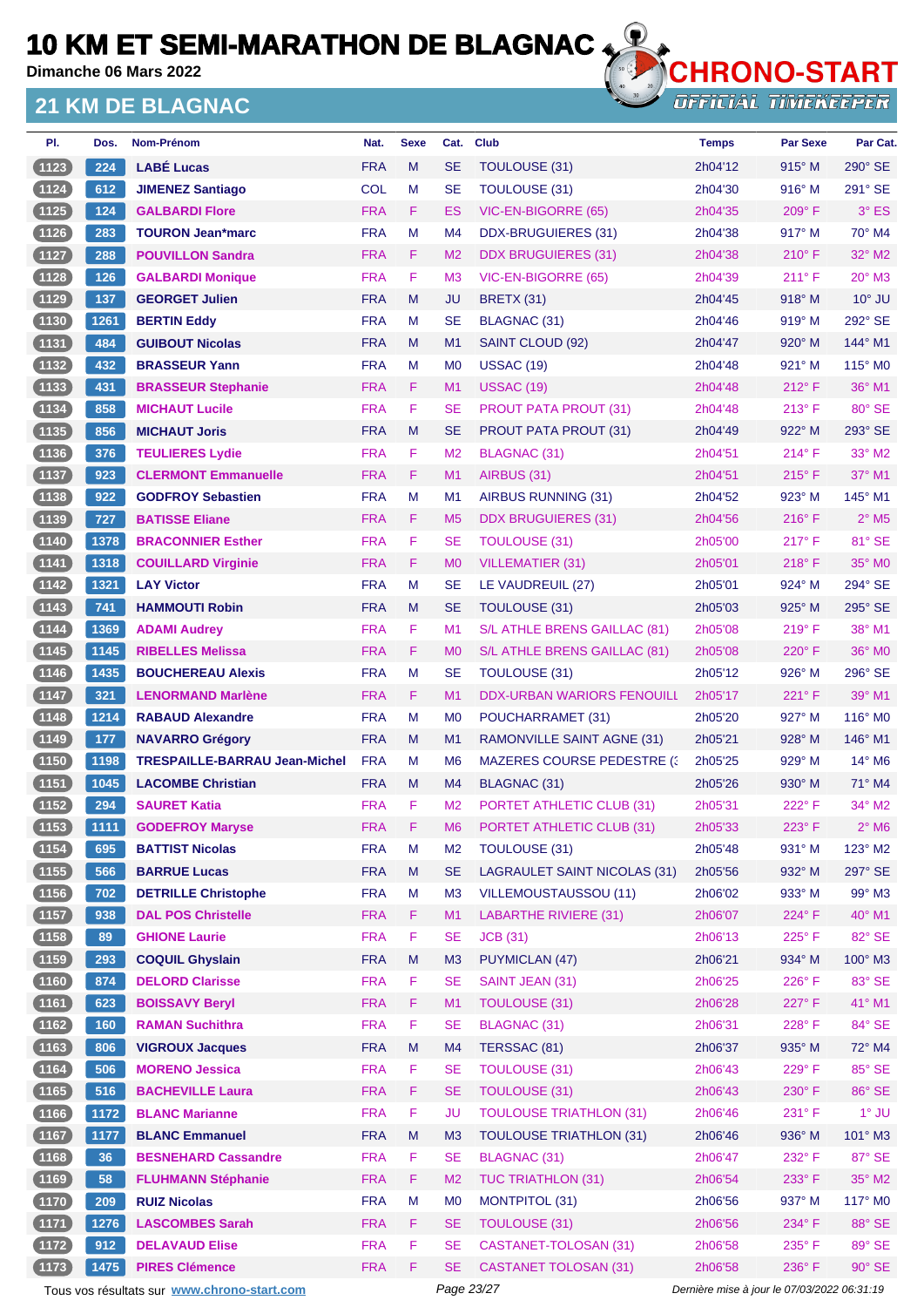**Dimanche 06 Mars 2022**

### **21 KM DE BLAGNAC**



**OFFICIAL TIMEKEEPER** 

| PI.      | Dos. | Nom-Prénom                    | Nat.       | <b>Sexe</b> | Cat.           | <b>Club</b>                          | <b>Temps</b> | <b>Par Sexe</b> | Par Cat.                  |
|----------|------|-------------------------------|------------|-------------|----------------|--------------------------------------|--------------|-----------------|---------------------------|
| (1174)   | 1478 | <b>DESSERTINE Alexandra</b>   | <b>FRA</b> | F           | <b>SE</b>      | <b>CASTANET TOLOSAN (31)</b>         | 2h06'59      | 237°F           | $91^\circ$ SE             |
| (1175)   | 1189 | <b>AYALA Jean-Pierre</b>      | <b>FRA</b> | М           | M4             | TOULOUSE (31)                        | 2h07'00      | $938^\circ$ M   | 73° M4                    |
| (1176)   | 504  | <b>LADRECH Sophie</b>         | <b>FRA</b> | F           | M <sub>1</sub> | <b>BEURK (81)</b>                    | 2h07'00      | 238°F           | $42^{\circ}$ M1           |
| (1177)   | 518  | <b>HATCHIKIAN Pascal</b>      | <b>FRA</b> | M           | M4             | ROQUES (31)                          | 2h07'02      | $939^\circ$ M   | 74° M4                    |
| (1178)   | 721  | <b>BLASCO Hélène</b>          | <b>FRA</b> | F           | M <sub>0</sub> | TOULOUSE (31)                        | 2h07'04      | $239^\circ$ F   | $37^\circ$ MO             |
| $(1179)$ | 266  | <b>LASSERRE Julien</b>        | <b>FRA</b> | M           | M <sub>0</sub> | AUCAMVILLE (31)                      | 2h07'10      | $940^\circ$ M   | 118° M0                   |
| (1180)   | 628  | <b>ROYER Nathalie</b>         | <b>FRA</b> | F.          | M <sub>3</sub> | <b>DDX</b> (31)                      | 2h07'13      | $240^\circ$ F   | $21^\circ$ M3             |
| (1181)   | 1144 | <b>LAFARGE Jeanne</b>         | <b>FRA</b> | F           | <b>SE</b>      | <b>TOULOUSE (31)</b>                 | 2h07'14      | 241°F           | 92° SE                    |
| (1182)   | 1098 | <b>OHRESSER Maeva</b>         | <b>FRA</b> | F           | <b>SE</b>      | <b>ISAE-SUPAERO (31)</b>             | 2h07'19      | 242°F           | 93° SE                    |
| (1183)   | 517  | <b>DIEZ Romain</b>            | <b>FRA</b> | M           | M <sub>0</sub> | <b>QUINT FONSEGRIVES (31)</b>        | 2h07'21      | 941° M          | 119° M0                   |
| (1184)   | 159  | <b>RIBEIRO Olivia</b>         | <b>FRA</b> | F.          | <b>SE</b>      | <b>SAINT ORENS DE GAMEVILLE (31)</b> | 2h07'23      | $243^\circ$ F   | $94^\circ$ SE             |
| (1185)   | 13   | <b>ZAYANI Rachid</b>          | <b>FRA</b> | M           | M <sub>1</sub> | <b>TOULOUSE (31)</b>                 | 2h07'25      | $942^\circ$ M   | 147° M1                   |
| (1186)   | 397  | <b>CHIRICA Alex</b>           | <b>ROU</b> | M           | M1             | SAINT-GAUDENS (31)                   | 2h07'26      | $943^\circ$ M   | 148° M1                   |
| (1187)   | 686  | <b>FAURÉ Nicolas</b>          | <b>FRA</b> | М           | <b>SE</b>      | <b>TOULOUSE TRIATHLON (31)</b>       | 2h07'29      | $944^\circ$ M   | 298° SE                   |
| (1188)   | 897  | <b>LAGREZE Sébastien</b>      | <b>FRA</b> | M           | M1             | PORTET SUR GARONNE (31)              | 2h07'30      | $945^\circ$ M   | $149^\circ$ M1            |
| $(1189)$ | 149  | <b>DURAND Astrid</b>          | <b>FRA</b> | F           | ES             | <b>TOULOUSE (31)</b>                 | 2h07'30      | 244°F           | 4° ES                     |
| (1190)   | 236  | <b>MADAMOUR Davy</b>          | <b>FRA</b> | M           | <b>SE</b>      | <b>CASTANET TOLOSAN (31)</b>         | 2h07'36      | 946° M          | 299° SE                   |
| (1191)   | 299  | <b>SADDIK Badre</b>           | <b>FRA</b> | М           | M <sub>2</sub> | DDX (31)                             | 2h07'46      | $947^\circ$ M   | 124° M2                   |
| (1192)   | 1467 | ** Anonymat du Participant ** | <b>FRA</b> | F.          | M <sub>0</sub> | <b>TOULOUSE (31)</b>                 | 2h07'48      | 245°F           | 38° MO                    |
| (1193)   | 607  | <b>PINSARD Marjorie</b>       | <b>FRA</b> | F           | <b>SE</b>      | <b>ATHLETIC CLUB AUTERIVAIN (31)</b> | 2h07'48      | $246^{\circ}$ F | 95° SE                    |
| (1194)   | 556  | <b>VERDIER Gilles</b>         | <b>FRA</b> | M           | M <sub>5</sub> | LEGUEVIN (31)                        | 2h08'00      | $948^\circ$ M   | 27° M5                    |
| (1195)   | 851  | <b>DÉON Laurent</b>           | <b>FRA</b> | М           | M <sub>3</sub> | CLARENS (65)                         | 2h08'07      | $949^\circ$ M   | 102° M3                   |
| (1196)   | 194  | ** Anonymat du Participant ** | <b>FRA</b> | F.          | M1             | ESCALQUENS (31)                      | 2h08'07      | 247°F           | 43° M1                    |
| (1197)   | 803  | <b>MARQUE Philippe</b>        | <b>FRA</b> | М           | M4             | PORTET SUR GARONNE (31)              | 2h08'07      | $950^\circ$ M   | 75° M4                    |
| (1198)   | 395  | <b>KEMPINAIRE EIza</b>        | <b>FRA</b> | F           | <b>SE</b>      | POMPIGNAN (82)                       | 2h08'09      | $248^\circ$ F   | 96° SE                    |
| (1199)   | 818  | <b>TEYSSIE Alexia</b>         | <b>FRA</b> | F           | <b>ES</b>      | <b>UNION (31)</b>                    | 2h08'15      | 249° F          | $5^{\circ}$ ES            |
| (1200)   | 828  | <b>BADORC Thierry</b>         | <b>FRA</b> | M           | M4             | BLAGNAC (31)                         | 2h08'17      | $951^\circ$ M   | 76° M4                    |
| (1201)   | 689  | <b>MACCARI Patrick</b>        | <b>FRA</b> | М           | M <sub>6</sub> | IGE+XAO AUTOPRESSING31 (31)          | 2h08'27      | $952^\circ$ M   | 15° M6                    |
| (1202)   | 699  | <b>BEDES Stéphanie</b>        | <b>FRA</b> | F           | M <sub>2</sub> | <b>TENNIS AUTERIVE (31)</b>          | 2h08'30      | $250^\circ$ F   | 36° M2                    |
| (1203)   | 183  | <b>GLORIANT Clara</b>         | <b>FRA</b> | F           | M1             | <b>BLAGNAC (31)</b>                  | 2h08'40      | 251°F           | 44° M1                    |
| (1204)   | 326  | <b>MONBLANC Véronique</b>     | <b>FRA</b> | F           | M4             | <b>DDX BRUGUIERES (31)</b>           | 2h08'42      | 252°F           | $7^\circ$ M4              |
| (1205)   | 759  | <b>MIDANI Iyad</b>            | <b>FRA</b> | M           | M <sub>4</sub> | <b>TOULOUSE (31)</b>                 | 2h08'49      | 953° M          | 77° M4                    |
| (1206)   | 1131 | <b>AUSSAL Céline</b>          | <b>FRA</b> | F           | M1             | SAUBENS (31)                         | 2h08'54      | 253° F          | 45° M1                    |
| (1207)   | 507  | <b>ESTEVE Céline</b>          | <b>FRA</b> | F           | M <sub>4</sub> | <b>BEURK (81)</b>                    | 2h09'10      | 254°F           | 8° M4                     |
| (1208)   | 576  | <b>FOURNIER Franck</b>        | <b>FRA</b> | M           | M3             | BOULOC (31)                          | 2h09'11      | 954° M          | 103° M3                   |
| (1209)   | 720  | <b>DUSSOL Patrice</b>         | <b>FRA</b> | M           | M <sub>2</sub> | BOULOC (31)                          | 2h09'11      | 955° M          | 125° M2                   |
| (1210)   | 108  | <b>CAMALET Nathanaëlle</b>    | <b>FRA</b> | F           | <b>SE</b>      | <b>UAG RUNNING (81)</b>              | 2h09'12      | 255°F           | 97° SE                    |
| (1211)   | 1334 | <b>SOULIE Christian</b>       | <b>FRA</b> | M           | M <sub>5</sub> | <b>TOULOUSE (31)</b>                 | 2h09'18      | 956° M          | $28^\circ$ M <sub>5</sub> |
| (1212)   | 1153 | <b>MISSOUT Romuald</b>        | <b>FRA</b> | M           | <b>SE</b>      | ST ORENS DE GAMEVILLE (31)           | 2h09'20      | 957° M          | 300° SE                   |
| $(1213)$ | 1154 | <b>PRESSAC Pierre</b>         | <b>FRA</b> | M           | <b>SE</b>      | <b>CORNEBARRIEU (31)</b>             | 2h09'20      | 958° M          | 301° SE                   |
| (1214)   | 1307 | <b>LE CORRE Sylvie</b>        | <b>FRA</b> | F           | M <sub>5</sub> | <b>CUGNAUX (31)</b>                  | 2h09'22      | 256°F           | $3°$ M <sub>5</sub>       |
| (1215)   | 1142 | <b>AILLERES Bertrand</b>      | <b>FRA</b> | M           | M <sub>2</sub> | TOULOUSE (31)                        | 2h09'28      | 959° M          | 126° M2                   |
| (1216)   | 302  | <b>CARTON Olivier</b>         | <b>FRA</b> | M           | M <sub>3</sub> | PIN BALMA (31)                       | 2h09'32      | 960° M          | 104° M3                   |
| (1217)   | 950  | <b>KOCH Patricia</b>          | <b>FRA</b> | F           | M <sub>2</sub> | <b>BLAGNAC SC (31)</b>               | 2h09'36      | 257°F           | $37^\circ$ M2             |
| (1218)   | 1203 | <b>BLAES Caroline</b>         | <b>FRA</b> | F           | <b>SE</b>      | <b>TOULOUSE (31)</b>                 | 2h09'36      | 258°F           | 98° SE                    |
| (1219)   | 767  | <b>HAYWARD Christine</b>      | <b>FRA</b> | F           | M <sub>2</sub> | <b>COURIR A SEILH (31)</b>           | 2h09'46      | 259°F           | 38° M2                    |
| (1220)   | 879  | <b>FOURREAU Eric</b>          | <b>FRA</b> | M           | M4             | TOULOUSE (31)                        | 2h09'46      | 961° M          | 78° M4                    |
| (1221)   | 134  | <b>MARQUÉ Lionel</b>          | <b>FRA</b> | M           | M1             | AC AUCH (32)                         | 2h09'48      | 962° M          | 150° M1                   |
| (1222)   | 1426 | <b>EVIN Valérie</b>           | <b>FRA</b> | F           | M1             | BAZIEGE (31)                         | 2h09'50      | 260°F           | 46° M1                    |
| $(1223)$ | 712  | <b>BORCA Chantal</b>          | <b>FRA</b> | F           | M <sub>4</sub> | <b>TOURNEFEUILLE (31)</b>            | 2h09'51      | 261°F           | $9°$ M4                   |
| (1224)   | 233  | <b>FOLLIET Grégory</b>        | <b>FRA</b> | M           | M <sub>2</sub> | <b>GRADIGNAN (33)</b>                | 2h10'11      | 963° M          | 127° M2                   |
|          |      |                               |            |             |                |                                      |              |                 |                           |

Tous vos résultats sur **[www.chrono-start.com](https://www.chrono-start.com/)** Page 24/27 Page 24/27 Dernière mise à jour le 07/03/2022 06:31:19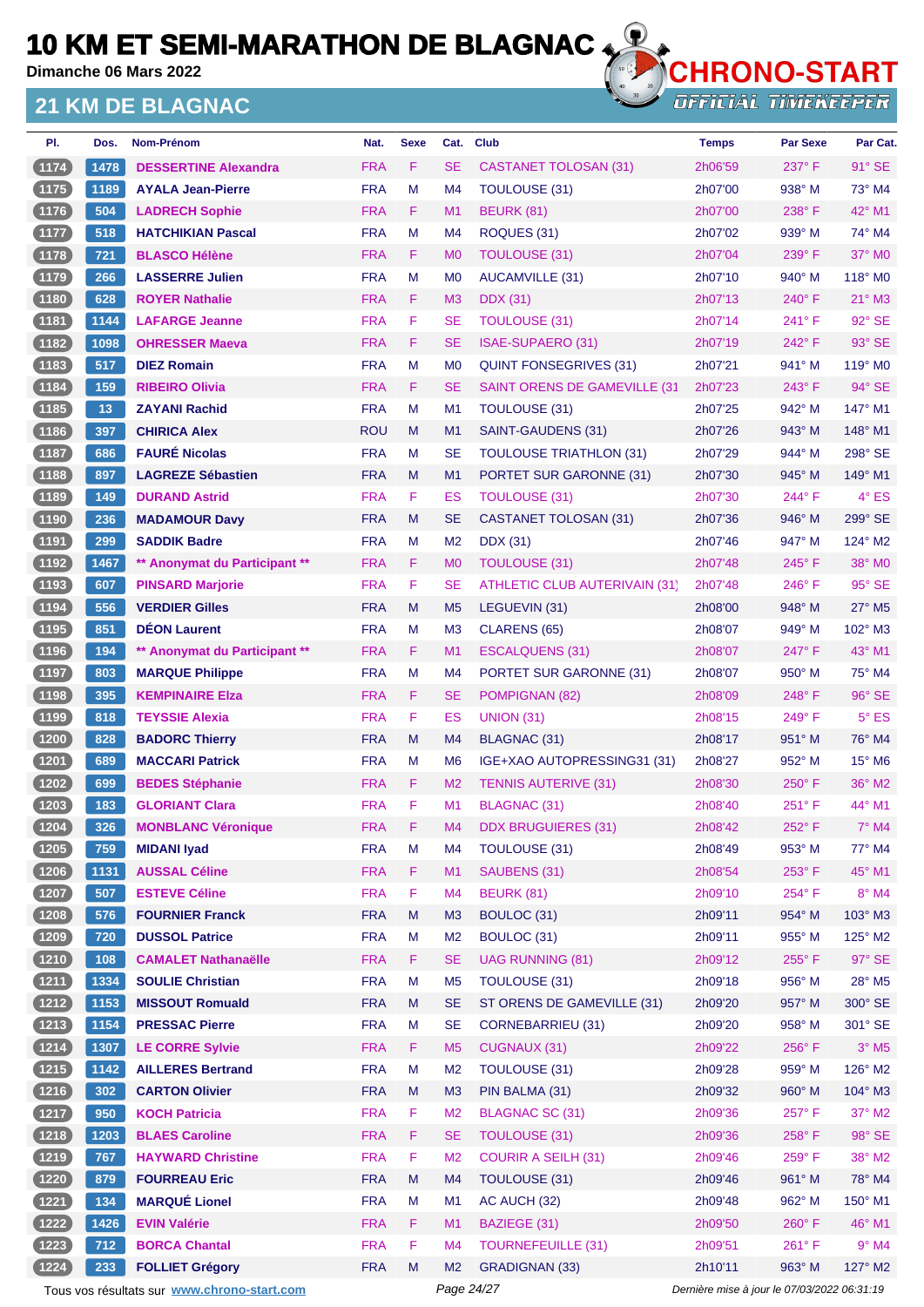**Dimanche 06 Mars 2022**

### **21 KM DE BLAGNAC**



| PI.              | Dos.         | Nom-Prénom                                            | Nat.                     | <b>Sexe</b> | Cat.                             | <b>Club</b>                             | <b>Temps</b>       | <b>Par Sexe</b> | Par Cat.                    |
|------------------|--------------|-------------------------------------------------------|--------------------------|-------------|----------------------------------|-----------------------------------------|--------------------|-----------------|-----------------------------|
| (1225)           | 855          | <b>VALETTE Marie-Jose</b>                             | <b>FRA</b>               | F.          | M <sub>4</sub>                   | MURET AC (31)                           | 2h10'18            | 262°F           | $10^{\circ}$ M4             |
| (1226)           | 1192         | <b>BRENET Anthony</b>                                 | <b>FRA</b>               | M           | <b>SE</b>                        | AUCAMVILLE (31)                         | 2h10'23            | 964° M          | 302° SE                     |
| (1227)           | 557          | <b>LAUR Frédéric</b>                                  | <b>FRA</b>               | M           | M <sub>3</sub>                   | <b>AURIBAIL (31)</b>                    | 2h10'30            | $965^\circ$ M   | 105° M3                     |
| (1228)           | 646          | <b>CALMONT Alain</b>                                  | <b>FRA</b>               | M           | M <sub>5</sub>                   | PIBRAC (31)                             | 2h10'40            | $966^\circ$ M   | $29^\circ$ M <sub>5</sub>   |
| (1229)           | 164          | <b>CARDON Tiphaine</b>                                | <b>FRA</b>               | F.          | <b>SE</b>                        | SAVERDUN (09)                           | 2h10'41            | $263^\circ$ F   | 99° SE                      |
| (1230)           | 196          | <b>LAGARDE Angélique</b>                              | <b>FRA</b>               | F           | <b>SE</b>                        | <b>VILLENEUVE DU PAREAGE (09)</b>       | 2h10'42            | 264°F           | 100° SE                     |
| (1231)           | 788          | <b>DEPAGNE Mathilde</b>                               | <b>FRA</b>               | F.          | M <sub>0</sub>                   | LES PETONS GRAGNAGUAIS (31)             | 2h10'44            | $265^{\circ}$ F | $39^\circ$ MO               |
| $(1232)$         | 790          | <b>MASCHERINI Aurelia</b>                             | <b>FRA</b>               | F           | M <sub>1</sub>                   | LES PETONS GRAGNAGUAIS (31)             | 2h10'44            | $266^{\circ}$ F | 47° M1                      |
| (1233)           | 795          | <b>DUPLEIX Anne</b>                                   | <b>FRA</b>               | F           | M <sub>3</sub>                   | LES PETONS GRAGNAGUAIS (31)             | 2h10'44            | 267°F           | 22° M3                      |
| (1234)           | 539          | <b>CHASSAIGNE Sophie</b>                              | <b>FRA</b>               | F           | M <sub>1</sub>                   | CORNEBARRIEU (31)                       | 2h10'49            | 268°F           | 48° M1                      |
| (1235)           | 955          | <b>SIMON Sandrine</b>                                 | <b>FRA</b>               | F.          | M <sub>4</sub>                   | <b>BLAGNAC (31)</b>                     | 2h10'49            | $269^\circ$ F   | $11^{\circ}$ M4             |
| (1236)           | 538          | <b>COUGUL Nathalie</b>                                | <b>FRA</b>               | F           | M <sub>1</sub>                   | CORNEBARRIEU (31)                       | 2h10'50            | $270^\circ$ F   | 49° M1                      |
| (1237)           | 1296         | <b>PERONNAUD Caroline</b>                             | <b>FRA</b>               | F.          | M <sub>1</sub>                   | <b>PREMIUM SPORT (31)</b>               | 2h10'52            | $271^\circ$ F   | $50^\circ$ M1               |
| (1238)           | 249          | <b>MARASCA Lisa</b>                                   | <b>FRA</b>               | F           | <b>SE</b>                        | <b>TOULOUSE (31)</b>                    | 2h10'52            | $272^{\circ}$ F | 101° SE                     |
| (1239)           | 1398         | <b>MARTINEZ Rémi</b>                                  | <b>FRA</b>               | M           | <b>SE</b>                        | TOULOUSE (31)                           | 2h10'57            | 967° M          | 303° SE                     |
| (1240)           | 141          | <b>LOEHDEN Janine</b>                                 | <b>GER</b>               | F           | M <sub>1</sub>                   | <b>DAUX (31)</b>                        | 2h11'00            | $273^\circ$ F   | 51° M1                      |
| (1241)           | 1008         | <b>GIRAUD Caroline</b>                                | <b>FRA</b>               | F           | M <sub>3</sub>                   | <b>COURIR A SEILH (31)</b>              | 2h11'02            | 274°F           | 23° M3                      |
| (1242)           | 802          | <b>ALMEIDA Michelle</b>                               | <b>FRA</b>               | F           | M <sub>4</sub>                   | <b>LES GAMBETTES (31)</b>               | 2h11'03            | $275^{\circ}$ F | $12^{\circ}$ M4             |
| (1243)           | 1059         | <b>TOUMI Najla</b>                                    | <b>FRA</b>               | F           | M <sub>2</sub>                   | <b>TOULOUSE AVIRON SPORTS ET  </b>      | 2h11'16            | $276^{\circ}$ F | 39° M2                      |
| (1244)           | 944          | <b>GARCIA COUFFINHAL Frederique</b>                   | <b>FRA</b>               | F           | M <sub>2</sub>                   | <b>AFGHANISTAN</b>                      | 2h11'25            | $277^\circ$ F   | 40° M2                      |
| (1245)           | 965          | <b>THOMAS Carol-Anne</b>                              | <b>FRA</b>               | F.          | <b>SE</b>                        | TOULOUSE (31)                           | 2h11'33            | $278^\circ$ F   | 102° SE                     |
| (1246)           | 558          | <b>CARETTE Bruno</b>                                  | <b>FRA</b>               | м           | M <sub>6</sub>                   | <b>TOULOUSE (31)</b>                    | 2h11'39            | $968^\circ$ M   | $16^{\circ}$ M <sub>6</sub> |
| (1247)           | 82           | <b>VAN ZINNEN Fabienne</b>                            | <b>FRA</b>               | F           | M <sub>5</sub>                   | <b>ATHLETIC CLUB FUMELOIS (82)</b>      | 2h11'45            | $279^\circ$ F   | $4^\circ$ M <sub>5</sub>    |
| (1248)           | 1193         | <b>LOURTIES Sandra</b>                                | <b>FRA</b>               | F           | <b>SE</b>                        | AUCAMVILLE (31)                         | 2h11'46            | $280^\circ$ F   | 103° SE                     |
| (1249)           | 32           | <b>PERICOU Eva</b>                                    | <b>FRA</b>               | F.          | M <sub>0</sub>                   | <b>TOURNEFEUILLE (31)</b>               | 2h11'55            | $281^\circ$ F   | 40° M0                      |
| (1250)           | 609          | <b>BECAAS Maider</b>                                  | <b>FRA</b>               | F           | M <sub>1</sub>                   | DAX (40)                                | 2h11'55            | 282°F           | 52° M1                      |
| (1251)           | 354          | <b>FOULCHER Cathy</b>                                 | <b>FRA</b>               | F.          | M <sub>3</sub>                   | <b>COLOMIERS (31)</b>                   | 2h11'55            | $283^\circ$ F   | $24^\circ$ M3               |
| (1252)           | 713          | <b>BORCA Frank</b>                                    | <b>FRA</b>               | M           | M <sub>5</sub>                   | <b>TOURNEFEUILLE (31)</b>               | 2h11'55            | 969° M          | 30° M5                      |
| (1253)           | 474          | <b>MOUCHEL Lilas</b>                                  | <b>FRA</b>               | F.          | ES                               | TOULOUSE (31)                           | 2h12'17            | 284°F           | $6°$ ES                     |
| 1254             | 469          | <b>SCHÜRMANNS Irina</b>                               | <b>FRA</b>               | F           | ES                               | <b>TOULOUSE (31)</b>                    | 2h12'17            | $285^\circ$ F   | $7^\circ$ ES                |
| (1255)           | 1127         | <b>PERROCHEAU Delphine</b>                            | <b>FRA</b>               | F           | M <sub>0</sub>                   | <b>TOURNEFEUILLE (31)</b>               | 2h12'18            | 286°F           | $41^\circ$ MO               |
| (1256)           | 1086         | <b>PRUNA Eric</b>                                     | <b>FRA</b>               | M           | M <sub>0</sub>                   | TOULOUSE (31)                           | 2h12'19            | 970° M          | 120° M0                     |
| (1257)           | 1128         | <b>PERROCHEAU Sylvain</b>                             | <b>FRA</b>               | M           | M <sub>0</sub>                   | <b>TOURNEFEUILLE (31)</b>               | 2h12'19            | 971° M          | 121° MO                     |
| (1258)           | 364          | <b>PERICOU Mariline</b>                               | <b>FRA</b>               | F           | M1                               | <b>DDX</b> (31)                         | 2h12'20            | 287°F           | 53° M1                      |
| (1259)           | 312          | <b>HEMSLEY Elizabeth</b>                              | <b>GBR</b>               | F           | <b>SE</b>                        | <b>TOULOUSE (31)</b>                    | 2h12'21            | 288°F           | 104° SE                     |
| (1260)           | 1009         | <b>RAUTUREAU Aurelien</b>                             | <b>FRA</b>               | М           | M1                               | BLAGNAC (31)                            | 2h12'29            | 972° M          | 151° M1                     |
| (1261)           | 661          | <b>SEMLAL Reda</b>                                    | <b>FRA</b>               | M           | <b>SE</b>                        | TOULOUSE (31)                           | 2h12'41            | 973° M          | 304° SE                     |
| (1262)           | 344          | <b>LAMBALLAIS Jean-Marc</b>                           | <b>FRA</b>               | M           | M <sub>5</sub>                   | LE CASTERA (31)                         | 2h12'48            | 974° M          | $31^\circ$ M <sub>5</sub>   |
| (1263)           | 488          | <b>PINET Fabienne</b>                                 | <b>FRA</b>               | F           | M <sub>2</sub>                   | <b>TOURNEFEUILLE (31)</b>               | 2h12'53            | 289°F           | 41° M2                      |
| (1264)           | 1380         | <b>PERHIRIN Fabien</b>                                | <b>FRA</b>               | М<br>M      | M <sub>2</sub><br>M <sub>4</sub> | TOULOUSE (31)                           | 2h12'57            | 975° M          | 128° M2                     |
| (1265)<br>(1266) | 1352<br>1199 | <b>CHRISTMANN Jean Paul</b><br><b>SALVAN Caroline</b> | <b>FRA</b><br><b>FRA</b> | F.          | M <sub>2</sub>                   | AUCAMVILLE (31)<br><b>TOULOUSE (31)</b> | 2h12'58            | 976° M<br>290°F | 79° M4<br>42° M2            |
| (1267)           | 409          | <b>LAVIELLE Elodie</b>                                | <b>FRA</b>               | F           | M <sub>2</sub>                   | LAUNAGUET (31)                          | 2h12'59<br>2h13'01 | 291°F           | 43° M2                      |
| (1268)           | 1324         | <b>LOUIBA Said</b>                                    | <b>FRA</b>               | M           | M <sub>3</sub>                   | <b>TOULOUSE (31)</b>                    | 2h13'04            | 977° M          | 106° M3                     |
| (1269)           | 285          | <b>SERRE Florian</b>                                  | <b>FRA</b>               | M           | <b>SE</b>                        | TOULOUSE (31)                           | 2h13'22            | 978° M          | 305° SE                     |
|                  | 244          | <b>VIEIRA Céline</b>                                  | <b>FRA</b>               | F           | M1                               | <b>COLOMIERS (31)</b>                   | 2h13'28            | 292°F           | 54° M1                      |
| (1270)<br>(1271) | 235          | <b>COUDERC Fatima</b>                                 | <b>FRA</b>               | F           | M <sub>3</sub>                   | FLAGNAC (12)                            | 2h13'30            | 293°F           | $25^\circ$ M3               |
| (1272)           | 171          | <b>VENZAC Christine</b>                               | <b>FRA</b>               | F           | M3                               | <b>TOULOUSE (31)</b>                    | 2h13'34            | 294°F           | $26^\circ$ M3               |
| (1273)           | 891          | <b>DAYOT Charlotte</b>                                | <b>FRA</b>               | F           | <b>SE</b>                        | <b>TOULOUSE (31)</b>                    | 2h13'37            | 295°F           | 105° SE                     |
| (1274)           | 1454         | <b>LAIRE Jacqueline</b>                               | <b>FRA</b>               | F           | M7                               | <b>ACP PAMIERS (09)</b>                 | 2h13'41            | 296°F           | $1^\circ$ M7                |
| (1275)           | 812          | <b>LEROY Olivier</b>                                  | <b>FRA</b>               | M           | M1                               | TOULOUSE (31)                           | 2h13'57            | $979^\circ$ M   | 152° M1                     |
|                  |              |                                                       |                          |             |                                  |                                         |                    |                 |                             |

Tous vos résultats sur **[www.chrono-start.com](https://www.chrono-start.com/)** Page 25/27 Page 25/27 Dernière mise à jour le 07/03/2022 06:31:19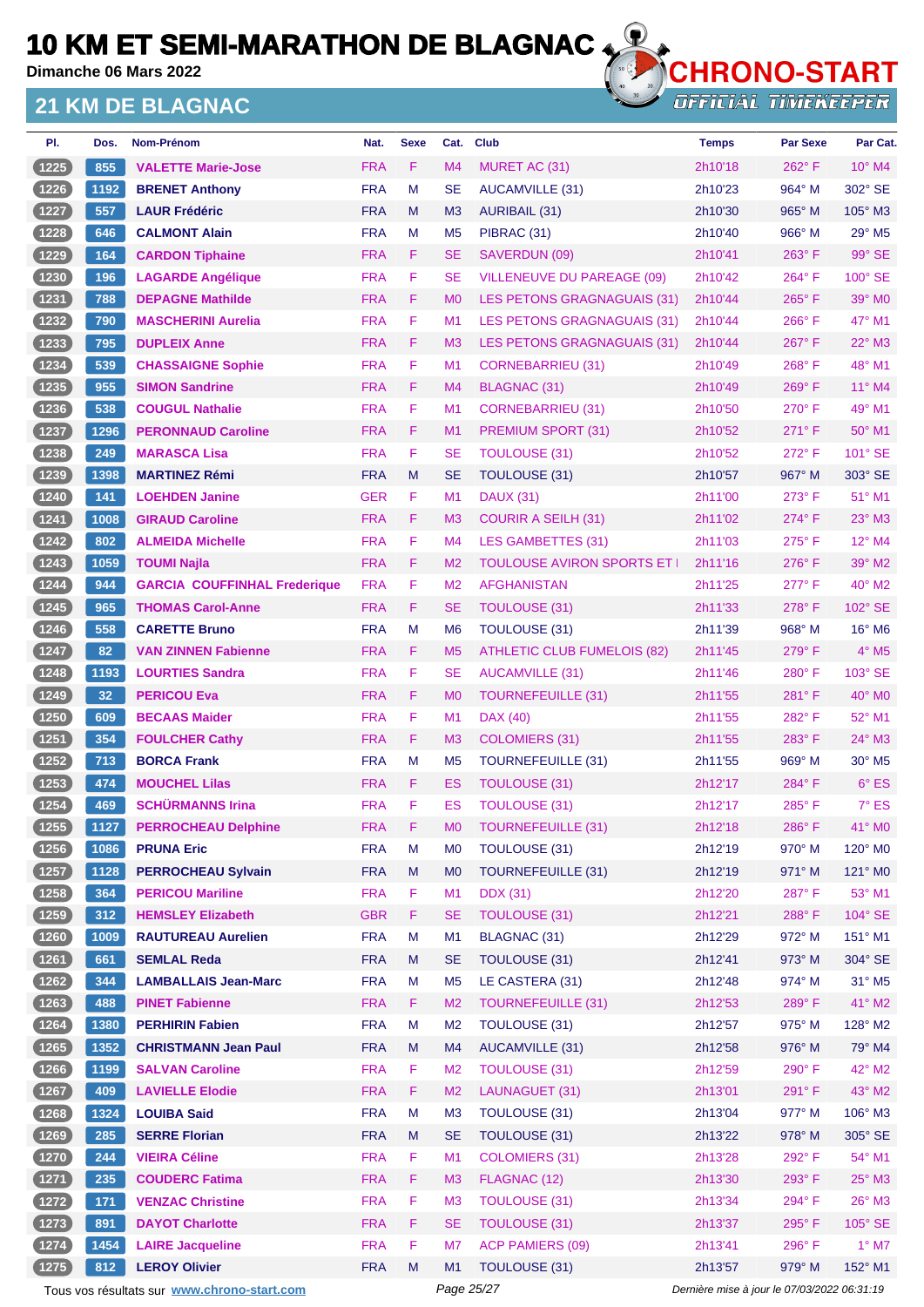**Dimanche 06 Mars 2022**

### **21 KM DE BLAGNAC**



**OFFICIAL TIMEKEEPER** 

| PI.            | Dos.            | Nom-Prénom                    | Nat.       | <b>Sexe</b> | Cat.           | <b>Club</b>                        | <b>Temps</b> | <b>Par Sexe</b> | Par Cat.            |
|----------------|-----------------|-------------------------------|------------|-------------|----------------|------------------------------------|--------------|-----------------|---------------------|
| (1276)         | 444             | <b>URRACA Benoit</b>          | <b>FRA</b> | M           | M1             | <b>AUCH (32)</b>                   | 2h14'16      | 980° M          | 153° M1             |
| (1277)         | 836             | <b>RAMIREZ Benedicte</b>      | <b>FRA</b> | F           | <b>SE</b>      | <b>DDX</b> (31)                    | 2h14'21      | 297°F           | $106^\circ$ SE      |
| (1278)         | 1298            | <b>BOCHE Chantal</b>          | <b>FRA</b> | F           | M <sub>4</sub> | <b>DDX BRUGUIERES (31)</b>         | 2h14'22      | 298°F           | 13° M4              |
| (1279)         | 936             | <b>THOMAS Cyril</b>           | <b>FRA</b> | М           | M <sub>2</sub> | LARRA (31)                         | 2h14'32      | $981^\circ$ M   | $129^\circ$ M2      |
| (1280)         | 316             | <b>COMBE Isabelle</b>         | <b>FRA</b> | F.          | M <sub>3</sub> | <b>DDX DE BRUGUIERES (31)</b>      | 2h14'33      | 299°F           | $27^\circ$ M3       |
| $1281$         | 1118            | <b>PONS Fabien</b>            | <b>FRA</b> | М           | <b>SE</b>      | TOULOUSE (31)                      | 2h14'38      | 982° M          | 306° SE             |
| (1282)         | 493             | <b>FORTIN Anne-Catherine</b>  | <b>FRA</b> | F           | <b>SE</b>      | <b>TOULOUSE (31)</b>               | 2h14'43      | $300^\circ$ F   | $107^\circ$ SE      |
| $1283$         | 1082            | <b>COLINART Vincent</b>       | <b>FRA</b> | М           | <b>SE</b>      | TOULOUSE (31)                      | 2h14'47      | $983^\circ$ M   | 307° SE             |
| (1284)         | 1389            | <b>COURIO Marie-Hélène</b>    | <b>FRA</b> | F           | M4             | VILLENEUVE-TOLOSANE (31)           | 2h14'55      | $301^\circ$ F   | $14^{\circ}$ M4     |
| (1285)         | 157             | <b>FARGUE Manon</b>           | <b>FRA</b> | F           | ES             | VILLENEUVE SUR LOT (47)            | 2h15'11      | $302^{\circ}$ F | 8° ES               |
| (1286)         | 497             | <b>SUSIO Eliane</b>           | <b>FRA</b> | F           | M <sub>6</sub> | TOULOUSE (31)                      | 2h15'22      | $303^\circ$ F   | $3°$ M <sub>6</sub> |
| 1287           | 1202            | <b>SAURIAC Sandra</b>         | <b>FRA</b> | F           | M <sub>1</sub> | <b>ATHLETIC CLUB FUMELOIS (47)</b> | 2h15'27      | 304° F          | 55° M1              |
| (1288)         | 1344            | <b>DEFICIS Chantal</b>        | <b>FRA</b> | F           | M <sub>2</sub> | LES FORTICHES (31)                 | 2h15'39      | $305^\circ$ F   | $44^{\circ}$ M2     |
| 1289           | 1220            | <b>BERNARD Nicolas</b>        | <b>FRA</b> | М           | M <sub>1</sub> | <b>LE GUA (17)</b>                 | 2h15'41      | 984° M          | $154^\circ$ M1      |
| (1290)         | 1288            | <b>MAUREL Angela</b>          | <b>FRA</b> | F           | M <sub>2</sub> | <b>RUNNINGSEYSSES (31)</b>         | 2h15'47      | $306^\circ$ F   | 45° M2              |
| 1291           | 1495            | <b>BARROIS Audrey</b>         | <b>FRA</b> | F           | <b>SE</b>      | <b>TOULOUSE (31)</b>               | 2h15'54      | $307^\circ$ F   | 108° SE             |
| (1292)         | 1329            | <b>CLEMENT Marine</b>         | <b>FRA</b> | F           | <b>SE</b>      | <b>COURIR A SAINT-VICTOR (30)</b>  | 2h16'08      | $308^\circ$ F   | $109^\circ$ SE      |
| 1293           | 1062            | <b>LECONTE Vincent</b>        | <b>FRA</b> | М           | M <sub>4</sub> | TOULOUSE (31)                      | 2h16'30      | $985^\circ$ M   | 80° M4              |
| (1294)         | 1367            | <b>TOLEDO Cyril</b>           | <b>FRA</b> | M           | M <sub>1</sub> | <b>MONS (31)</b>                   | 2h16'38      | $986^\circ$ M   | 155° M1             |
| 1295           | 976             | <b>MARCEILLAC Pascal</b>      | <b>FRA</b> | М           | M <sub>2</sub> | <b>BLAGNAC (31)</b>                | 2h18'09      | 987° M          | $130^\circ$ M2      |
| (1296)         | 837             | <b>JUNCA Stephane</b>         | <b>FRA</b> | M           | <b>SE</b>      | <b>DDX</b> (31)                    | 2h18'29      | 988° M          | 308° SE             |
| $1297$         | 100             | <b>MARQUINE Sébastien</b>     | <b>FRA</b> | М           | M <sub>1</sub> | TUC TRIATHLON (31)                 | 2h18'32      | $989^\circ$ M   | 156° M1             |
| (1298)         | 1289            | <b>PIERSON Sandrine</b>       | <b>FRA</b> | F           | M <sub>2</sub> | RUNNINGSEYSSES (31)                | 2h18'33      | $309^\circ$ F   | 46° M2              |
| $1299$         | 620             | <b>POUSTHOMIS Elisabeth</b>   | <b>FRA</b> | F           | M <sub>2</sub> | S/L USCA LESCURE (81)              | 2h18'37      | $310^\circ$ F   | 47° M2              |
| (1300)         | 318             | <b>DOZ Camille</b>            | <b>FRA</b> | F           | <b>SE</b>      | <b>BOULOC (31)</b>                 | 2h18'53      | $311^\circ$ F   | 110° SE             |
| $\boxed{1301}$ | 98              | <b>GONZALEZ Jérémy</b>        | <b>FRA</b> | М           | M <sub>0</sub> | <b>TOULOUSE TRIATHLON (31)</b>     | 2h19'03      | $990^\circ$ M   | 122° M <sub>0</sub> |
| (1302)         | 332             | <b>LARUELLE Nadège</b>        | <b>FRA</b> | F.          | M1             | <b>DDX</b> (31)                    | 2h19'21      | 312° F          | 56° M1              |
| $\boxed{1303}$ | 468             | <b>MATTHEWS Lee</b>           | <b>GBR</b> | М           | M <sub>0</sub> | LABRIHE (32)                       | 2h19'27      | 991° M          | $123^\circ$ MO      |
| (1304)         | 37              | <b>SIMMONDS Sally</b>         | <b>FRA</b> | F           | M4             | <b>LOURDES TRIATHLON (65)</b>      | 2h20'49      | 313° F          | $15^{\circ}$ M4     |
| $1305$         | 630             | ** Anonymat du Participant ** | <b>FRA</b> | F           | <b>SE</b>      | <b>TOULOUSE (31)</b>               | 2h20'57      | $314^{\circ}$ F | 111° SE             |
| (1306)         | 870             | <b>POZZESSERE Genevieve</b>   | <b>FRA</b> | F           | M3             | BALMA (31)                         | 2h21'11      | 315°F           | 28° M3              |
| $(1307)$       | 210             | <b>GINESTET Celine</b>        | <b>FRA</b> | F           | M <sub>0</sub> | L'UNION (31)                       | 2h22'01      | $316^\circ$ F   | 42° MO              |
| (1308)         | 1268            | <b>BERGE Anne-Laure</b>       | <b>FRA</b> | F           | M <sub>0</sub> | PLAISANCE DU TOUCH (31)            | 2h22'08      | 317° F          | 43° MO              |
| (1309)         | 168             | ** Anonymat du Participant ** | <b>FRA</b> | F           | <b>SE</b>      | <b>TOULOUSE (31)</b>               | 2h23'03      | 318°F           | 112° SE             |
| (1310)         | 30 <sub>o</sub> | <b>DELIEUX Lise</b>           | <b>FRA</b> | F           | <b>SE</b>      | LES ZINZINS DES COTEAUX 31 (3)     | 2h23'54      | 319°F           | $113^\circ$ SE      |
| $(1311)$       | 462             | <b>SAVERES Béatrice</b>       | <b>FRA</b> | F           | M <sub>0</sub> | <b>TOULOUSE (31)</b>               | 2h24'20      | 320° F          | 44° M0              |
| (1312)         | 463             | <b>KLYESTOVA Anna</b>         | <b>FRA</b> | F           | M <sub>0</sub> | <b>TOULOUSE (31)</b>               | 2h24'20      | 321° F          | 45° M0              |
| (1313)         | 1161            | <b>LE ROY Nicolas</b>         | <b>FRA</b> | M           | M1             | <b>VIEILLEVIGNE (31)</b>           | 2h24'26      | 992° M          | 157° M1             |
| $(1314)$       | 61              | <b>PINTO DA SILVA Diogo</b>   | <b>POR</b> | M           | <b>SE</b>      | <b>BLAGNAC (31)</b>                | 2h24'34      | 993° M          | 309° SE             |
| $(1315)$       | 29              | <b>PARALIEU Lisa</b>          | <b>FRA</b> | F           | <b>SE</b>      | <b>DAUX (31)</b>                   | 2h24'34      | 322° F          | 114° SE             |
| (1316)         | 298             | <b>ROCA Françoise</b>         | <b>FRA</b> | F.          | M4             | <b>DDX BRUGUIERES (31)</b>         | 2h24'47      | 323° F          | 16° M4              |
| (1317)         | 633             | <b>BADORC Sandra</b>          | <b>FRA</b> | F           | M <sub>3</sub> | SEYSSES (31)                       | 2h25'32      | 324°F           | 29° M3              |
| (1318)         | 19              | <b>NOWITZKI Kevin</b>         | <b>FRA</b> | M           | <b>SE</b>      | <b>TOULOUSE (31)</b>               | 2h25'55      | 994° M          | 310° SE             |
| (1319)         | 202             | <b>BILY Barbara</b>           | <b>FRA</b> | F           | <b>SE</b>      | <b>TOULOUSE (31)</b>               | 2h25'59      | 325° F          | $115^\circ$ SE      |
| (1320)         | 139             | <b>SAMAT Véronique</b>        | <b>FRA</b> | F           | M <sub>2</sub> | <b>TOULOUSE (31)</b>               | 2h26'24      | 326°F           | 48° M2              |
| (1321)         | 238             | <b>GARCES Claude</b>          | <b>FRA</b> | M           | M <sub>3</sub> | EMMAVIE (47)                       | 2h26'36      | 995° M          | 107° M3             |
| $(1322)$       | 86              | <b>KRANZER MARYSE Emmavie</b> | <b>FRA</b> | F.          | M <sub>2</sub> | <b>ATHLETIC CLUB FUMELOIS (46)</b> | 2h26'36      | 327° F          | 49° M2              |
| (1323)         | 1260            | <b>MONTOYA Pascal</b>         | <b>FRA</b> | M           | M <sub>2</sub> | GRENADE (31)                       | 2h27'45      | 996° M          | $131^\circ$ M2      |
| (1324)         | 1308            | <b>BAQUE Nathalie</b>         | <b>FRA</b> | F           | M4             | <b>TOULOUSE (31)</b>               | 2h27'45      | 328°F           | $17^\circ$ M4       |
| $(1325)$       | 422             | <b>ALBE Adélaïde</b>          | <b>FRA</b> | F           | M <sub>3</sub> | CA BALMA (31)                      | 2h27'53      | 329°F           | $30^\circ$ M3       |
| (1326)         | $115$           | <b>ANDRAL UHMANN Marie</b>    | <b>FRA</b> | F           | <b>SE</b>      | LABASTIDE (82)                     | 2h28'01      | 330° F          | 116° SE             |
|                |                 |                               |            |             |                |                                    |              |                 |                     |

Tous vos résultats sur **[www.chrono-start.com](https://www.chrono-start.com/)** Page 26/27 Person Page 26/27 Dernière mise à jour le 07/03/2022 06:31:19